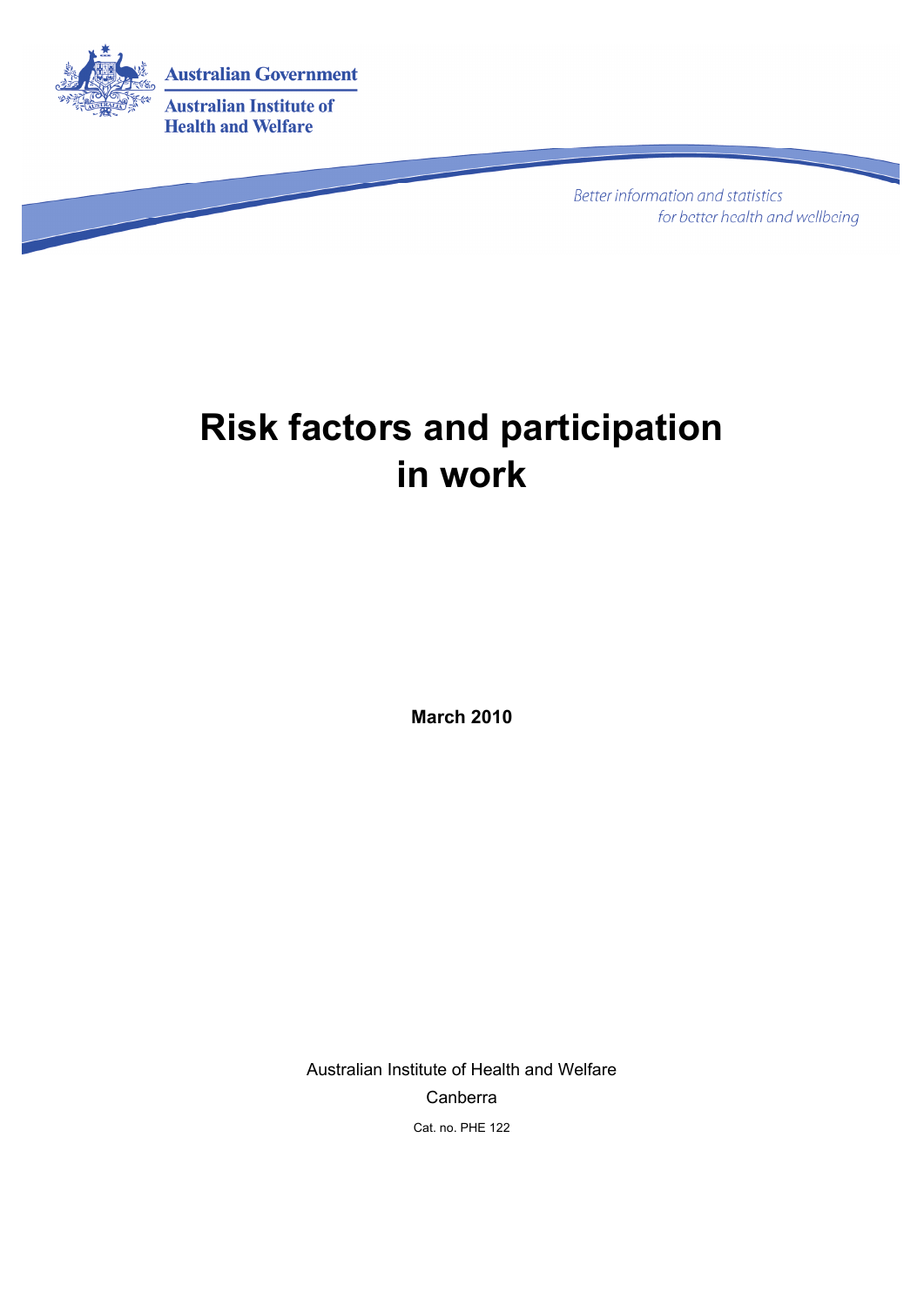#### **The Australian Institute of Health and Welfare is Australia's national health and welfare statistics and information agency. The Institute's mission is**  *better information and statistics for better health and wellbeing***.**

© Australian Institute of Health and Welfare 2010

This work is copyright. Apart from any use as permitted under the *Copyright Act 1968*, no part may be reproduced without prior written permission from the Australian Institute of Health and Welfare. Requests and enquiries concerning reproduction and rights should be directed to the Head, Media and Communications Unit, Australian Institute of Health and Welfare, GPO Box 570, Canberra ACT 2601.

A complete list of the Institute's publications is available from the Institute's website <www.aihw.gov.au>.

ISBN 978-1-74249-005-2

#### **Suggested citation**

Australian Institute of Health and Welfare 2010. Risk factors and participation in work. Cat. no. PHE 122. Canberra: AIHW.

#### **Australian Institute of Health and Welfare**

Board Chair Hon. Peter Collins, AM, QC

Director Penny Allbon

Any enquiries about or comments on this publication should be directed to: Karen Bishop Population Health Unit Australian Institute of Health and Welfare GPO Box 570 Canberra ACT 2601 Phone: (02) 6244 1085 Email: karen.bishop@aihw.gov.au

Published by the Australian Institute of Health and Welfare Printed by Homestead Press

> 2 **Please check the online version at <www.aihw.gov.au> for any amendments. Please note that there is the potential for minor revisions of data in this report.**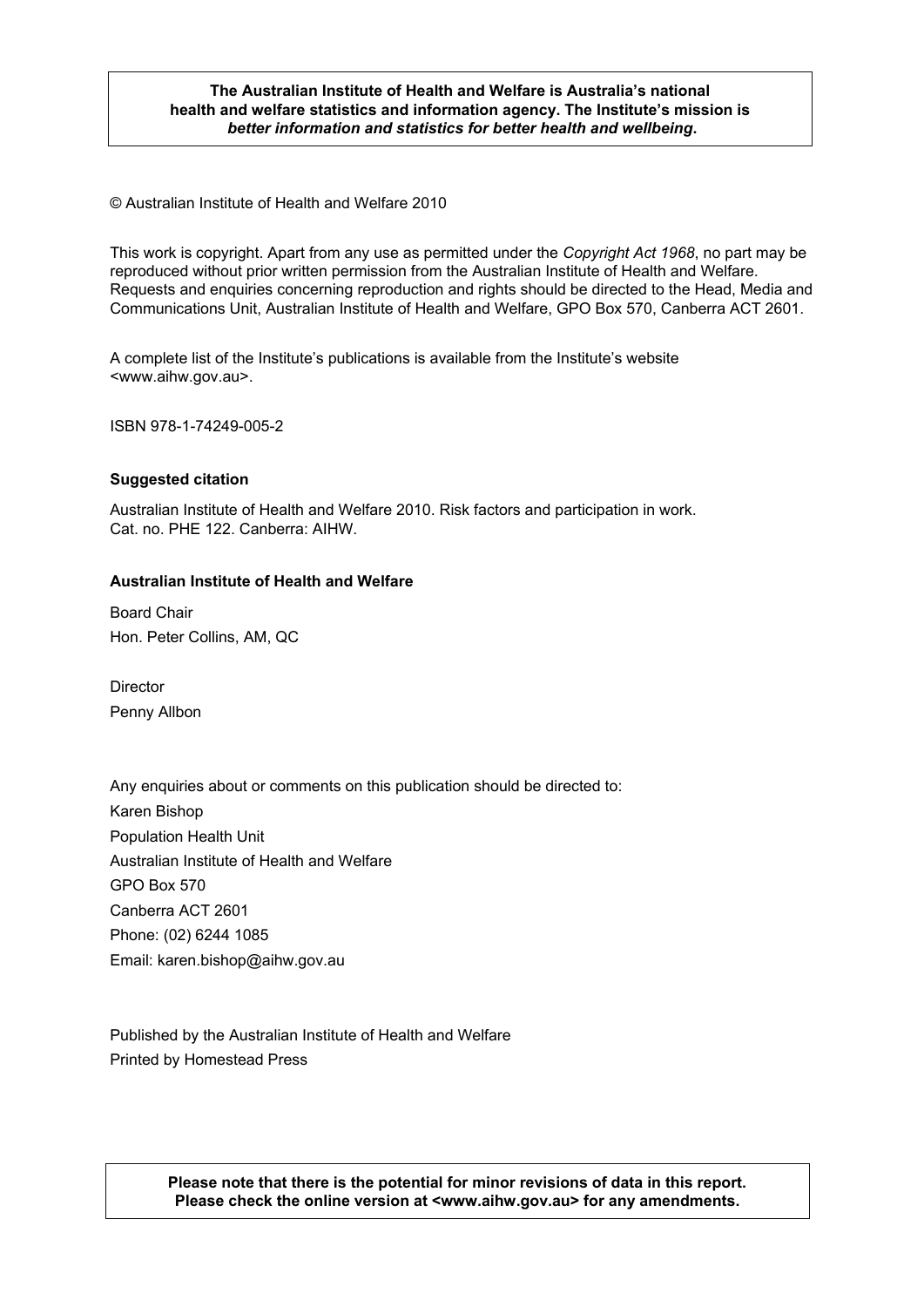# **Contents**

| $\mathbf{1}$   |                                                                                        |  |
|----------------|----------------------------------------------------------------------------------------|--|
|                |                                                                                        |  |
|                |                                                                                        |  |
|                |                                                                                        |  |
| $\overline{2}$ |                                                                                        |  |
|                |                                                                                        |  |
|                |                                                                                        |  |
|                |                                                                                        |  |
| 3              |                                                                                        |  |
|                |                                                                                        |  |
|                |                                                                                        |  |
|                |                                                                                        |  |
|                |                                                                                        |  |
|                |                                                                                        |  |
| 4              |                                                                                        |  |
|                |                                                                                        |  |
|                |                                                                                        |  |
| 5              |                                                                                        |  |
|                | The association between risk factors and labour force participation 19                 |  |
|                | The association between multiple risk factors and labour force participation20         |  |
|                | The association between risk factors, chronic disease and labour force participation21 |  |
| 6              |                                                                                        |  |
|                |                                                                                        |  |
|                |                                                                                        |  |
|                | The association between risk factors, chronic disease and absenteeism24                |  |
| 7              |                                                                                        |  |
| 8              |                                                                                        |  |
|                |                                                                                        |  |
|                |                                                                                        |  |
|                |                                                                                        |  |
|                |                                                                                        |  |
|                |                                                                                        |  |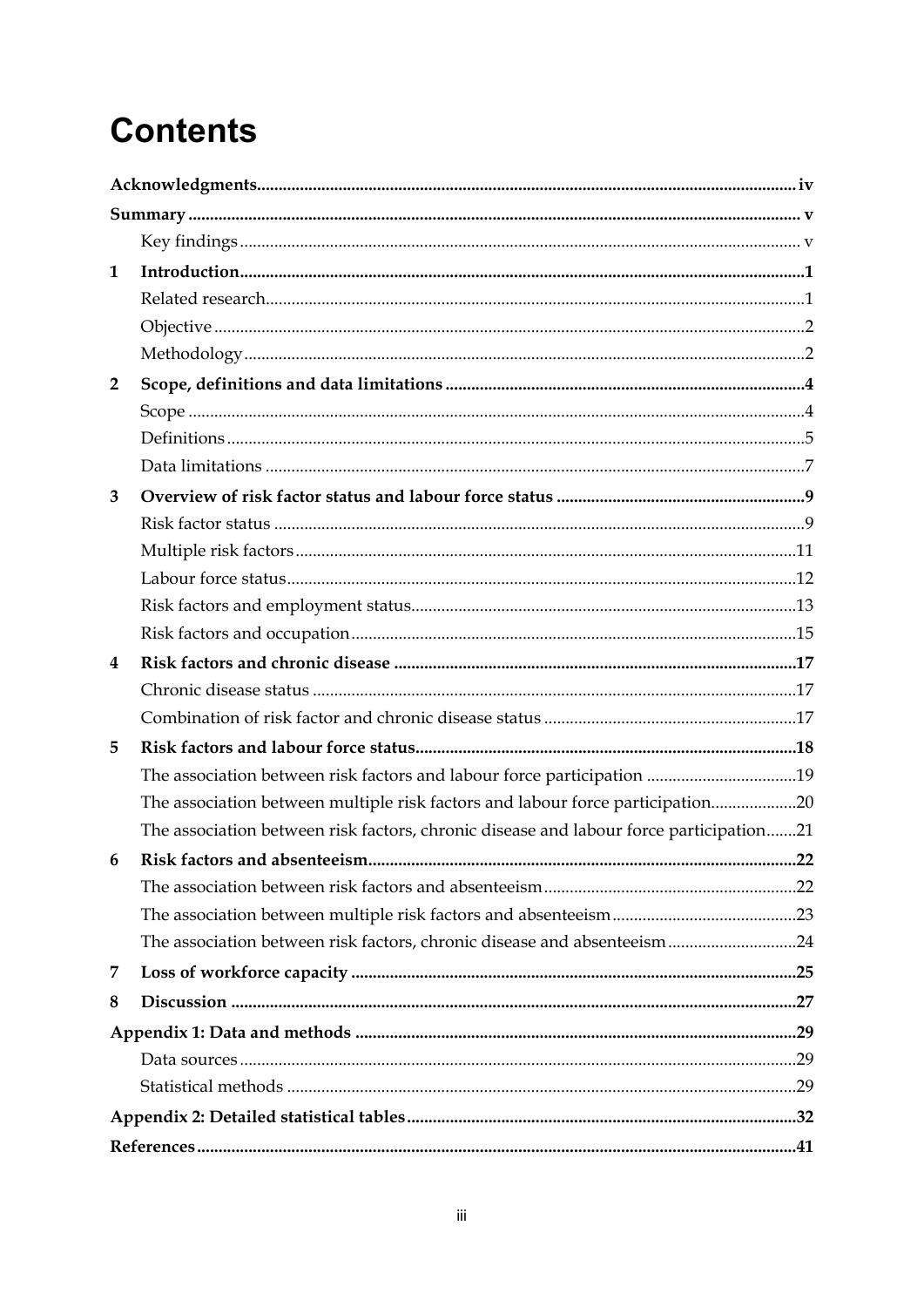# <span id="page-3-0"></span>**Acknowledgments**

This report was written by Karen Bishop. Colleagues in the Population Health Unit provided assistance, and their contributions are gratefully acknowledged. Mark Cooper-Stanbury provided guidance and comments throughout the process. Thanks also to Bruce Bacon for his advice on statistical issues.

Staff of the AIHW Information Services and Publishing Unit provided support with the design and publication process.

This project was funded by the Australian Government Department of Health and Ageing, and helpful comments were received from a number of Departmental staff.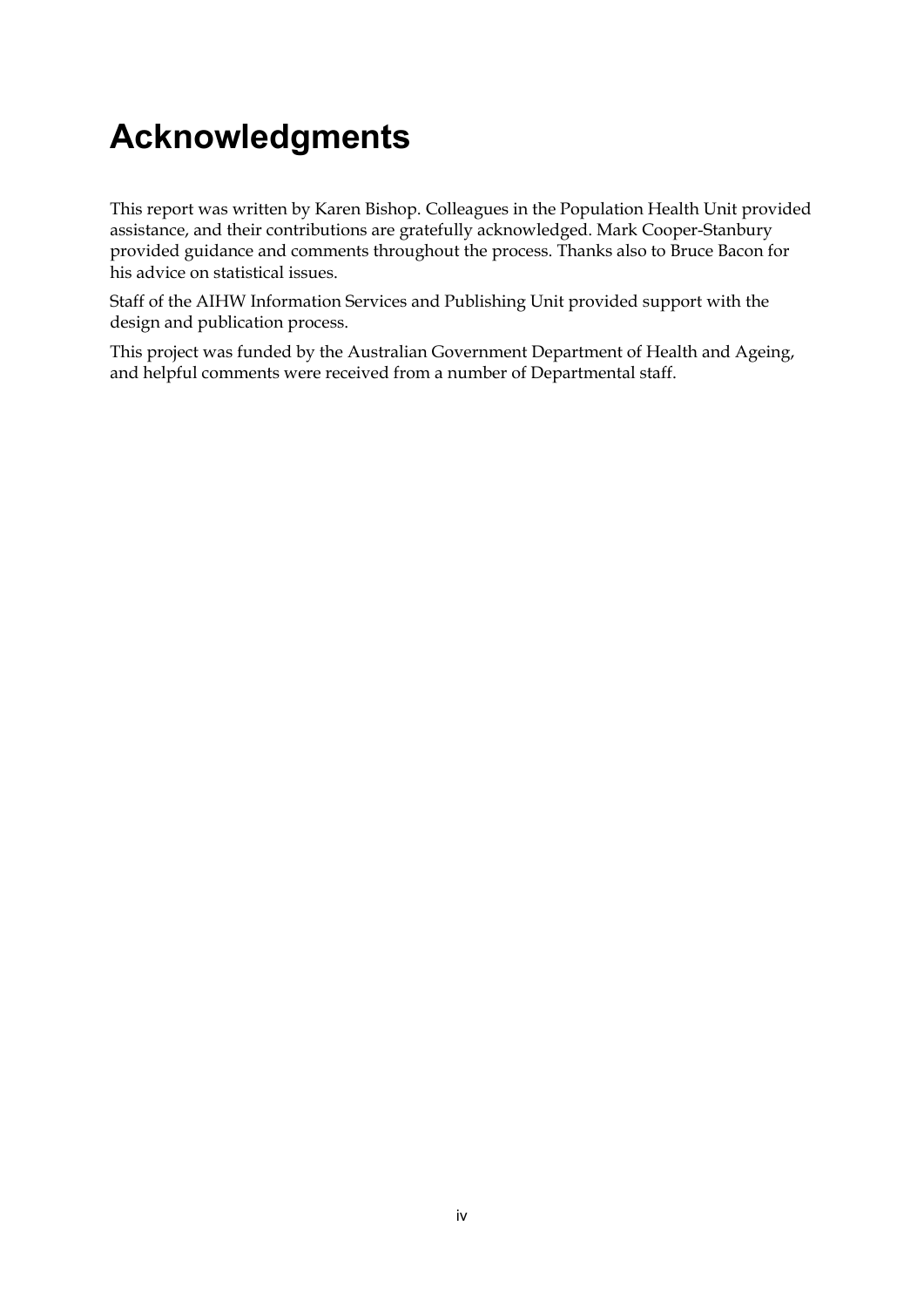# <span id="page-4-0"></span>**Summary**

Population ageing and increasing prevalence of chronic disease have affected the capacity of the Australian workforce. This report complements previous work on chronic disease and participation in work (AIHW 2009) by describing the association between risk factors and both labour force participation and absenteeism. To facilitate comparison with the association found between chronic disease and labour force participation, the combined impact of risk factors and chronic disease status is also described.

## <span id="page-4-1"></span>**Key findings**

- Nearly all (96%) working-age people reported one or more of the following risk factors: smoking, risky alcohol consumption, obesity, physical inactivity, low fruit or low vegetable consumption, high blood pressure, or high blood cholesterol; three-quarters (75%) reported multiple risk factors
- As expected, the odds of not being in the labour force for people with risk factors was greater than the odds for people without risk factors; however this result was not statistically significant
- Males and females with three or more risk factors had significantly greater odds of not being in the labour force compared with those without risk factors; the odds ratio for males was 2.0 and for females, 1.8
- Absentee rates were significantly greater for males and females (4.0 times and 2.5 times as high, respectively) among those with at least one risk factor and at least one chronic disease, compared with those with no risk factors or chronic disease
- The net annual loss due to absenteeism associated with risk factors was more than that for chronic disease (112,000 and 57,000 full-time person-years, respectively)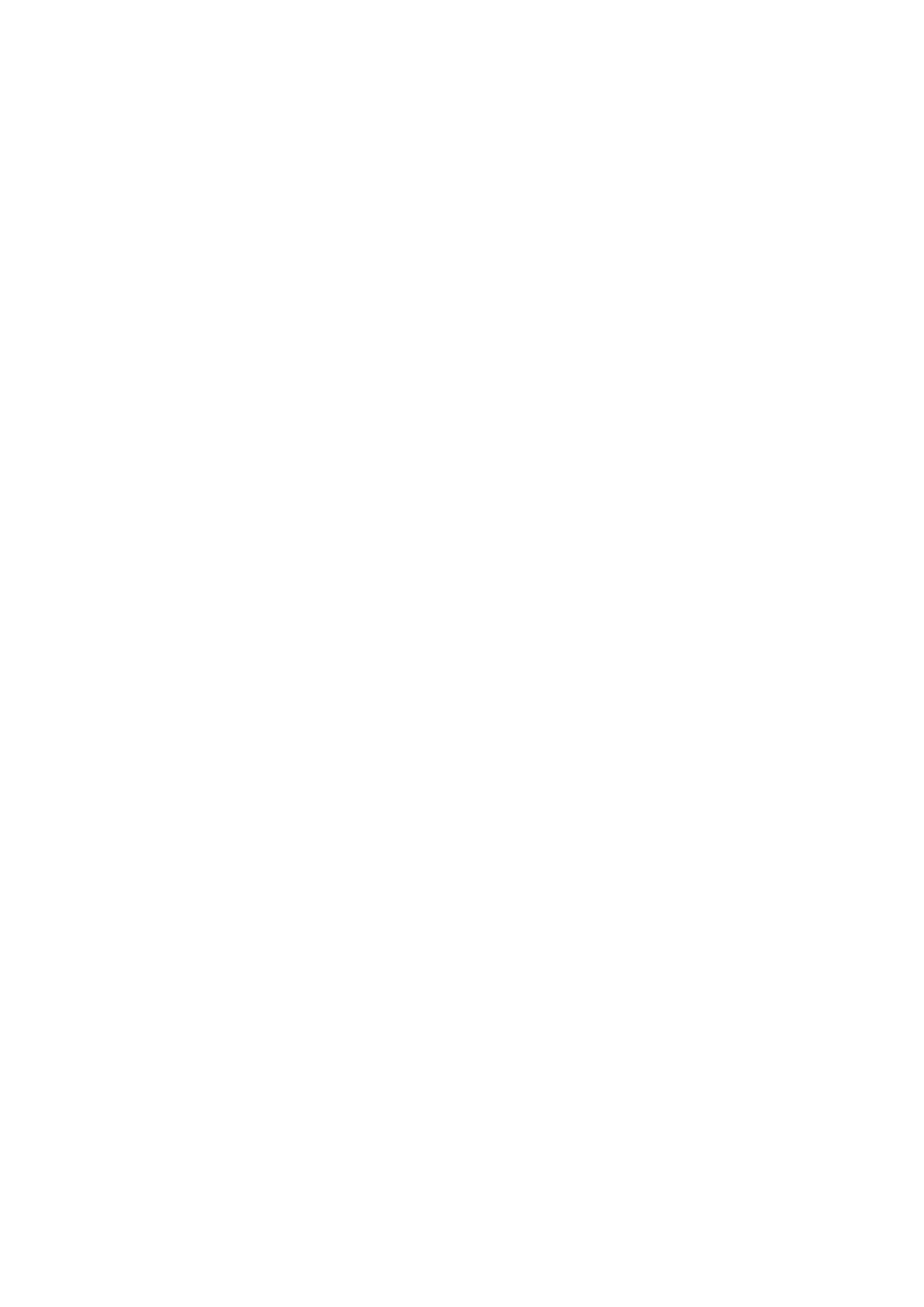# <span id="page-6-0"></span>**1 Introduction**

Australians benefit from economic productivity and prosperity and one of the main drivers of this is a healthy population. Governments and businesses are increasingly recognising the contribution of a healthy workforce to economic development and continuing prosperity. Poor health harms the economy through reduced workforce participation (AIHW 2009; Jose et al. 2004; Mathers 1994), reduced productivity (Econtech 2007), greater absenteeism (AIHW 2009) and early retirement (ABS 2006a; Centre for Health Economics 2008).

Although people with chronic disease are surviving longer than before, this can be associated with additional burden—to the individual through reduced ability and quality of life, and to the community as a result of increased health-care spending and a decline in available workforce (AIHW 2008a). Policy to reduce chronic disease is crucial for sustaining a workforce in an ageing population and also in planning for a healthy future workforce. Primary prevention, such as the deterrence of behaviours associated with poor health, could indirectly impact on labour force participation through a reduction in the prevalence of chronic disease.

Certain behavioural and biomedical risk factors are widely known to contribute to the development of chronic disease. Tobacco smoking, for example, is associated with the development of coronary heart disease (CHD), stroke, kidney disease, chronic obstructive pulmonary disease (COPD) and some cancers, and is therefore considered a risk factor for these conditions (Box 1.1). Furthermore, for those who have a chronic illness, risk factors can impact on the management and progression of the condition. The companion publication about chronic disease showed that chronic disease is associated with greater nonparticipation in the labour force among working-age Australians (AIHW 2009). That report estimated the annual loss to the labour force associated with chronic disease to be in the order of more than half-a-million workers.

## <span id="page-6-1"></span>**Related research**

Findings from the 2004–05 Australian Bureau of Statistics (ABS) National Health Survey (NHS) suggest that, at the time, nearly one-quarter (23%) of Australian adults currently smoke, more than one in ten (13%) consume alcohol in amounts that, if maintained, would pose a risk to their health, and about one-third (33%) are overweight or obese (ABS 2006b).

Obesity, hypertension and current smoking have been associated with greater nonparticipation in the labour force for men and women aged 44–60 years (Jose et al. 2004). In another study, obese Australians were more likely than non-obese Australians to be absent from work, and older (55–64 years) obese people were 8% more likely, than their non-obese counterparts, to be out of the labour force (AIHW 2005).

Analysis using pooled data from the 2001 NHS and the 2004–05 NHS indicates that lifestyle factors have an indirect impact on labour force participation (Zhang et al. 2009). Being overweight or obese substantially reduced the probability of being in the labour force; more so for females than males. Overweight females aged 50–64 years were 11% more likely to be out of the labour force; this risk was greater again with the presence of either diabetes, cardiovascular disease or other chronic disease. The same study found that any level of exercise increased the likelihood of being in the labour force. Furthermore, among younger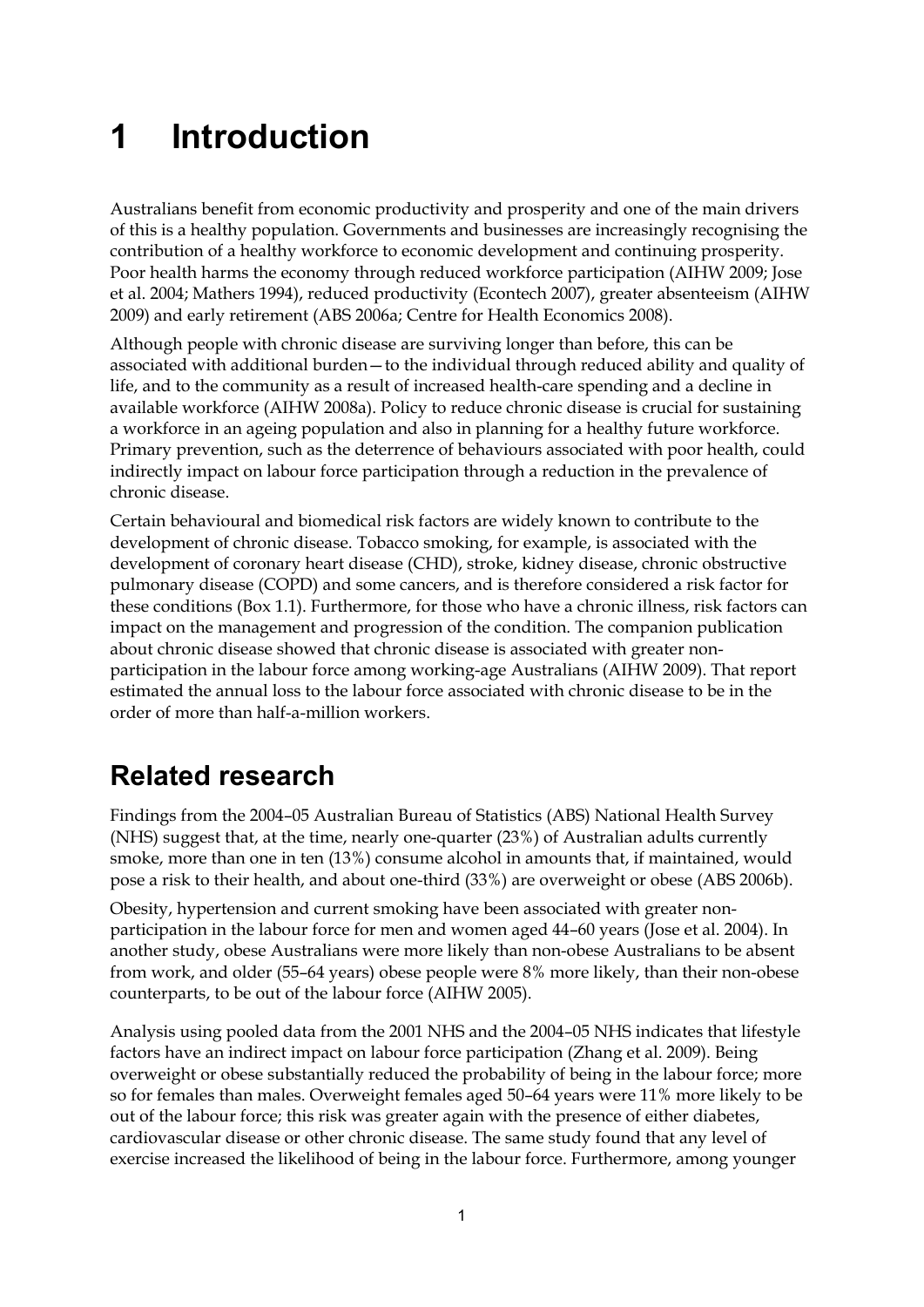people (18–49 years), current and ex-smoking was associated with less participation, while among older people (50–64 years); ex-smoking reduced the likelihood of participation.

|                                                                                                                         |                    |                        |                    | <b>Risk factors</b>              |                  |                   |                           |
|-------------------------------------------------------------------------------------------------------------------------|--------------------|------------------------|--------------------|----------------------------------|------------------|-------------------|---------------------------|
|                                                                                                                         |                    |                        | <b>Behavioural</b> |                                  |                  | <b>Biomedical</b> |                           |
| <b>Chronic disease</b>                                                                                                  | Tobacco<br>smoking | inactivity<br>Physical | Alcohol<br>misuse  | nutrition <sup>(a)</sup><br>Poor | Obesity          | Hypertension      | High blood<br>cholesterol |
| <b>Arthritis</b>                                                                                                        | $v^{(b)}$          | $\checkmark$ (c)       |                    |                                  | $\checkmark$ (c) |                   |                           |
| Asthma                                                                                                                  | $\checkmark$       |                        |                    |                                  |                  |                   |                           |
| Chronic obstructive pulmonary<br>disease                                                                                | ✓                  |                        |                    |                                  |                  |                   |                           |
| Coronary heart disease <sup>(d)</sup>                                                                                   | ✓                  | $\checkmark$           | ✓                  | ✓                                | ✓                | ✓                 | ✓                         |
| Depression                                                                                                              |                    | ✓                      | ✓                  |                                  | ✓                |                   |                           |
| Type 2 diabetes                                                                                                         |                    | ✓                      | ✓                  | ✓                                |                  |                   |                           |
| Osteoporosis                                                                                                            | ✓                  | ✓                      | ✓                  | $\checkmark$                     |                  |                   |                           |
| <b>Stroke</b>                                                                                                           | ✓                  | ✓                      | ✓                  | $\checkmark$                     | $\checkmark$     | $\checkmark$      | $\checkmark$              |
| Table adapted from AIHW 2008b.                                                                                          |                    |                        |                    |                                  |                  |                   |                           |
| Poor nutrition refers to insufficient intake of fruit and vegetables.<br>(a)<br>Relates to rheumatoid arthritis.<br>(b) |                    |                        |                    |                                  |                  |                   |                           |
| Relates to osteoarthritis.<br>(c)                                                                                       |                    |                        |                    |                                  |                  |                   |                           |
| Also known as ischaemic heart disease.<br>(d)                                                                           |                    |                        |                    |                                  |                  |                   |                           |

## <span id="page-7-0"></span>**Objective**

The objective of this report is to describe the relationship between risk factors and labour force participation. The report complements previous work on chronic disease and participation in work (AIHW 2009). To enable comparison with the associations found between chronic disease and labour force participation, the combined impact of risk factors and chronic disease status is also described.

Importantly, due to the nature of the data, there are no claims regarding causality. The data are also limited by the inability to identify people whose participation in the workforce is unpaid (for example, by carers, parents and volunteers).

## <span id="page-7-1"></span>**Methodology**

The data come from the 2004–05 NHS—a nationally representative cross-sectional household survey that collected information about certain chronic conditions, health-related risk factors, employment status and absence from work.

Eight risk factors were selected for analysis: tobacco smoking, risky alcohol consumption, obesity, inadequate fruit consumption, inadequate vegetable consumption, physical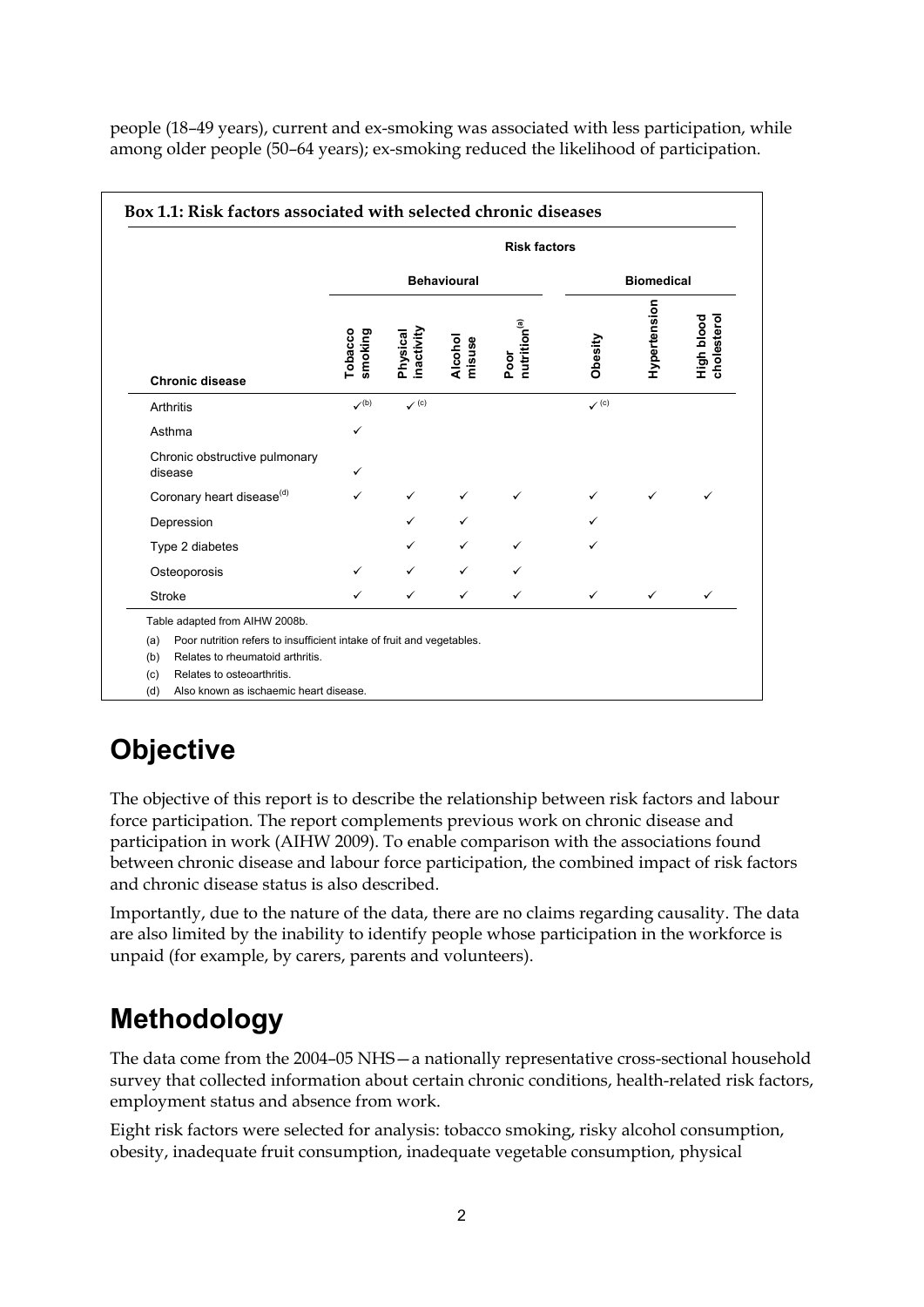inactivity, high blood pressure, and high blood cholesterol. Of these, five were recognised among the greatest contributors to the burden of disease in Australia (Begg et al. 2007). Tobacco smoking, high blood pressure and obesity were each responsible for at least 7.5% of the total disease burden, while physical inactivity and high blood cholesterol each contributed more than 6% of the total burden.

Loss of workforce capacity due to non-participation and absenteeism associated with the presence of risk factors and chronic disease is quantified and the results are summarised in terms of the expected workforce if participation by those with risk factors and/or chronic disease was the same for those with neither risk factors nor chronic disease.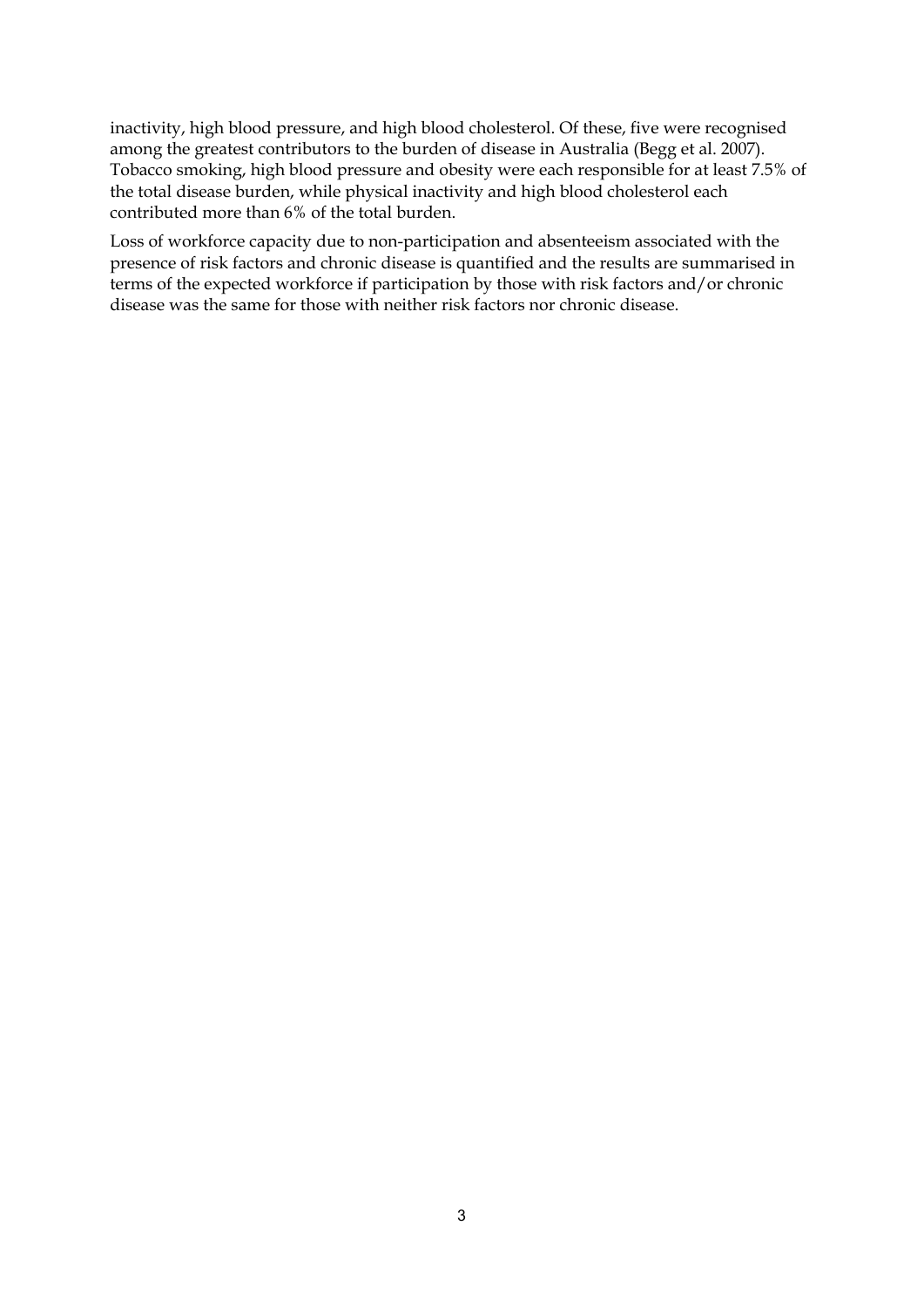# <span id="page-9-0"></span>**2 Scope, definitions and data limitations**

## <span id="page-9-1"></span>**Scope**

### **Population**

The analyses in this report were restricted to working-aged Australians, that is, people aged 25–64 years in 2004-05 (Figure 2.1). Of this subset of 10.5 million people:

- approximately 8 million people were employed—6 million full-time and 2 million part-time
- around 270,000 were unemployed
- more than 2 million were not in the labour force.

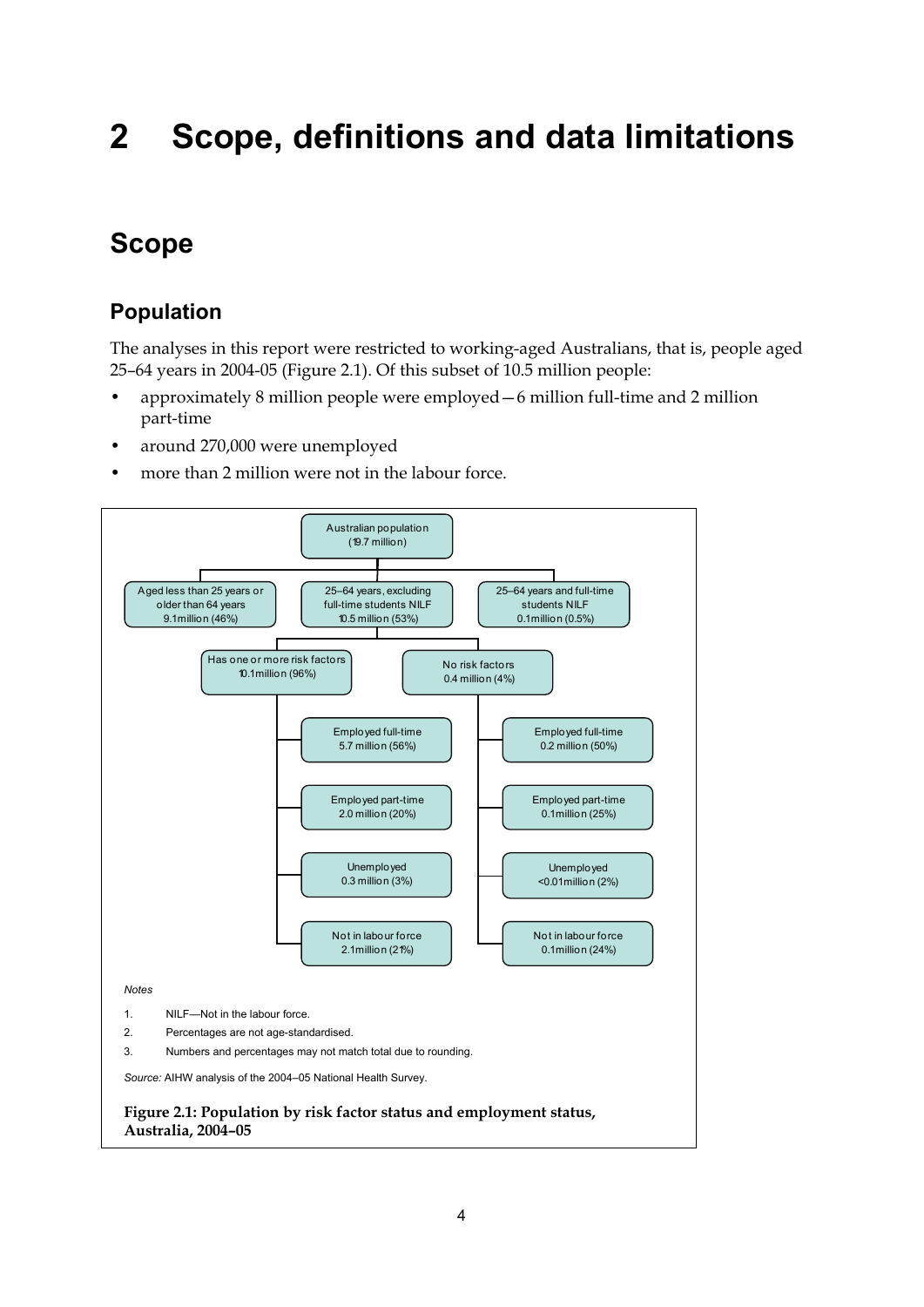People who described themselves as neither employed nor unemployed were retained in the analysis and counted as 'not in the labour force'. This group likely included carers, parents, and volunteers who, even though their activities embraced participation, were not able to be identified as unpaid participants in the workforce. The study population excluded approximately 82,000 full-time students who were not in the labour force.

Of the study population, half (50%) were male and 46% were aged between 45 and 64 years.

## <span id="page-10-0"></span>**Definitions**

### **Labour force status**

In these analyses, labour force status refers to a person's participation in the labour force. People were classified as in the labour force if they:

- worked full-time (i.e. 35 hours or more in the week before the survey)
- worked part-time (i.e. more than 1 hour and less than 35 hours in week before the survey)
- were unemployed (i.e. engaged in searching for full-time or part-time employment in the 4 weeks before interview and were available to start work, or were waiting to start work, within the 4 weeks post-interview).

People were classified as 'not in the labour force' (NILF) if they were neither employed nor unemployed (ABS 2006c).

### **Risk factors**

Determinants that are associated with ill health are referred to as risk factors. For example, tobacco smoking is associated with the development of numerous diseases, including CHD, stroke, kidney disease, COPD, and some cancers, and is therefore considered a risk factor for these conditions. The 2004–05 NHS collected information about various health-related risk factors. Eight of these were assessed in this report—see Box 2.1.

### **Age**

Age refers to age in years of the survey respondent. For the purposes of this report, age was restricted to persons aged 25–64 years. Ten-year age groups (25–34, 35–44, 45–54 and 55–64) were used for these analyses.

### **Occupation group**

Occupation groupings were determined in the 2004–05 NHS from the respondent's description of their occupation and the tasks or duties undertaken in their main job. Broad occupation groupings corresponding to major groups in the *Australian Standard Classification of Occupation* (ABS 1997) were used for the analysis in this report.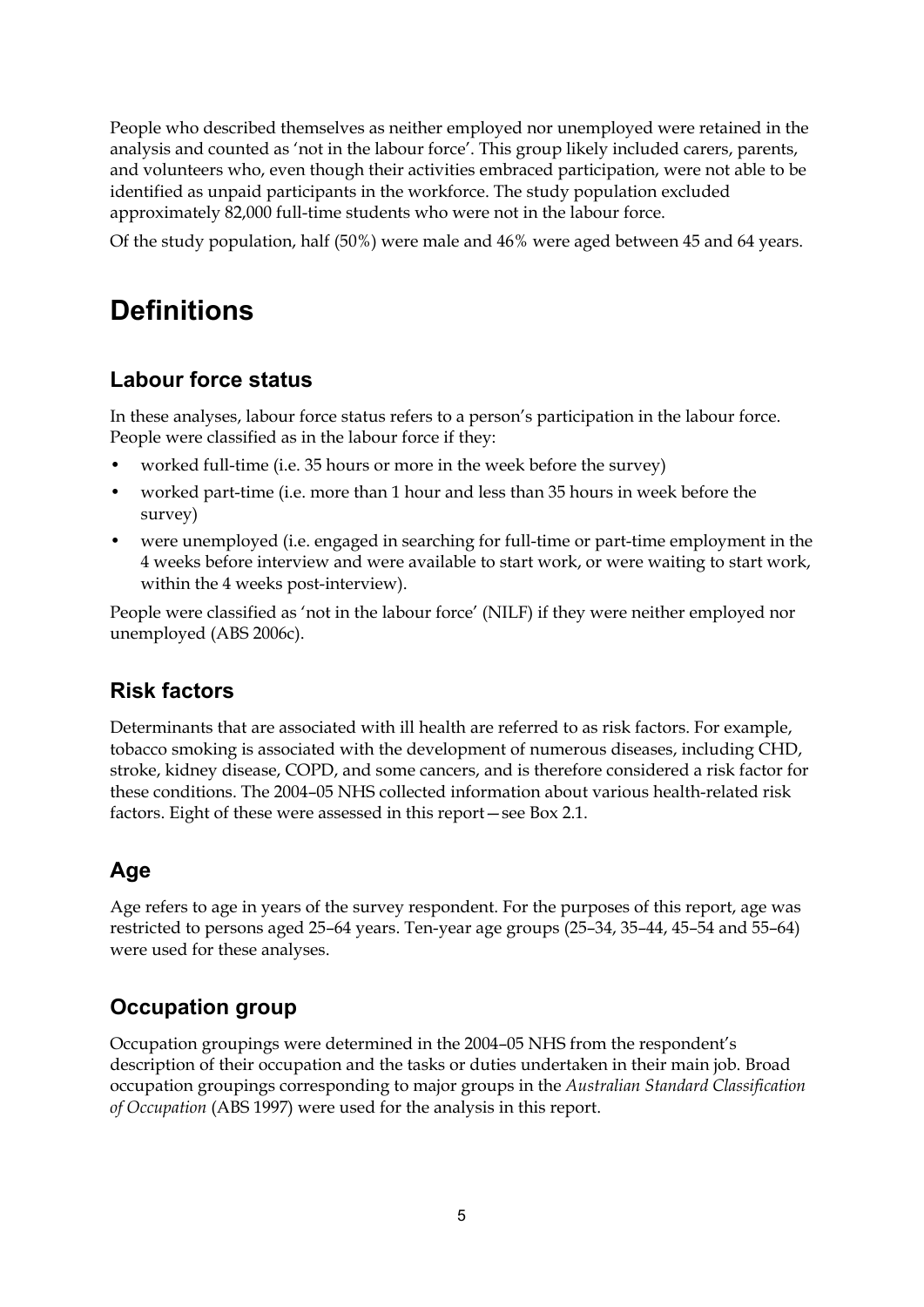### **Absenteeism**

Absenteeism refers to days away from work as a result of personal illness or injury. In the NHS, information about absenteeism was ascertained for the fortnight (14 days) before the interview. A day away was defined as more than half of the working day. This information was self-reported.

#### **Box 2.1 Risk factors**

**Smoking**—indicated by current daily or at least weekly smoking of tobacco.

**Risky alcohol consumption**—indicated by an average daily consumption, during the week before interview, of more than 50 mL of alcohol for males and 25 mL for females. This amount of alcohol consumption is considered to pose a risk to health in the long term.<sup>(a)</sup>

**Obesity**—indicated by a body mass index of 30 or more.

**Physical inactivity**—indicated by very low levels of exercise or no exercise. For this analysis, exercise includes that undertaken for recreation, sport or fitness during the 2 weeks before the survey. It excludes walking for transport and physical activity undertaken for other reasons, such as during the course of work.

**Low fruit consumption**—indicated by a usual daily intake of less than two serves of fruit.

**Low vegetable consumption**—indicated by a usual daily intake of less than five serves of vegetables.

**High blood cholesterol**—indicated by whether ever told by a doctor or nurse that they had high blood cholesterol or the condition was current and had lasted, or was expected to last, more than 6 months.

**High blood pressure**—indicated by whether ever told by a doctor or nurse that they had high blood pressure or the condition was current and had lasted, or was expected to last, more than 6 months.

(a) This risk level is based on National Health and Medical Research Council (NHMRC) guidelines at the time of the survey. Note that an Australian 'standard drink' contains 10 g of alcohol; the equivalent of 12.5 mL of alcohol (ABS 2006c). Potential long-term harm is indicated if this level of average daily consumption of alcohol is maintained. The National Health Survey does not assess whether this pattern of alcohol use is more, less or similar to usual consumption.

### **Chronic disease status**

The NHS collected information about a range of long-term (chronic) conditions. Analyses of the association between selected chronic diseases and labour force participation is provided in the publication *Chronic disease and participation in work* (AIHW 2009). Chronic disease status has been incorporated into this report to assess the relationship between risk factors and workforce participation in conjunction with the presence or absence of chronic disease. Chronic disease status was determined according to self-report of at least one of the following chronic conditions—arthritis, asthma, COPD, CHD, depression, diabetes, osteoporosis and stroke. These conditions were all assumed to be long term; that is, had lasted or were expected to last 6 months or more. For further detail regarding the indication of specific chronic diseases, see AIHW (2009).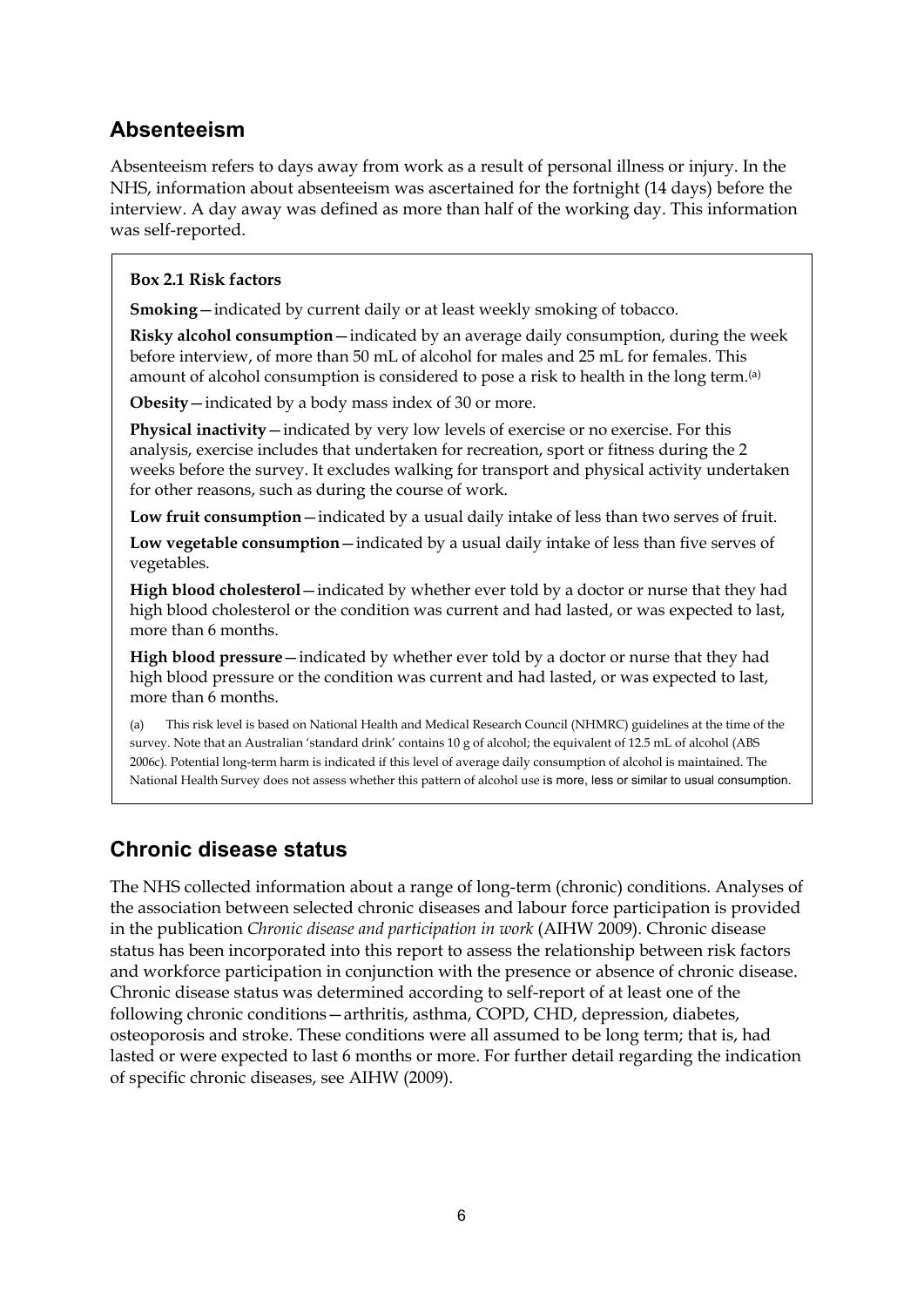## <span id="page-12-0"></span>**Data limitations**

There are several limitations that pertain to the nature of the data and the survey sample for the NHS 2004–05. Each is described in more detail below.

The analysis in this report was based on cross-sectional data. As a result, it is only possible to identify statistical associations between population characteristics; that is, there is no way to ascertain causal relationships between the characteristics of interest. For example, there is no means of assessing whether the presence of a risk factor led to a person's level of participation in work or whether participation in work gave rise to the risky behaviour. Furthermore, the analyses provided here represent a snapshot in time and may not reflect current prevalence of risk factors, chronic disease or labour force participation.

The data collected in the 2004–05 NHS for risk factors, labour force status, occupation, absenteeism and chronic disease were based on self-report. The accuracy of self-reported data may be compromised by recall, social desirability (particularly if other household members were present at the interview), and knowledge of risk behaviours and health status of other household members. Self-reported information is known, for some measures, to be inaccurate (for example, people overestimate their height and underestimate their weight; ABS 2006c). Self-reported days away from work, however, have been shown to correlate well with company-reported absenteeism (Aldana & Pronk 2001).

Self-reported chronic disease can also affect the accuracy of prevalence estimates. For example, it is known that many people with chronic disease are unaware of their condition, and consequently report not having the condition. A substantial proportion of people live with diabetes while being unaware of their condition (AIHW 2008c), resulting in underestimation of the true prevalence of diabetes.

The 2004–05 NHS sample excluded residents of non-private dwellings such as nursing homes, hostels, hospitals and prisons. Urban and rural areas were within scope of this NHS, however households from very remote areas were not included. As a result, the prevalence of risk factors, labour force status, chronic disease, absenteeism and occupation reflect that found among residents of private dwellings in non-sparsely settled areas. The magnitude by which this affects risk factor prevalence is unclear.

The influence of risk factors on labour force participation may be less direct than that for chronic disease. Risk factors are known to lead to the development of chronic disease and to impact on the management of chronic disease. Thus, risk factors themselves may not be the factor directly influencing non-participation in the same way that reduced ability from chronic disease can impact on workforce participation. However, policy to create enabling and health-promoting work environments is paramount to sustaining a healthy workforce.

Chronic disease prevalence estimated using the NHS cannot be directly attributed to the risk factor prevalence of the time, due to lag time between exposure and development of chronic disease.

The analysis was restricted to persons aged 25–64 years. Given that there are persons with risk factors outside of this age range, and that younger and older people participate in the labour force, the associations presented here may be limited.

Certain health risk behaviours were excluded. For example, adult immunisation practices and cancer screening behaviours were not considered in the analysis. The 2004–05 NHS did not include information pertaining to mammography or Pap tests.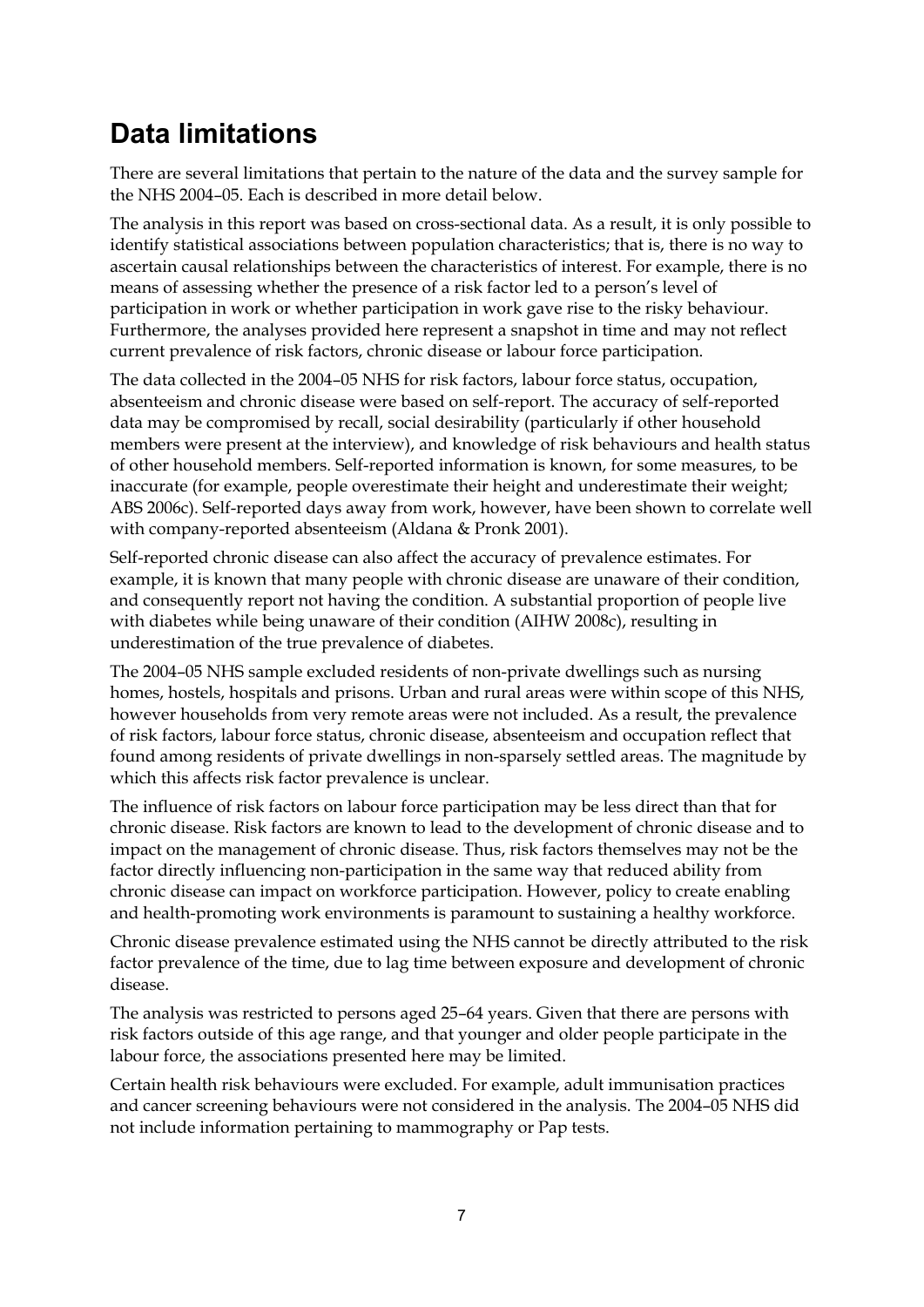The following restrictions may also influence the estimates provided in this report:

- Omission of the association between risk factors and labour force participation among the unpaid labour force. Many people who are not in the labour force contribute substantially to the workforce (for example, parents, carers and volunteers). Their exclusion reflects the difficulty in identifying this group rather than not recognising their contribution, and, as a result, this report assesses the association between risk factors and participation in the paid labour force.
- Omission of the population of full-time students who were not in the labour force. This group was assumed to not participate in the labour force as a result of their full-time engagement in study. Their exclusion may result in under-reporting of the prevalence of risk factors.
- Non-participation in the workforce and absenteeism from work may not be a direct consequence of risk factors. The extent to which risk factors contributed to the illness or injury resulting in time off work, or the reasons for non-participation in the workforce, could not be ascertained in this study. Similarly, whether absence from work was related to harm from risk factors was not able to be determined from the data.
- Risk factor prevalence reflects that at the time of the survey, i.e. 2004–05. More up-todate smoking prevalence rates are available (AIHW 2008d), however the same data source does not contain information about all other risk factors assessed in this report, or labour force status or chronic disease.
- Exclusion of the effect of 'presenteeism' on productivity in labour force participation. Presenteeism is defined as the lost productivity that occurs when employees come to work but, as a consequence of illness or other medical conditions, are not fully functioning (Econtech 2007). This analysis does not consider the effects of reduced productivity associated with the presence of risk factors. The time taken during work hours to engage in risky behaviours (for example, smoking), or below-capacity performance associated with risky behaviour (for example, short-term harm from alcohol consumption), was not measured.
- Restriction of the analysis to groupings of risk factors according to current prominence in public health policy. That is, this report does not include analysis of risk factors clustered according to epidemiological relevance. Risk factors known to be associated with depression (alcohol misuse, physical inactivity and obesity) were not, for example, analysed as a separate group.
- Other characteristics which may influence a person's decision to participate in the workforce, such as education level, were not included in the analyses.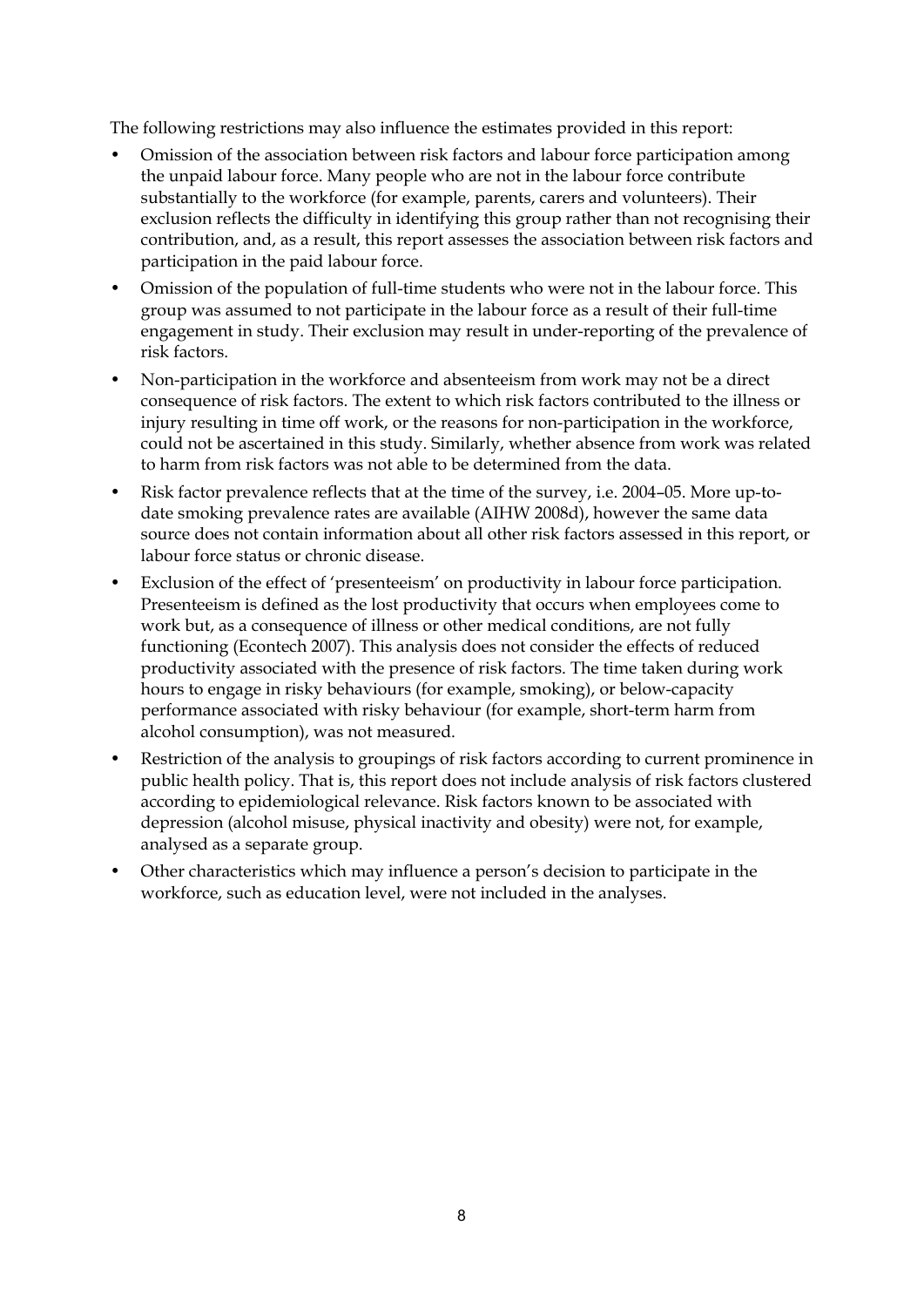# <span id="page-14-0"></span>**3 Overview of risk factor status and labour force status**

## <span id="page-14-1"></span>**Risk factor status**

An estimated 96% of working-aged Australians had at least one of the eight selected risk factors (Table 3.1). Males were more likely than females to have at least one of these risk factors (97% compared to 95%). Males were also more likely than females to report each individual risk factor.

The most commonly reported risk factors were low vegetable consumption, low fruit consumption and physical inactivity, reported by 86%, 47% and 32% of working-age Australians, respectively. The least common risk factors among this population were high blood pressure and high blood cholesterol (11% and 7%, respectively).

|                           | <b>Number</b> |                |                | Per cent     |                |                |
|---------------------------|---------------|----------------|----------------|--------------|----------------|----------------|
| <b>Risk factor</b>        | <b>Males</b>  | <b>Females</b> | <b>Persons</b> | <b>Males</b> | <b>Females</b> | <b>Persons</b> |
| Low vegetable consumption | 4,617,400     | 4,388,400      | 9,005,800      | 88.2         | 83.0           | 85.6           |
| Low fruit consumption     | 2,817,200     | 2,140,900      | 4,958,200      | 54.1         | 40.8           | 47.4           |
| Physical inactivity       | 1,767,100     | 1,659,500      | 3,426,600      | 33.5         | 31.3           | 32.4           |
| Smoking                   | 1,488,600     | 1,196,600      | 2,685,300      | 28.7         | 22.9           | 25.8           |
| Obesity                   | 1.099.000     | 885,000        | 1,983,900      | 20.9         | 16.5           | 18.7           |
| Risky alcohol consumption | 885,700       | 666,600        | 1,552,300      | 16.8         | 12.5           | 14.7           |
| High blood pressure       | 595.400       | 570.900        | 1.166.400      | 10.8         | 10.2           | 10.5           |
| High cholesterol          | 431,700       | 378,900        | 810,600        | 7.8          | 6.8            | 7.3            |
| Any risk factor           | 5,094,800     | 5,021,400      | 10,116,200     | 97.1         | 94.8           | 96.0           |

*Notes* 

1. People aged 25–64 years, excluding full-time students not in the labour force.

2. People could report more than one risk factor. Any risk factor refers to reporting one or more of the eight risk factors included in this table.

3. Numbers are rounded to the nearest 100.

4. Percentages are age-standardised to the 2001 Australian population.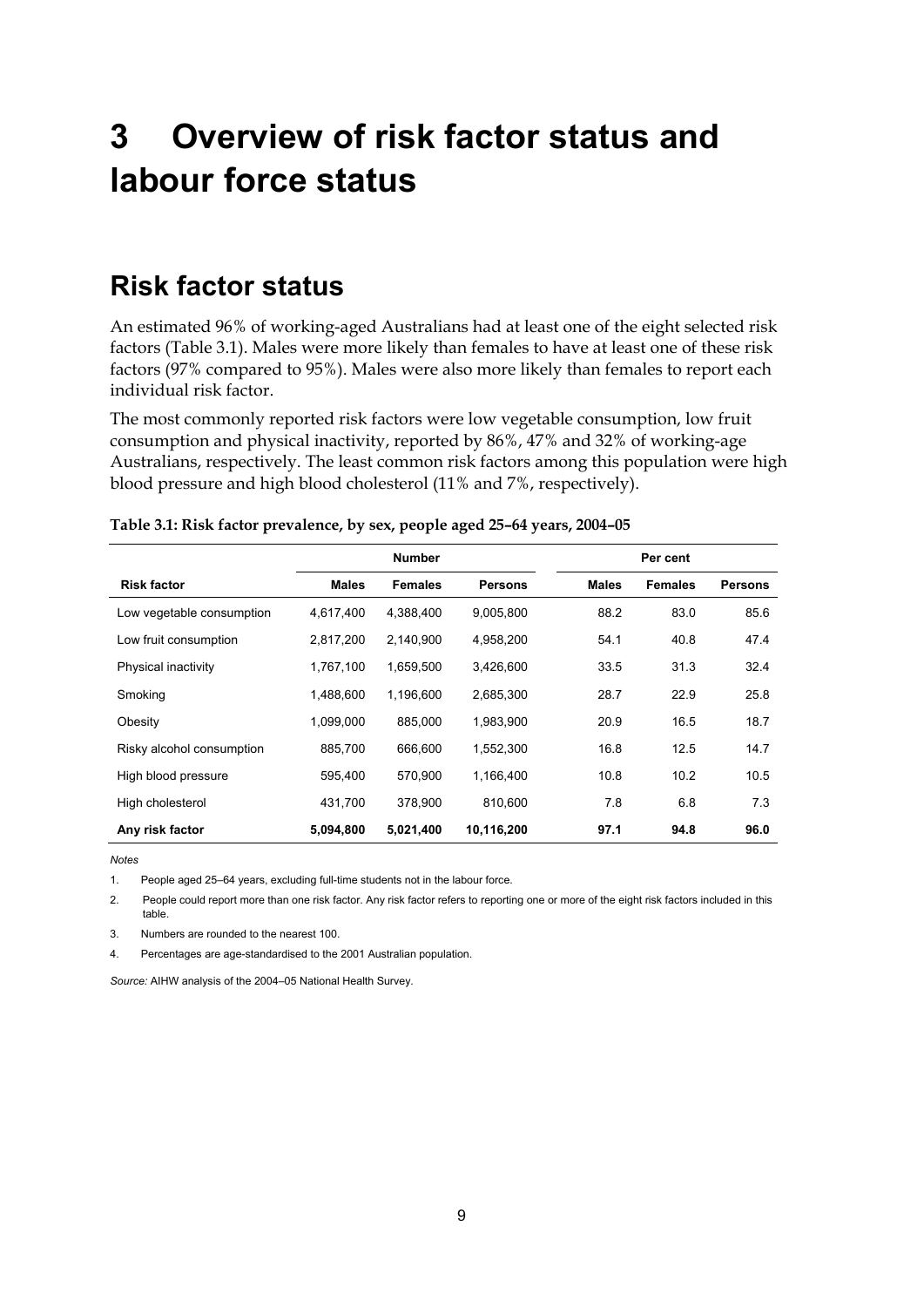Age appeared to have little influence on the overall prevalence of risk factors. The prevalence of at least one risk factor among males was between 96% and 98% in all age groups and ranged from 94% to 96% across the age groups for females.

However, the prevalence of most individual risk factors varied by age group (Figure 3.1, Table A2.1). For some risk factors—physical inactivity, obesity, high blood pressure and high blood cholesterol—prevalence increased with increasing age. The prevalence of most others—low vegetable consumption, low fruit consumption and smoking—declined with increasing age. Differences between age groups were less noticeable for risky alcohol consumption.



**25–64 years, 2004–05**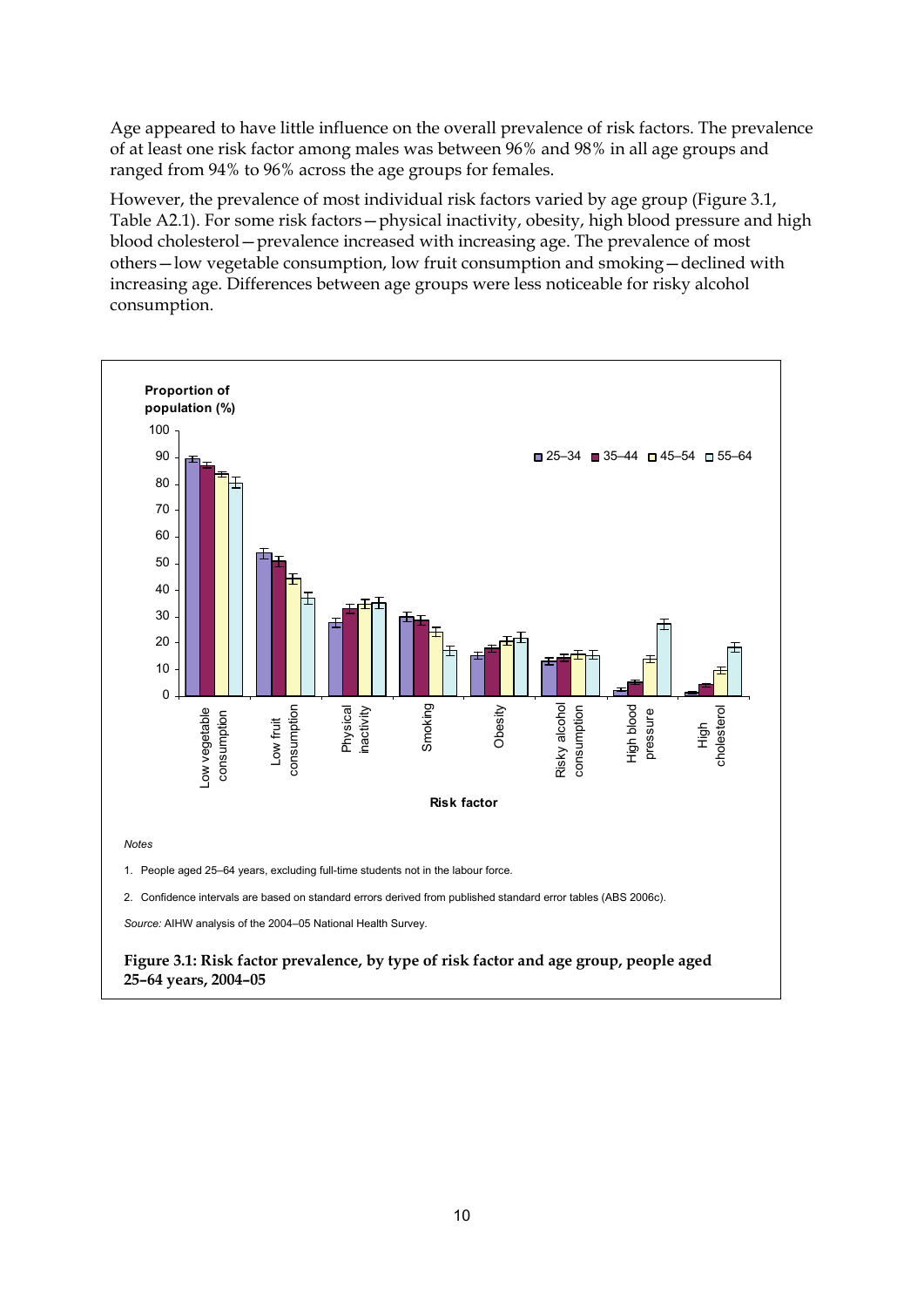## <span id="page-16-0"></span>**Multiple risk factors**

Three-quarters (75%) of all working-age Australians reported more than one risk factor, with 44% reporting three or more. Females were more likely than males to report none, one or two risk factors, while males were more likely to report three or more risk factors (Figure 3.2, Table A2.2).



**years, 2004–05**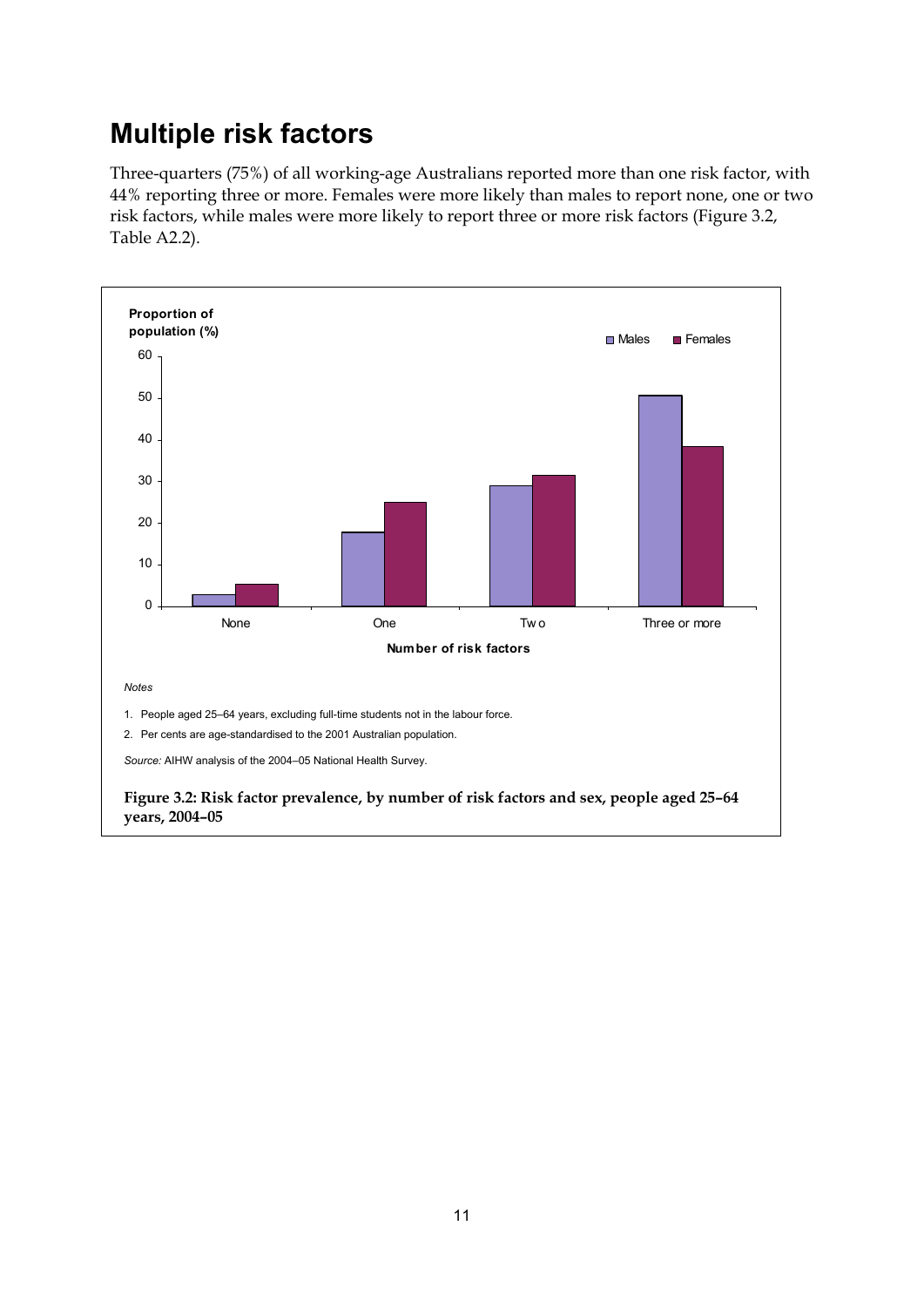## <span id="page-17-0"></span>**Labour force status**

Most (56%) working-aged Australians were employed full-time, around 20% were employed part-time, 3% were unemployed and 21% were not in the labour force. Males were more likely to be employed full-time (77%) compared with females (36%), while females were more likely to be employed part-time (32%) and not in the labour force (30%) compared with males (9% and 11%, respectively). Males and females were equally likely to be unemployed (3% and 2%, respectively).

These patterns of labour force participation persisted with age for males and females (Figure 3.3, Table A2.3). Among males aged 25–34 years, 83% were employed full-time compared with 45% of females. The corresponding figures for 55–64 year-olds were 53% and 20%.

![](_page_17_Figure_3.jpeg)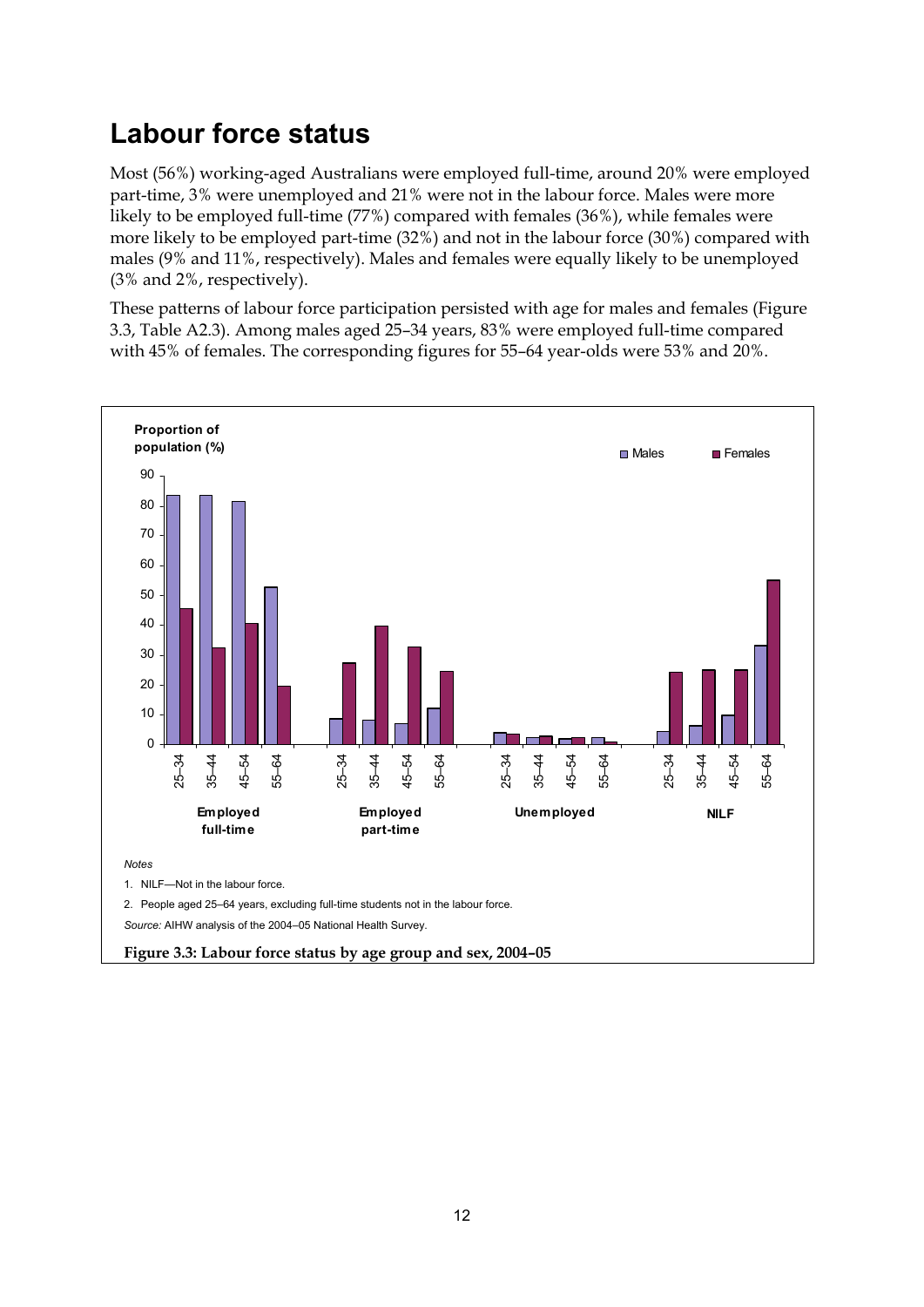## <span id="page-18-0"></span>**Risk factors and employment status**

An analysis of risk factor prevalence by employment status showed that smoking rates were highest among unemployed persons (44%) and lowest among those employed part-time (23%) (Table 3.2). Physical inactivity was highest among those not in the labour force and lowest among those who were unemployed (41% and 27%, respectively). Obesity, was highest among unemployed people (21%) and lowest for those employed part-time (16%). The highest prevalence for inadequate fruit and vegetable consumption was among unemployed persons (53% and 88%, respectively) and the lowest rates were among people employed part-time (45% and 83%, respectively).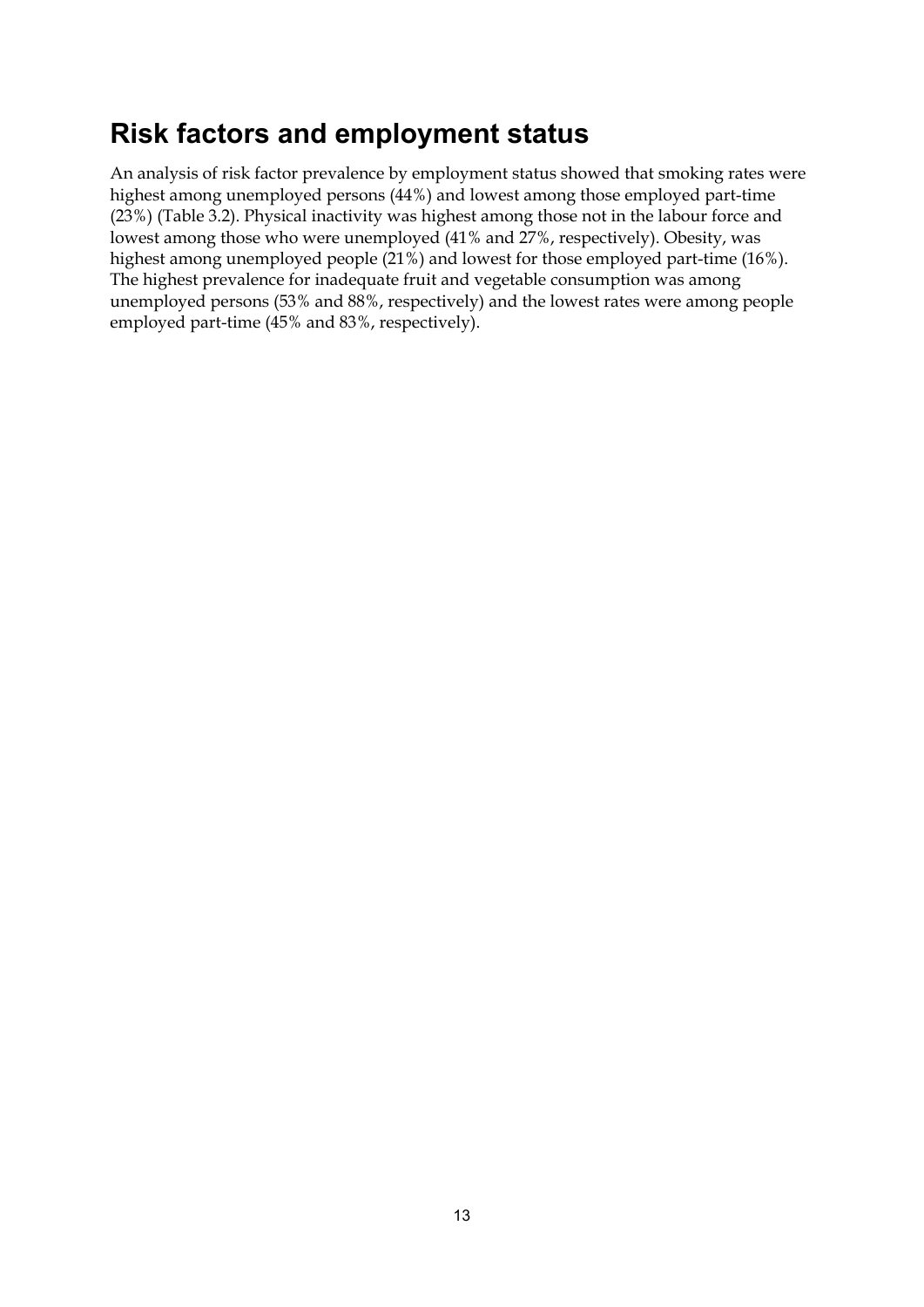| <b>Risk factor</b>        | <b>Employed</b><br>full-time | Employed<br>part-time | Unemployed    | Not in the<br>labour force |
|---------------------------|------------------------------|-----------------------|---------------|----------------------------|
|                           |                              | <b>Number</b>         |               |                            |
| Low vegetable consumption | 5,126,700                    | 1,771,500             | 236,200       | 1,871,500                  |
| Low fruit consumption     | 2,880,400                    | 957,700               | 137,900       | 982,200                    |
| Physical inactivity       | 1,854,200                    | 620,600               | 73,400        | 878,400                    |
| Smoking                   | 1,585,800                    | 1,364,400             | 104,500       | 1,333,700                  |
| Obesity                   | 1,111,300                    | 335,900               | 55,200        | 481,500                    |
| Risky alcohol consumption | 991,100                      | 273,600               | 32,000        | 255,500                    |
| High blood pressure       | 519,400                      | 202,200               | 17,900        | 426,900                    |
| High cholesterol          | 360,000                      | 137,600               | 17,600        | 295,300                    |
| Any risk factor           | 5,678,600                    | 2,029,700             | 259,700       | 2,148,700                  |
|                           |                              | Per cent              |               |                            |
| Low vegetable consumption | 86.7                         | 83.0                  | 88.0          | 84.4                       |
| Low fruit consumption     | 48.3                         | 45.0                  | 52.6          | 46.8                       |
| Physical inactivity       | 32.0                         | 29.1                  | 27.4          | 40.8                       |
| Smoking                   | 24.8                         | 22.6                  | 44.2          | 31.3                       |
| Obesity                   | 18.9                         | 15.7                  | 20.5          | 19.7                       |
| Risky alcohol consumption | 16.8                         | 12.5                  | 12.8          | 10.7                       |
| High blood pressure       | 9.6                          | 9.3                   | 7.7           | 13.1                       |
| High cholesterol          | 6.5                          | 6.3                   | 8.3           | 8.8                        |
| Any risk factor           | 96.3                         | 95.0                  | 97.1          | 95.3                       |
|                           |                              | 95% CI                |               |                            |
| Low vegetable consumption | $86.1 - 87.4$                | 81.9-84.1             | 83.9-92.1     | $83.2 - 85.5$              |
| Low fruit consumption     | 47.4-49.2                    | 42.9-47.1             | 46.5-58.6     | 44.6-49.0                  |
| Physical inactivity       | $30.8 - 33.1$                | $27.6 - 30.5$         | 22.6-32.2     | 38.8-42.7                  |
| Smoking                   | 23.8-25.7                    | $20.8 - 24.4$         | 38.9-49.5     | 29.7-32.9                  |
| Obesity                   | $18.2 - 19.7$                | 14.4-16.9             | $16.8 - 24.3$ | 18.2-21.3                  |
| Risky alcohol consumption | $15.9 - 17.8$                | $11.1 - 13.8$         | $9.0 - 16.7$  | $9.6 - 11.9$               |
| High blood pressure       | $9.0 - 10.1$                 | $8.3 - 10.3$          | $4.4 - 11.0$  | $12.1 - 14.2$              |
| High cholesterol          | $5.9 - 7.1$                  | $5.3 - 7.4$           | $4.7 - 11.8$  | $7.8 - 9.7$                |
| Any risk factor           | 95.9-96.7                    | 94.5-95.7             | 95.0-99.2     | 94.6-99.2                  |

#### **Table 3.2: Risk factor prevalence by employment status, people aged 25–64 years, Australia, 2004–05**

*Notes* 

1. People aged 25–64 years, excluding full-time students not in the labour force.

2. Any risk factor refers to one or more of the eight risk factors included in this table.

3. Numbers are rounded to the nearest 100.

4. Percentages are age-standardised to the 2001 Australian population.

5. Confidence intervals (CIs) are based on standard errors derived from published standard error tables (ABS 2006c).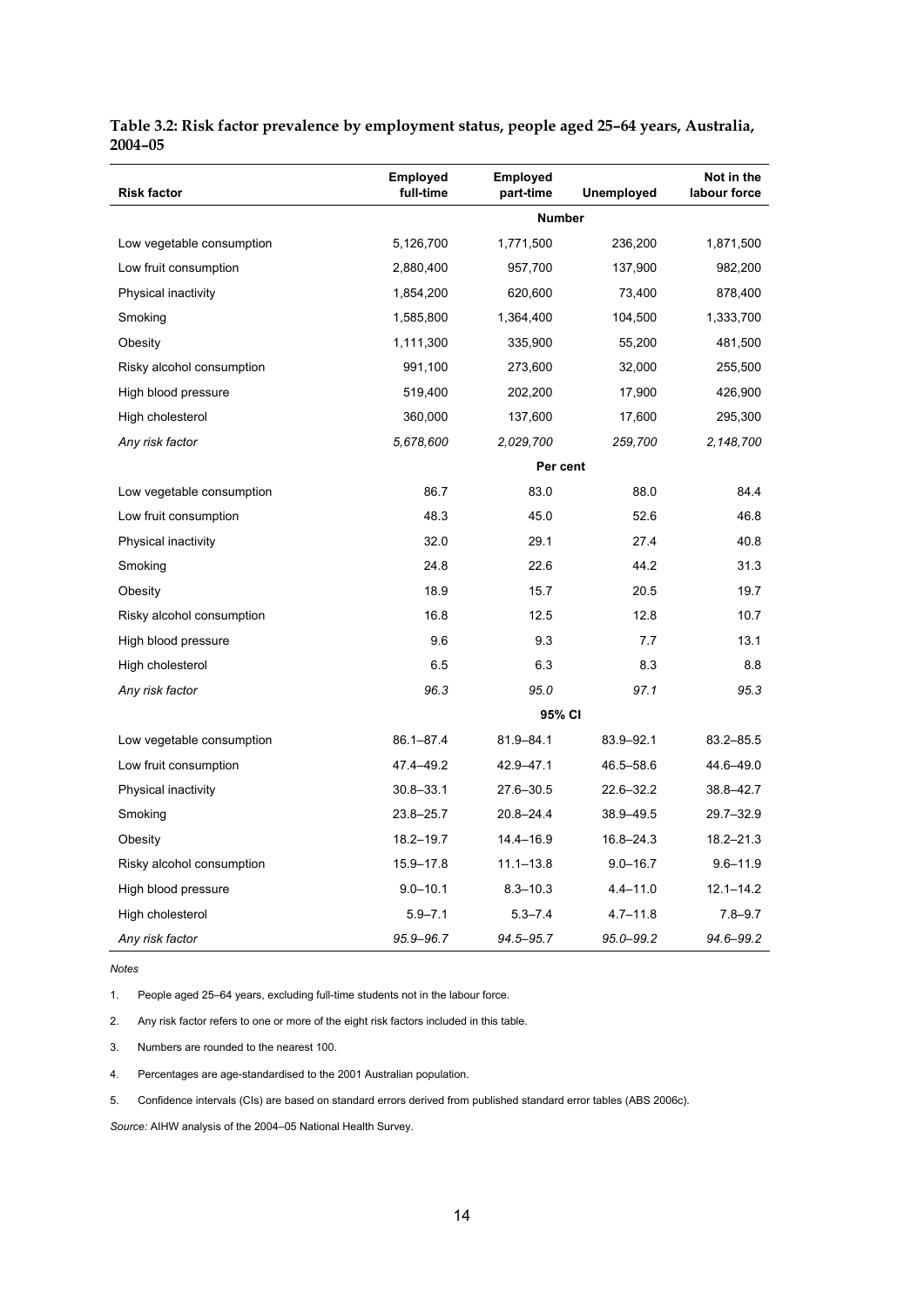## <span id="page-20-0"></span>**Risk factors and occupation**

In comparing risk factor prevalence across occupational groups, the occupations found most likely to report having no risk factors were professionals (7%) and advanced clerical and service workers (5%) (Table 3.3).

For specific risk factors, smoking was most prevalent among labourers and related workers and intermediate transport and production workers (38%), risky alcohol consumption was highest among tradespersons and related workers (21%) and nearly half (49%) of labourers and related workers reported low levels or no physical activity (note that the definition of physical activity excludes work-related physical activity). Associate professionals had the greatest rate of high blood pressure (12%) and intermediate transport and production workers the highest rate of high blood cholesterol (8%).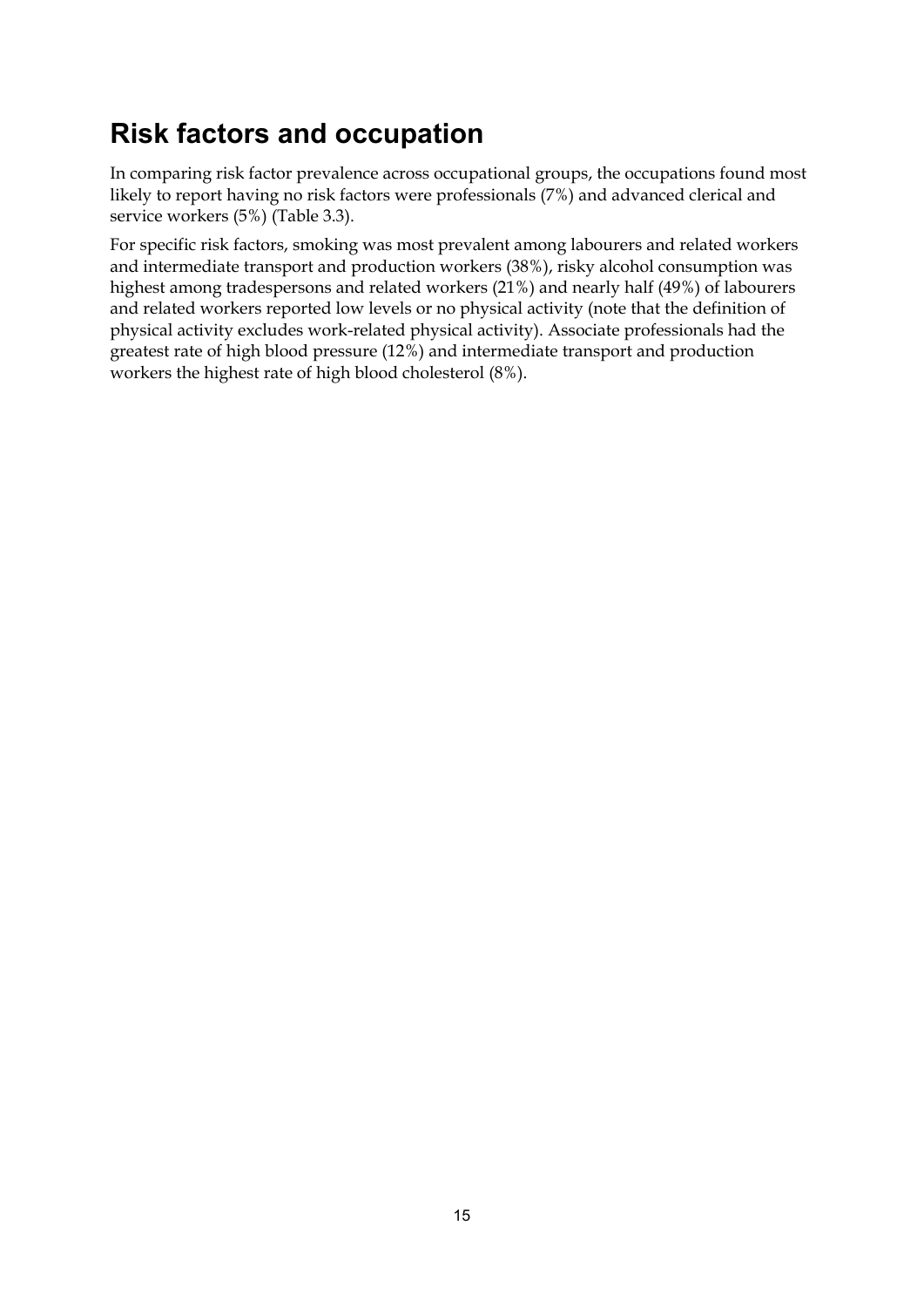**Table 3.3: Risk factor prevalence, by occupation, employed people aged 25–64 years, 2004–05**  Table 3.3: Risk factor prevalence, by occupation, employed people aged 25-64 years, 2004-05

| Occupation group                                    | consumption<br>vegetable<br><b>No7</b> | Low fruit<br>consumption | Physical<br>inactivity | Smoking | Obesity | consumption<br>alcohol<br>Risky | pressure<br>High blood | High blood<br>cholesterol | factors<br>No risk |
|-----------------------------------------------------|----------------------------------------|--------------------------|------------------------|---------|---------|---------------------------------|------------------------|---------------------------|--------------------|
| Labourers and related workers                       | 86.7                                   | ۳<br>5                   | 48.6                   | 38.2    | 18.8    | 15.3                            | 10.4                   | 6.7                       | 2.7                |
| Elementary clerical, sales and<br>service workers   | 82.9                                   | ဖ<br>47.                 | 35.3                   | 24.9    | 18.2    | 15.8                            | 8.3                    | $\overline{6}$ .          | 2.9                |
| Intermediate production and<br>transport workers    | 87.7                                   | 56.0                     | 47.0                   | 38.0    | 24.2    | 16.2                            | 10.3                   | $\frac{0}{8}$             | 1.3                |
| Intermediate clerical, sales and<br>service workers | 85.8                                   | 4<br>43.                 | 31.2                   | 24.4    | 171     | 13.7                            | $\frac{2}{9}$          | 6.6                       | 4.2                |
| Advanced clerical and service<br>workers            | 84.7                                   | Ņ<br>4                   | 21.4                   | 19.9    | 17.6    | 14.6                            | 10.7                   | 5.5                       | 4.6                |
| Tradespersons and related workers                   | 86.3                                   | ო<br>53                  | 39.5                   | 29.7    | 18.4    | 20.9                            | 7.4                    | 53                        | 0.9                |
| Associate professionals                             | 87.9                                   | Ю<br>8                   | 26.0                   | 23.5    | 19.6    | 14.9                            | 11.9                   | 6.9                       | 3.0                |
| Professionals                                       | 84.2                                   | တ္<br>39                 | 16.5                   | 12.7    | 15.5    | 14.4                            | 9.6                    | $\frac{8}{6}$             | 7.0                |
| Managers and administrators                         | 84.4                                   | 47.1                     | 28.9                   | 20.3    | 16.9    | 17.4                            | $\overline{\circ}$     | 57                        | 4.4                |
| All workers                                         | 85.7                                   | 47.4                     | 31.0                   | 24.2    | 18.1    | 15.8                            | 9.5                    | G.5                       | 4.0                |
| <b>Notes</b>                                        |                                        |                          |                        |         |         |                                 |                        |                           |                    |

People aged 25-64 years (excluding full-time students not in the labour force). 1. People aged 25–64 years (excluding full-time students not in the labour force).  $\ddot{ }$ 

Percentages are age-standardised to the 2001 Australian population. 2. Percentages are age-standardised to the 2001 Australian population.  $\sim$ 

Source: AIHW analysis of the 2004-05 National Health Survey. *Source:* AIHW analysis of the 2004–05 National Health Survey.

16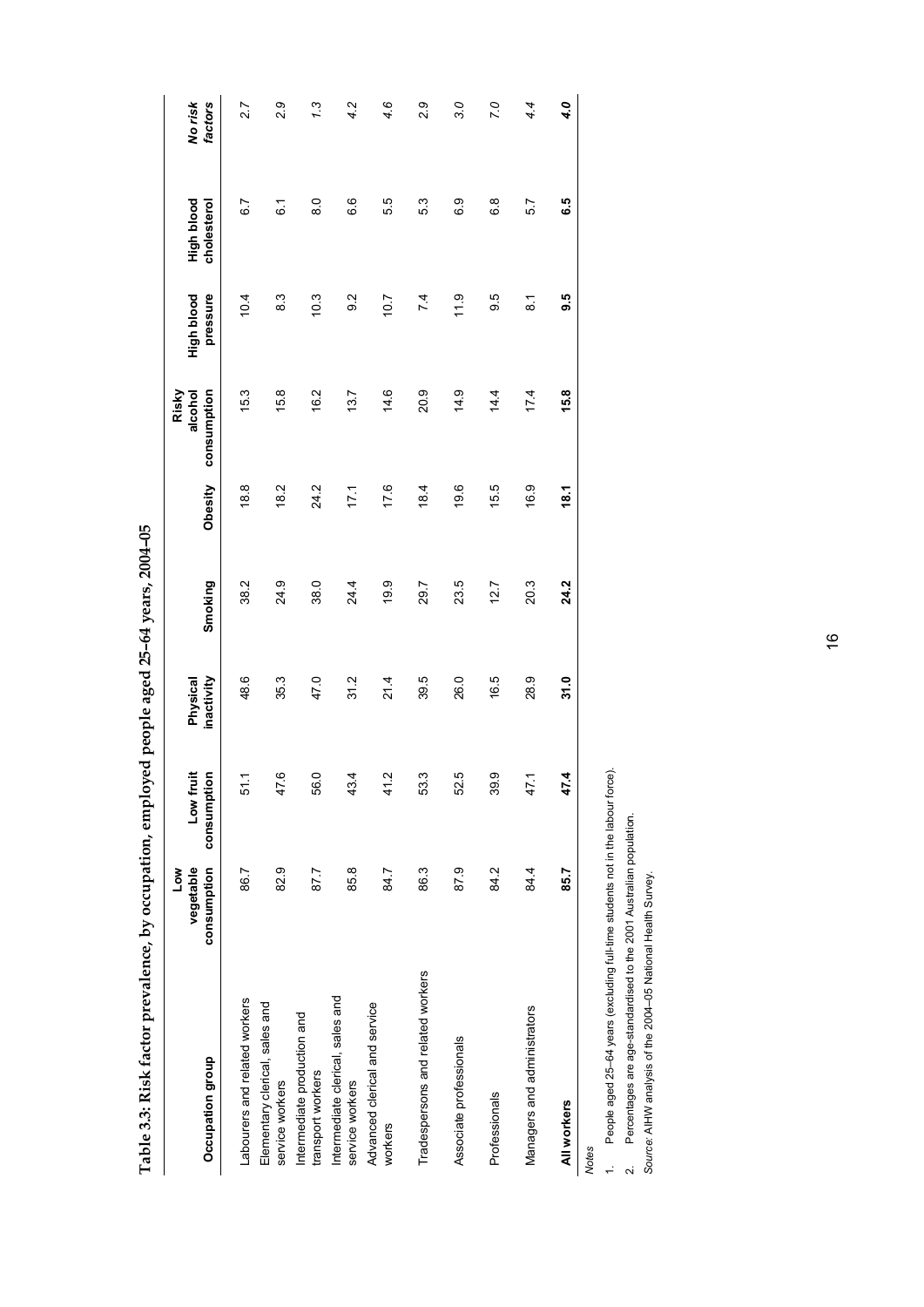# <span id="page-22-0"></span>**4 Risk factors and chronic disease**

Although the analysis presented here does not allow for the assessment of causal relationships between risk factors and chronic disease, the association between combined risk factor and chronic disease status and the relationship with labour force participation is described.

## <span id="page-22-1"></span>**Chronic disease status**

Approximately one-third (3.4 million) of the Australian working-age population reported one of the following chronic diseases: arthritis, asthma, CHD, COPD, depression, diabetes, osteoporosis or cerebrovascular disease (stroke) (AIHW 2009). Females were more likely than males to report chronic disease (35% compared with 28%). Older people reported they have chronic disease more than younger people—54% of people aged 55–64 years compared with 21% aged 25–34 years.

## <span id="page-22-2"></span>**Combination of risk factor and chronic disease status**

Overall, approximately 31% of people reported at least one risk factor and at least one of the selected chronic diseases, while fewer than 3% reported neither. For males, these figures were 28% and 2%, and for females, 34% and 4% (Table 4.1).

Of the people who reported any risk factor, 32% also reported at least one chronic disease, while of the people not reporting a risk factor, 29% reported at least one chronic disease.

| Risk factor/chronic disease status      | <b>Males</b> | <b>Females</b> | <b>Persons</b> |
|-----------------------------------------|--------------|----------------|----------------|
|                                         |              | <b>Number</b>  |                |
| No risk factor and no chronic disease   | 115.900      | 184.000        | 300,000        |
| No risk factor and any chronic disease  | 37.000       | 92.600         | 129.600        |
| Any risk factor and no chronic disease  | 3.614.800    | 3,199,900      | 6,814,700      |
| Any risk factor and any chronic disease | 1.480.000    | 1.821.500      | 3.301.500      |
|                                         |              | Per cent       |                |
| No risk factor and no chronic disease   | 2.2          | 3.5            | 2.8            |
| No risk factor and any chronic disease  | 0.7          | 1.7            | 1.2            |
| Any risk factor and no chronic disease  | 69.6         | 61.1           | 65.4           |
| Any risk factor and any chronic disease | 27.5         | 33.7           | 30.6           |

*Notes* 

1. People aged 25–64 years, excluding full-time students not in the labour force.

2. Numbers are rounded to the nearest 100.

3. Percentages are age-standardised to the 2001 Australian population.

4. Risk factors refer to the eight risk factors assessed in this report.

5. Chronic disease refers to those specified under Definitions (see Section 2).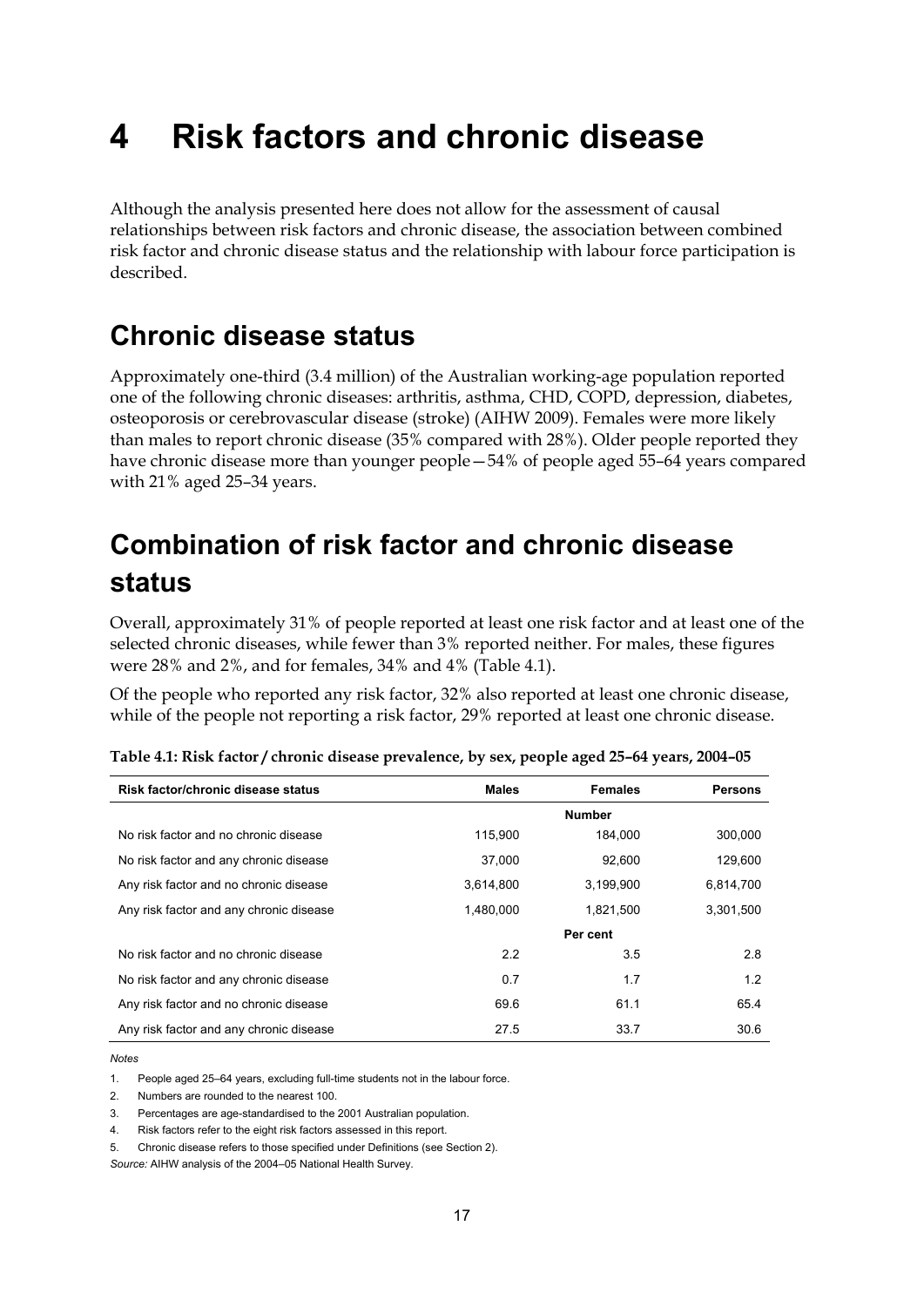# <span id="page-23-0"></span>**5 Risk factors and labour force status**

In this section, odds ratios (see Box 5.1) are used to describe the likelihood of being in the labour force for people who have or do not have risk factors.

#### **Box 5.1 Odds ratios**

 $OR =$ 

The 'odds' represent the ratio of the probability that an event occurs to the probability that it does not occur. Where there are two groups that differ in a characteristic of interest, the 'odds ratio' provides a means of comparing the effect of the characteristic on the outcome of interest.

Specifically, the odds ratio is the ratio of the odds that the event occurred in the group with the characteristic of interest compared to the odds of the event in the group without the characteristic.

An odds ratio of 1 indicates that relative labour force non-participation in the two groups is equal. An odds ratio greater than 1 suggests that the ratio of non-participation (to participation) among those with risk factors is greater than that among those without risk factors. Conversely, an odds ratio of less than 1 indicates that the ratio of non-participation (to participation) in those with risk factors is less than that among people without risk factors.

For example, to compare non-participation in the labour force between people who have risk factors and people who do not have risk factors, the odds ratio for labour force nonparticipation is derived as:

> odds of not being in the labour force among people with risk factors

odds of not being in the labour force among people without risk factors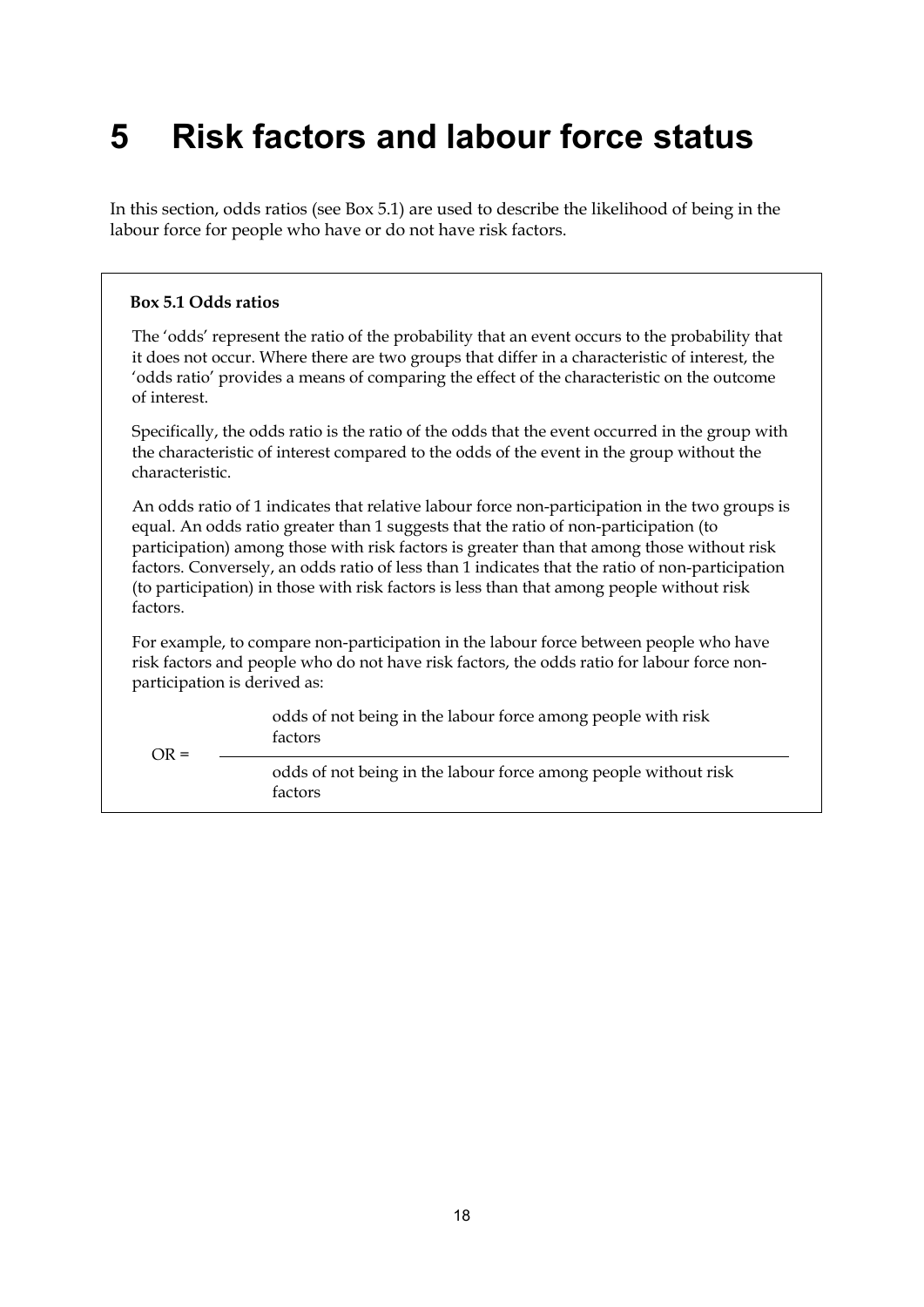## <span id="page-24-0"></span>**The association between risk factors and labour force participation**

While there was no significant effect of risk factors on labour force participation, the odds of reporting not being in the labour force by those with one or more risk factors were 11% greater, for both males and females, than among those with no risk factors (Table 5.1). An age effect was evident among males; that is, the odds of not being in the labour force were greater for each age group compared with 25–34 year olds (Table 5.1). For females, the odds of reporting not being in the labour force was greater for 55–64 year olds compared with 25–34 year olds.

| Category                                     | <b>Odds ratio</b> | 95% CI        |
|----------------------------------------------|-------------------|---------------|
| <b>Males</b>                                 |                   |               |
| Age group (adjusting for risk factor status) |                   |               |
| $25 - 34$                                    | 1.0               |               |
| $35 - 44$                                    | 1.5               | $1.0 - 2.1*$  |
| $45 - 54$                                    | 2.4               | $1.7 - 3.4*$  |
| $55 - 64$                                    | 11.2              | $8.1 - 15.5*$ |
| Risk factor status (adjusting for age group) |                   |               |
| No risk factor                               | 1.0               |               |
| Any risk factor                              | 1.1               | $0.6 - 2.0$   |
| <b>Females</b>                               |                   |               |
| Age group (adjusting for risk factor status) |                   |               |
| $25 - 34$                                    | 1.0               |               |
| $35 - 44$                                    | 1.1               | $0.9 - 1.3$   |
| $45 - 54$                                    | 1.1               | $0.9 - 1.3$   |
| $55 - 64$                                    | 3.9               | $3.2 - 4.6*$  |
| Risk factor status (adjusting for age group) |                   |               |
| No risk factor                               | 1.0               |               |
| Any risk factor                              | 1.1               | $0.8 - 1.5$   |
| CL Confidence interval                       |                   |               |

**Table 5.1: Odds ratios for reporting not in the labour force by risk factor status, by sex, 2004–05** 

CI Confidence interval.

Not applicable

Denotes a statistically significant result with  $p < 0.05$ .

*Notes*

1. People aged 25–64 years, excluding full-time students not in the labour force.

2. Risk factors refer to the eight risk factors assessed in this report.

3. An odds ratio of 1.0 with a 'not applicable' confidence interval indicates the reference category.

4. Confidence intervals are based on the standard errors provided by SAS data analysis software.

*Source:* AIHW analysis of the 2004–05 National Health Survey.

There was generally little difference in non-participation in the labour force associated with each risk factor (compared with non-participation by people who have no risk factors) (Table A2.4). However, for females, non-participation was associated with smoking, physical inactivity and high blood pressure. Specifically, females with these attributes were 16%, 30% and 30%, respectively, more likely to not be in the labour force than their counterparts without risk factors.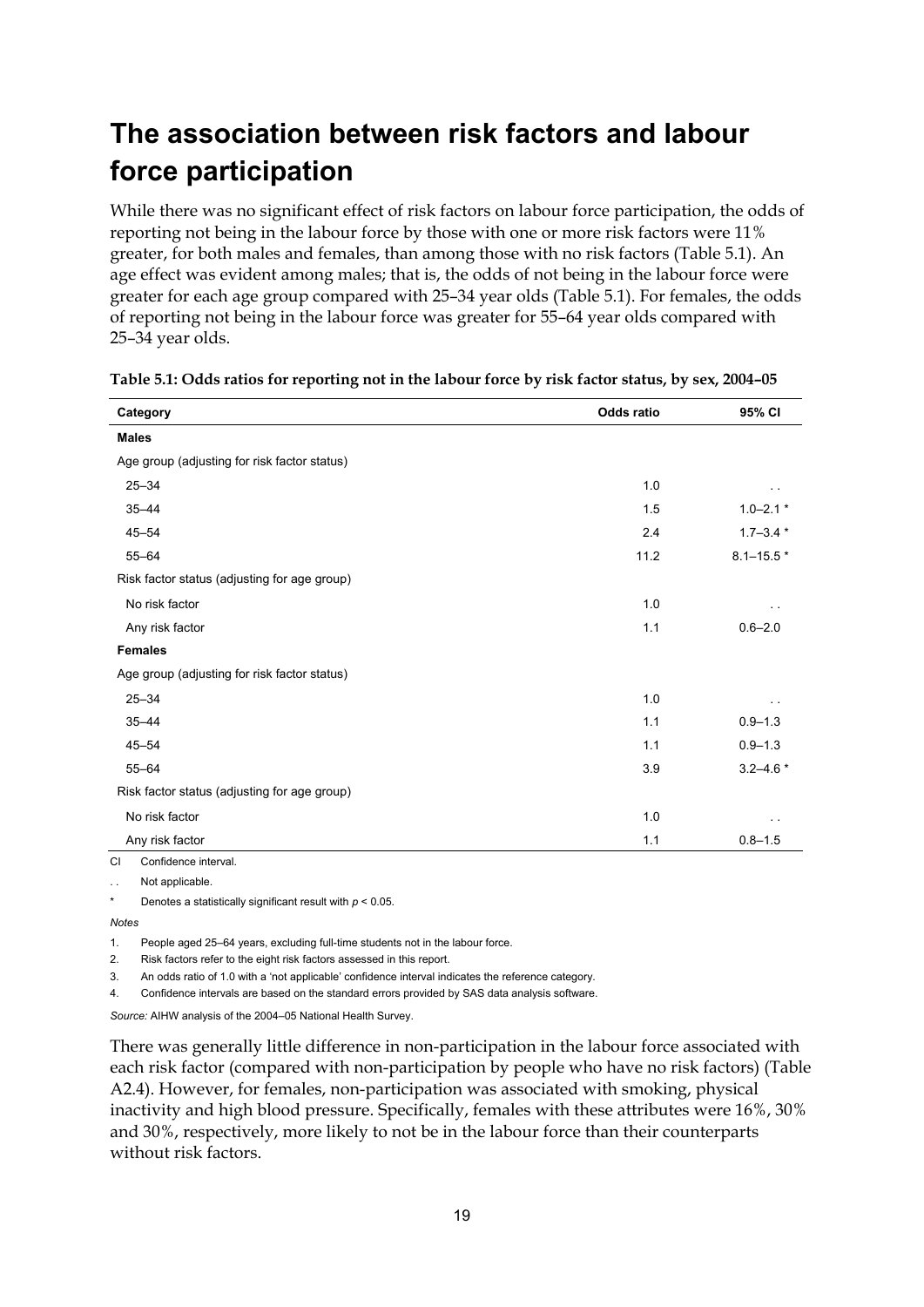## <span id="page-25-0"></span>**The association between multiple risk factors and labour force participation**

The odds of not being in the labour force among people with three or more risk factors was greater compared with those without risk factors. For males, the odds were twice as high, and for females 80% higher (Table 5.2).

| Category                                         | <b>Odds ratio</b> | 95% CI        |
|--------------------------------------------------|-------------------|---------------|
| <b>Males</b>                                     |                   |               |
| Age group (adjusting for number of risk factors) |                   |               |
| $25 - 34$                                        | 1.0               |               |
| $35 - 44$                                        | 1.4               | $1.0 - 2.1$   |
| $45 - 54$                                        | 2.3               | $1.7 - 3.3*$  |
| $55 - 64$                                        | 10.7              | $7.8 - 14.9*$ |
| Number of risk factors (adjusting for age)       |                   |               |
| No risk factors                                  | 1.0               |               |
| One risk factor                                  | 0.9               | $0.5 - 1.6$   |
| Two risk factors                                 | 1.2               | $0.7 - 2.1$   |
| Three or more risk factors                       | 2.0               | $1.1 - 3.8*$  |
| <b>Females</b>                                   |                   |               |
| Age group (adjusting for number of risk factors) |                   |               |
| $25 - 34$                                        | 1.0               |               |
| $35 - 44$                                        | 1.1               | $0.9 - 1.2$   |
| $45 - 54$                                        | 1.0               | $0.8 - 1.2$   |
| $55 - 64$                                        | 3.8               | $3.1 - 4.5*$  |
| Number of risk factors (adjusting for age)       |                   |               |
| No risk factors                                  | 1.0               |               |
| One risk factor                                  | 1.0               | $0.7 - 1.3$   |
| Two risk factors                                 | 1.3               | $0.9 - 1.7$   |
| Three or more risk factors                       | 1.8               | $1.2 - 2.7$ * |
| Confidence interval.<br>CI.                      |                   |               |

**Table 5.2: Odds ratios for reporting not in the labour force by multiple risk factor status, by sex, 2004–05** 

. . Not applicable.

\* Denotes a statistically significant result with *p* < 0.05.

*Notes*

1. People aged 25–64 years, excluding full-time students not in the labour force.

2. Risk factors refer to the eight risk factors assessed in this report.

3. An odds ratio of 1.0 with a 'not applicable' confidence interval indicates the reference category.

4. Confidence intervals are based on the standard errors provided by SAS data analysis software.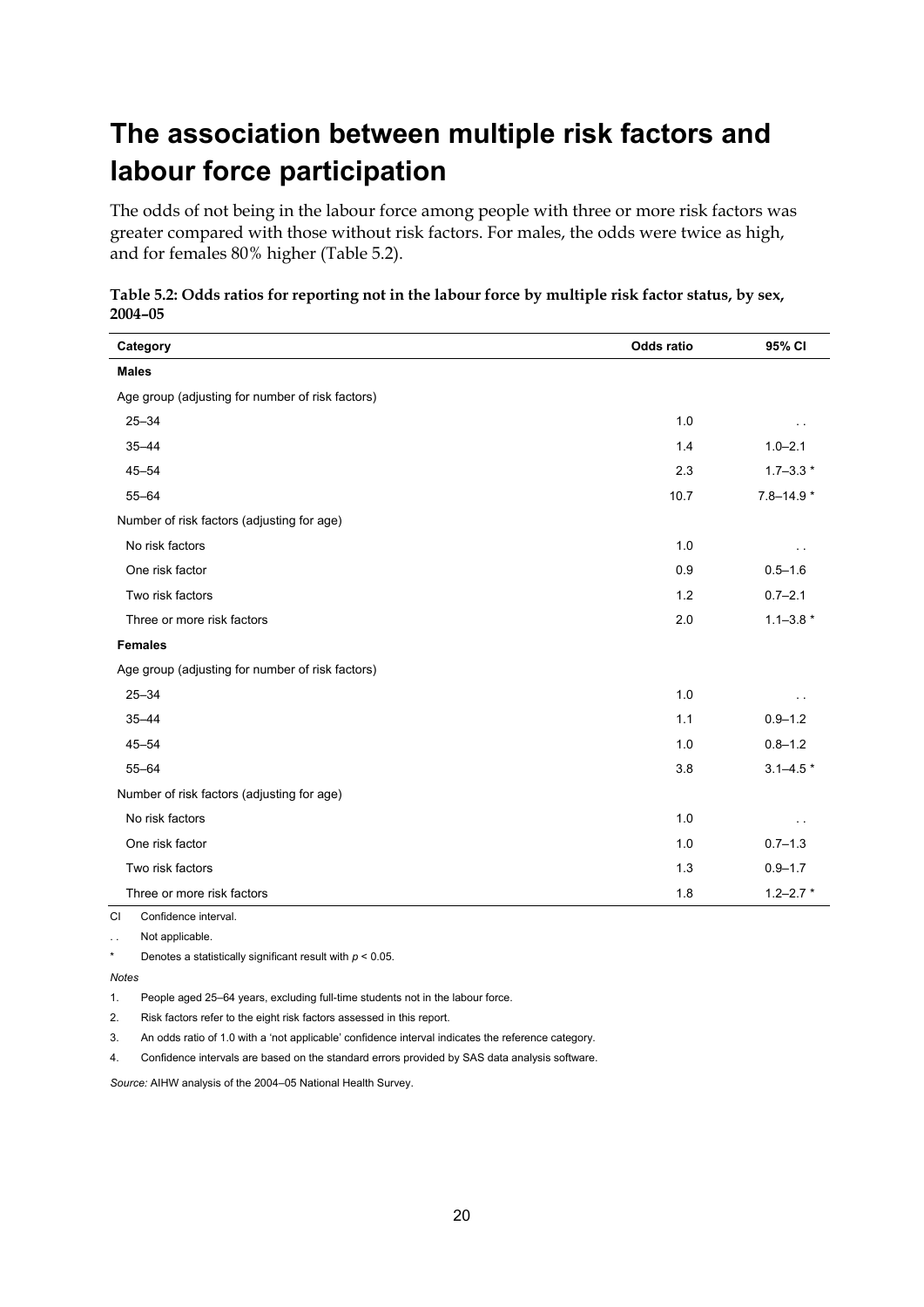## <span id="page-26-0"></span>**The association between risk factors, chronic disease and labour force participation**

Adjusting for age, the odds of not being in the labour force among males who reported at least one risk factor and at least one chronic disease were 2.4 times as high as for males who reported neither risk factor nor chronic disease (Table 5.3). For females, this odds ratio was 1.4. The result was statistically significant for males.

| Category                                                         | <b>Odds ratio</b> | 95% CI         |
|------------------------------------------------------------------|-------------------|----------------|
| <b>Males</b>                                                     |                   |                |
| Age group (adjusting for risk factor and chronic disease status) |                   |                |
| $25 - 34$                                                        | 1.0               |                |
| $35 - 44$                                                        | 1.4               | $1.0 - 2.0$    |
| $45 - 54$                                                        | 2.0               | $1.4 - 2.9*$   |
| $55 - 64$                                                        | 8.4               | $6.0 - 11.7$ * |
| Risk factor and chronic disease status (adjusting for age)       |                   |                |
| No risk factor and no chronic disease                            | 1.0               |                |
| No risk factor and has chronic disease                           | 1.9               | $0.6 - 5.8$    |
| Has risk factor and no chronic disease                           | 0.8               | $0.4 - 1.8$    |
| Has risk factor and has chronic disease                          | 2.4               | $1.1 - 5.0*$   |
| <b>Females</b>                                                   |                   |                |
| Age group (adjusting for risk factor and chronic disease status) |                   |                |
| $25 - 34$                                                        | 1.0               |                |
| $35 - 44$                                                        | 1.0               | $0.9 - 1.2$    |
| $45 - 54$                                                        | 1.0               | $0.8 - 1.2$    |
| $55 - 64$                                                        | 3.4               | $2.9 - 4.1*$   |
| Risk factor and chronic disease status (adjusting for age)       |                   |                |
| No risk factor and no chronic disease                            | 1.0               |                |
| No risk factor and has chronic disease                           | 1.1               | $0.6 - 2.0$    |
| Has risk factor and no chronic disease                           | 1.0               | $0.7 - 1.4$    |
| Has risk factor and has chronic disease                          | 1.4               | $1.0 - 2.0$    |

| Table 5.3: Odds ratios for reporting not in the labour force by risk factor and chronic disease status, |  |
|---------------------------------------------------------------------------------------------------------|--|
| by sex, 2004-05                                                                                         |  |

CI Confidence interval.

. . Not applicable.

Denotes a statistically significant result with  $p < 0.05$ .

*Notes*

1. People aged 25–64 years, excluding full-time students not in the labour force.

2. Risk factors refer to the eight risk factors assessed in this report.

3. Chronic disease refers to those specified under Definitions (see Section 2).

4. An odds ratio of 1.0 with a 'not applicable' confidence interval indicates the reference category.

5. Confidence intervals are based on the standard errors provided by SAS data analysis software.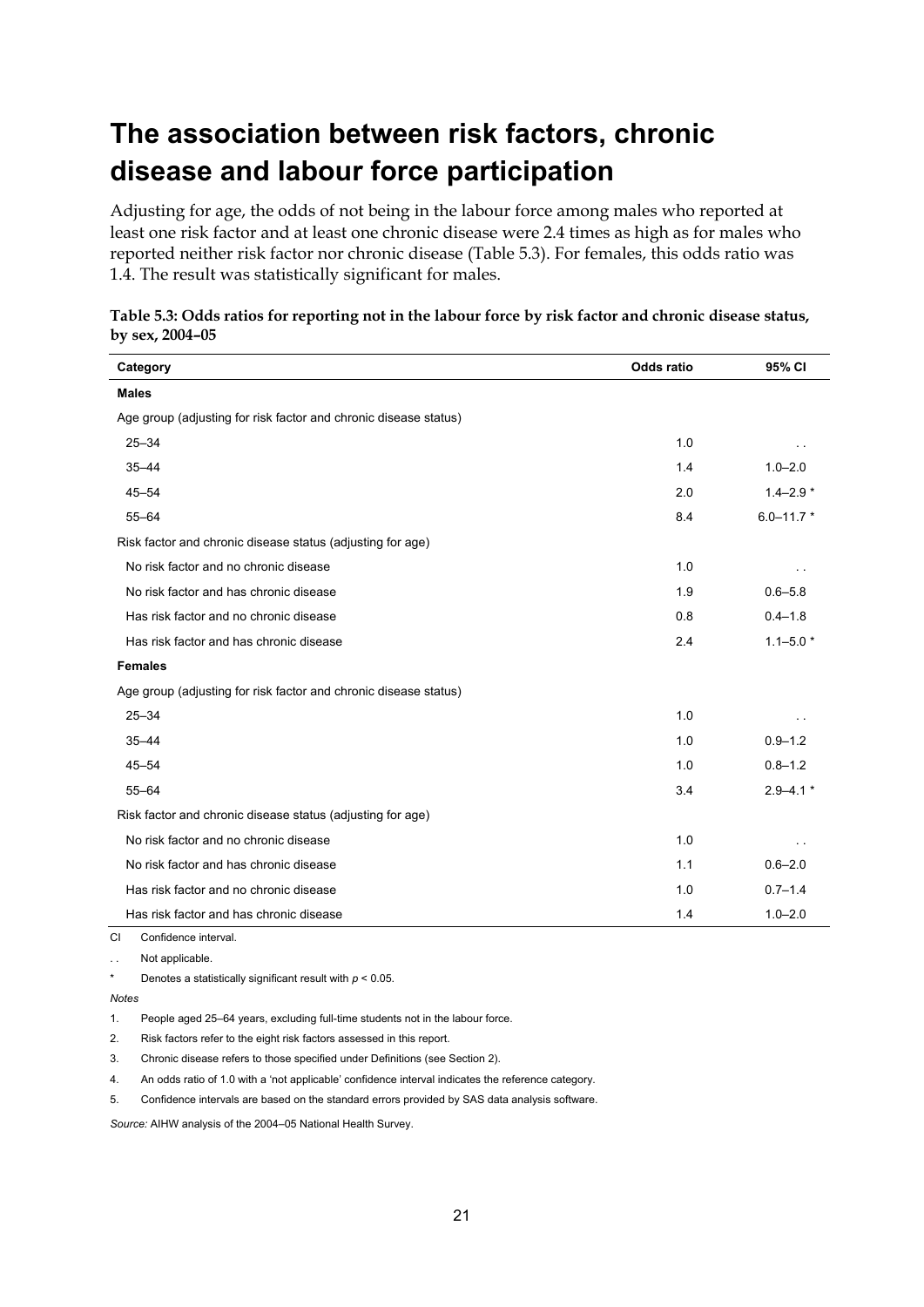# <span id="page-27-0"></span>**6 Risk factors and absenteeism**

## <span id="page-27-1"></span>**The association between risk factors and absenteeism**

Employed people averaged 0.32 days away for their own injury or illness in the fortnight before interview (0.33 and 0.30 for males and females, respectively; Table A2.5).

People who reported any risk factor averaged 0.32 days away from work in the previous fortnight due to their own illness, while the average for people who did not report any risk factors was 0.20 days (Table A2.5). For males, these figures were 0.33 and 0.17 days, and for females, 0.30 and 0.22 days, respectively. Although absenteeism for males and females with risk factors was greater compared with males and females without risk factors, the differences were not statistically significant (Table 6.1).

| Category                                     | Rate ratio | 95% CI      |
|----------------------------------------------|------------|-------------|
| <b>Males</b>                                 |            |             |
| Age group (adjusting for risk factor status) |            |             |
| $25 - 34$                                    | 1.0        |             |
| $35 - 44$                                    | 1.0        | $0.7 - 1.3$ |
| $45 - 54$                                    | 0.7        | $0.5 - 1.0$ |
| $55 - 64$                                    | 0.9        | $0.6 - 1.3$ |
| Risk factor status (adjusting for age)       |            |             |
| No risk factors                              | 1.0        |             |
| Any risk factor                              | 1.7        | $0.6 - 4.7$ |
| <b>Females</b>                               |            |             |
| Age group (adjusting for risk factor status) |            |             |
| $25 - 34$                                    | 1.0        |             |
| $35 - 44$                                    | 1.1        | $0.8 - 1.5$ |
| $45 - 54$                                    | 1.4        | $1.0 - 1.9$ |
| $55 - 64$                                    | 0.9        | $0.6 - 1.5$ |
| Risk factor status (adjusting for age)       |            |             |
| No risk factors                              | 1.0        |             |
| Any risk factor                              | 1.4        | $0.7 - 2.8$ |

**Table 6.1: Rate ratios for absenteeism by risk factor status, by sex, 2004–05** 

CI Confidence interval.

.. Not applicable

Denotes a statistically significant result with  $p < 0.05$ .

*Notes*

1. People aged 25–64 years, excluding full-time students not in the labour force.

2. Risk factors refer to the eight risk factors assessed in this report.

3. A rate ratio of 1.0 with a 'not applicable' confidence interval indicates the reference category.

4. Confidence intervals are based on the standard errors provided by SAS data analysis software.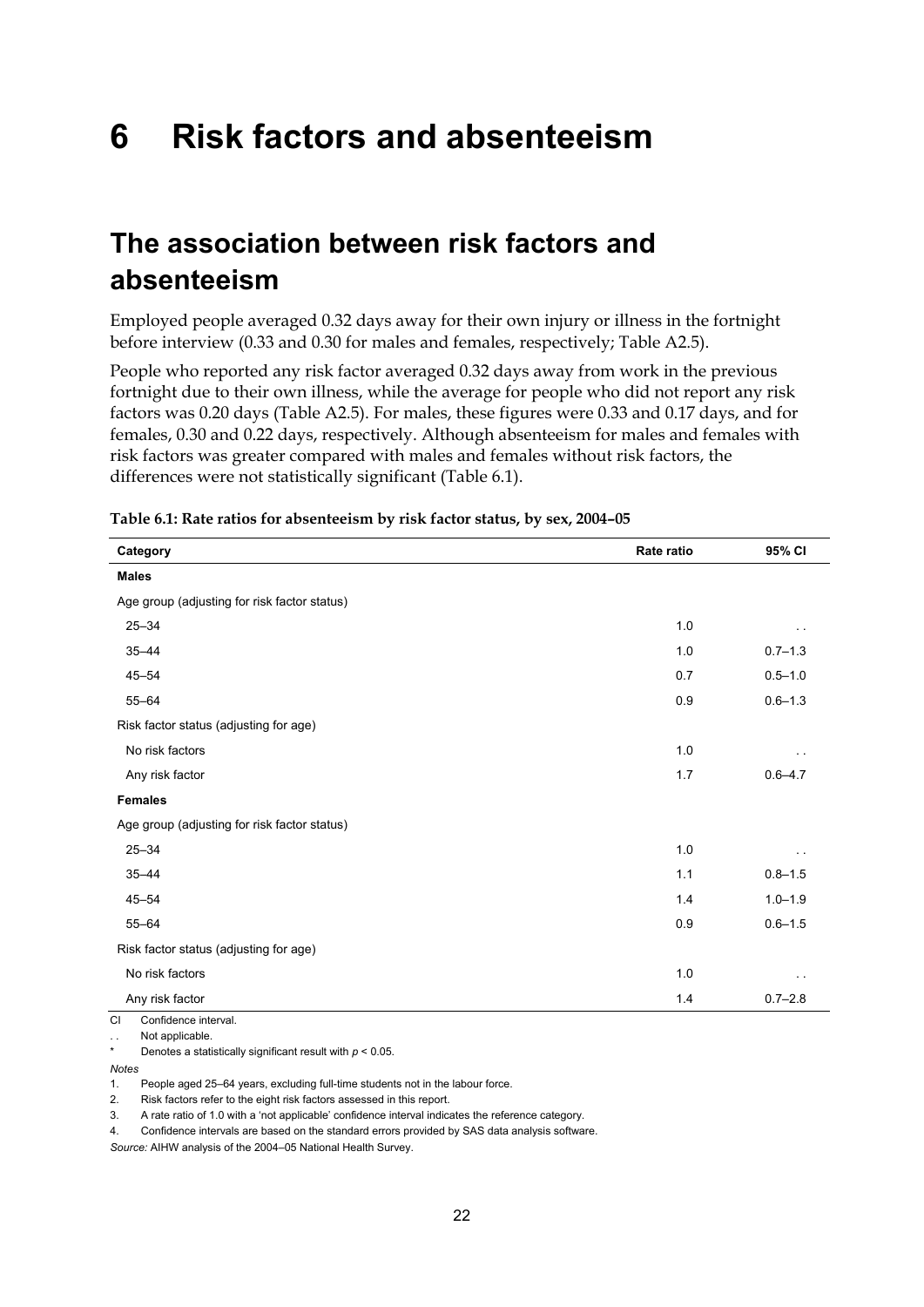The average number of days away in the fortnight varied for specific risk factors. For example, high blood pressure, high blood cholesterol and smoking were associated with the highest average days away (0.59, 0.44 and 0.43, respectively) (Table A2.5). These same risk factors were associated with the highest average days away for males and females.

## <span id="page-28-0"></span>**The association between multiple risk factors and absenteeism**

Absenteeism was approximately twice as high in people who reported multiple risk factors compared with those with who reported no risk factors (Table 6.2). These results were not statistically significant except for females who reported two risk factors.

| Category                                         | Rate ratio | 95% CI       |
|--------------------------------------------------|------------|--------------|
| <b>Males</b>                                     |            |              |
| Age group (adjusting for number of risk factors) |            |              |
| $25 - 34$                                        | 1.0        |              |
| $35 - 44$                                        | 0.9        | $0.7 - 1.3$  |
| $45 - 54$                                        | 0.7        | $0.5 - 1.0*$ |
| $55 - 64$                                        | 0.9        | $0.6 - 1.3$  |
| Multiple risk factor status (adjusting for age)  |            |              |
| No risk factors                                  | 1.0        |              |
| One risk factor                                  | 1.4        | $0.5 - 3.8$  |
| Two risk factors                                 | 2.0        | $0.7 - 5.6$  |
| Three or more risk factors                       | 1.9        | $0.6 - 5.7$  |
| <b>Females</b>                                   |            |              |
| Age group (adjusting for number of risk factors) |            |              |
| $25 - 34$                                        | 1.0        |              |
| $35 - 44$                                        | 1.0        | $0.8 - 1.5$  |
| $45 - 54$                                        | 1.3        | $0.9 - 1.8$  |
| $55 - 64$                                        | 0.9        | $0.6 - 1.4$  |
| Multiple risk factor status (adjusting for age)  |            |              |
| No risk factors                                  | 1.0        |              |
| One risk factor                                  | 1.1        | $0.5 - 2.0$  |
| Two risk factors                                 | 2.1        | $1.1 - 3.9*$ |
| Three or more risk factors                       | 2.0        | $0.9 - 4.7$  |

**Table 6.2: Rate ratios for absenteeism by number of risk factors, by sex, 2004–05** 

CI Confidence interval. Not applicable

Denotes a statistically significant result with  $p < 0.05$ .

*Notes*

1. People aged 25–64 years, excluding full-time students not in the labour force.

2. Risk factors refer to the eight risk factors assessed in this report.

3. A rate ratio of 1.0 with a 'not applicable' confidence interval indicates the reference category.

4. Confidence intervals are based on the standard errors provided by SAS data analysis software.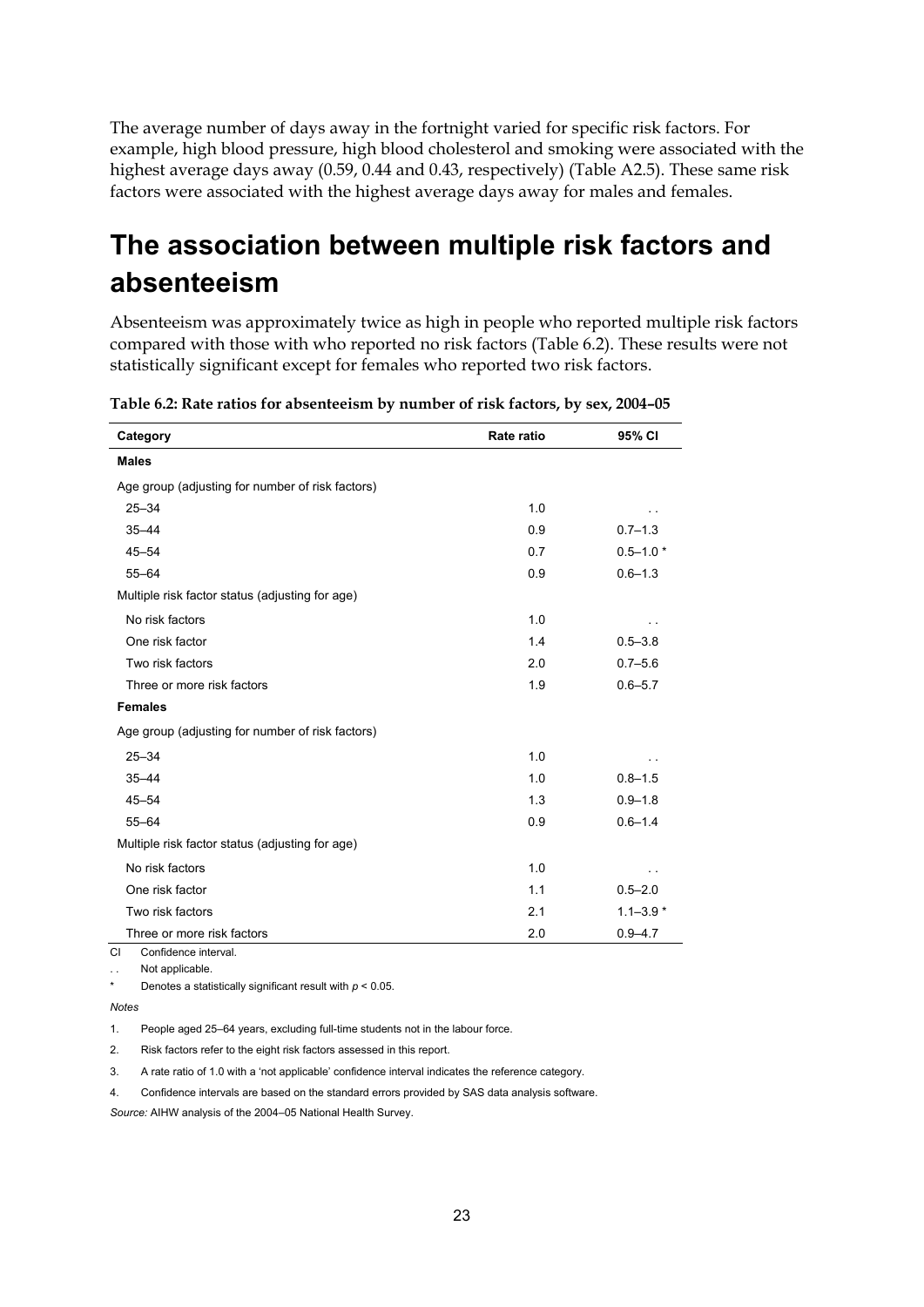## <span id="page-29-0"></span>**The association between risk factors, chronic disease and absenteeism**

On average, males who reported any risk factor and any chronic disease had 0.55 days away compared with 0.12 days for males reporting neither. For females, these figures were 0.41 days and 0.21 days, respectively (Table A2.6).

Absenteeism among males with a risk factor and a chronic disease was 4 times as high as those without (Table 6.3). For females with a risk factor and a chronic disease, absenteeism was 2.5 times as high. Both these results were statistically significant.

| Category                                                         | Rate ratio | 95% CI        |
|------------------------------------------------------------------|------------|---------------|
| <b>Males</b>                                                     |            |               |
| Age group (adjusting for risk factor and chronic disease status) |            |               |
| $25 - 34$                                                        | 1.0        |               |
| $35 - 44$                                                        | 0.9        | $0.7 - 1.3$   |
| $45 - 54$                                                        | 0.6        | $0.4 - 0.9*$  |
| $55 - 64$                                                        | 0.7        | $0.5 - 1.1$   |
| Risk factor and chronic disease status (adjusting for age)       |            |               |
| No risk factor and no chronic disease                            | 1.0        |               |
| No risk factor and has chronic disease                           | 3.1        | $0.4 - 23.1$  |
| Has risk factor and no chronic disease                           | 1.8        | $0.5 - 6.9$   |
| Has risk factor and has chronic disease                          | 4.0        | $1.0 - 15.3*$ |
| <b>Females</b>                                                   |            |               |
| Age group (adjusting for risk factor and chronic disease status) |            |               |
| $25 - 34$                                                        | 1.0        |               |
| $35 - 44$                                                        | 1.1        | $0.7 - 1.5$   |
| $45 - 54$                                                        | 1.3        | $0.9 - 1.8$   |
| $55 - 64$                                                        | 0.8        | $0.5 - 1.3$   |
| Risk factor and chronic disease status (adjusting for age)       |            |               |
| No risk factor and no chronic disease                            | 1.0        |               |
| No risk factor and has chronic disease                           | 1.9        | $0.5 - 7.1$   |
| Has risk factor and no chronic disease                           | 1.5        | $0.6 - 3.7$   |
| Has risk factor and has chronic disease                          | 2.5        | $1.0 - 6.2*$  |
| CI<br>Confidence interval.                                       |            |               |

| Table 6.3: Rate ratios for absenteeism by focus risk factor status, by sex, 2004-05 |
|-------------------------------------------------------------------------------------|
|-------------------------------------------------------------------------------------|

. . Not applicable.

Denotes a statistically significant result with  $p < 0.05$ .

*Notes*

1. People aged 25–64 years, excluding full-time students not in the labour force.

2. Risk factors refer to the eight risk factors assessed in this report.

3. Chronic disease refers to those specified under Definitions (see Section 2).

4. A rate ratio of 1.0 with a 'not applicable' confidence interval indicates the reference category.

5. Confidence intervals are based on the standard errors provided by SAS data analysis software.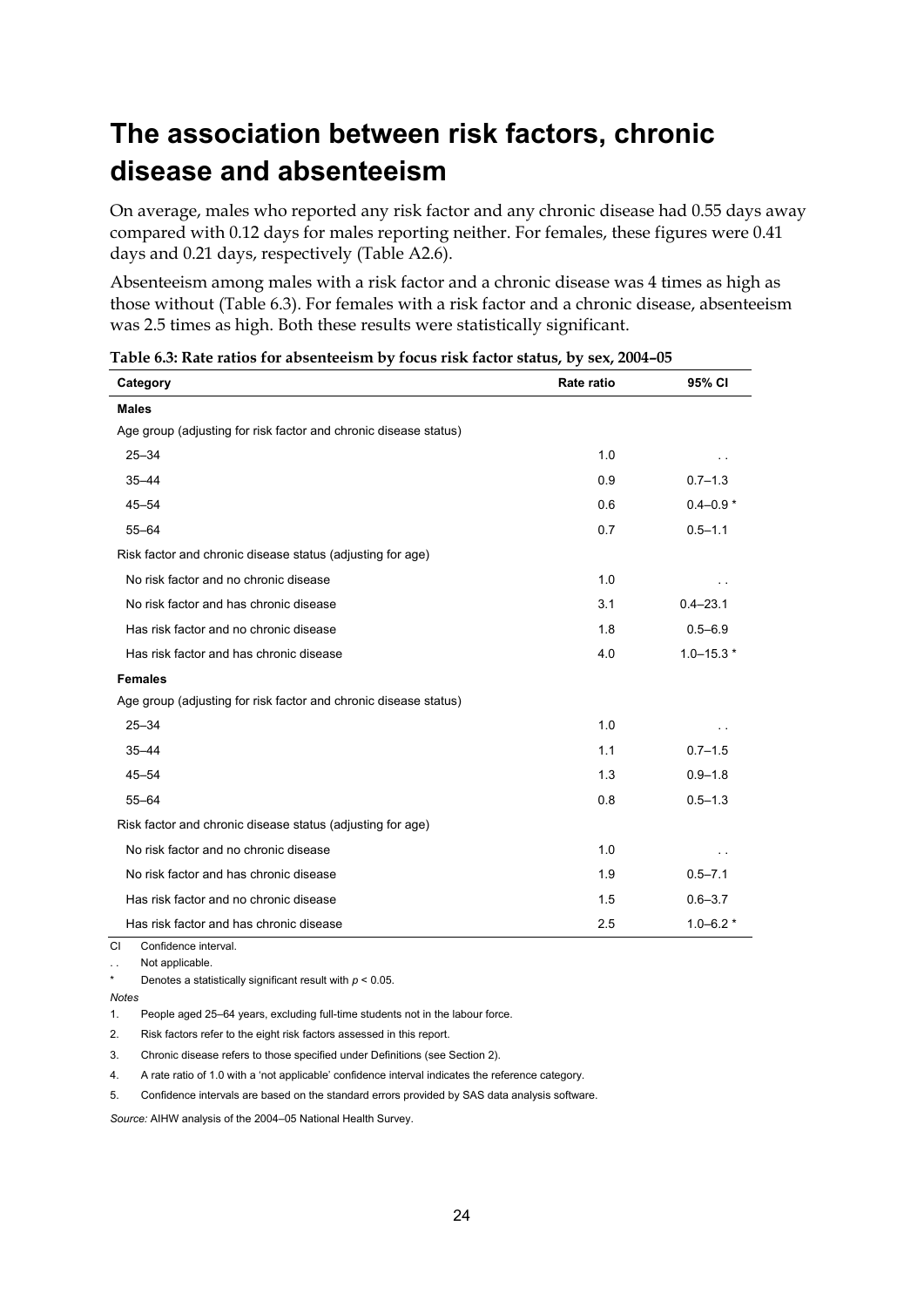# <span id="page-30-0"></span>**7 Loss of workforce capacity**

In this section, estimates of the loss of workforce capacity associated with risk factor prevalence are described. The resulting labour force deficits (or loss) reflect excess nonparticipation in the labour force and absenteeism from work associated with the presence of risk factors. The final analyses in this section reflect the loss of workforce capacity associated with the presence of risk factors and/or chronic disease.

Loss due to non-participation was estimated as the difference between actual labour force participation and expected labour force participation. The expected values represent participation in the labour force if people with risk factors participated at the same rates as people without risk factors. For risk factors and chronic disease combined, the loss was estimated as per the loss due to risk factors, but based upon participation rates of people with neither risk factors nor chronic disease.

Loss due to absenteeism associated with the presence of risk factors was calculated as the difference between the number of days off work for people with risk factors, and the number expected if age-specific and sex-specific levels of absenteeism among people without risk factors applied. For risk factors and chronic disease combined, the loss was estimated similarly, but based upon rates of absenteeism among people with neither risk factors nor chronic disease.

Overall, the estimated annual loss to the labour force associated with risk factors was approximately 39,000 person-years (Table 7.1). That is, if people with risk factors participated in the labour force at the same rates as those without risk factors, there could be an additional 39,000 in the labour force.

Considering risk factors and chronic disease in isolation, the impact of the association between chronic disease and workforce participation was far greater than that for risk factors (Table 7.1).

Loss due to absenteeism associated with having any risk factors was nearly 1 million days per fortnight (or approximately 25.7 million days annually) (Table A2.9). In terms of full-time workers, this represents nearly 112,000 full-time person-years (assuming a full-time year of work comprises 48 five-day weeks and there are 10 public holidays) (Table 7.1). For chronic disease, the loss due to absenteeism was 57,000 full-time person-years (AIHW 2009).

Overall, the combined effect of risk factors and chronic disease was associated with a net annual loss of workforce participation of approximately 193,000 person-years (Table 7.1).

Absenteeism associated with reporting any risk factors and/or any chronic disease was approximately 1.4 million days in the fortnight before the survey (which corresponds to around 36 million days in one year). This equates to a loss of around 156,000 person-years (Table 7.1).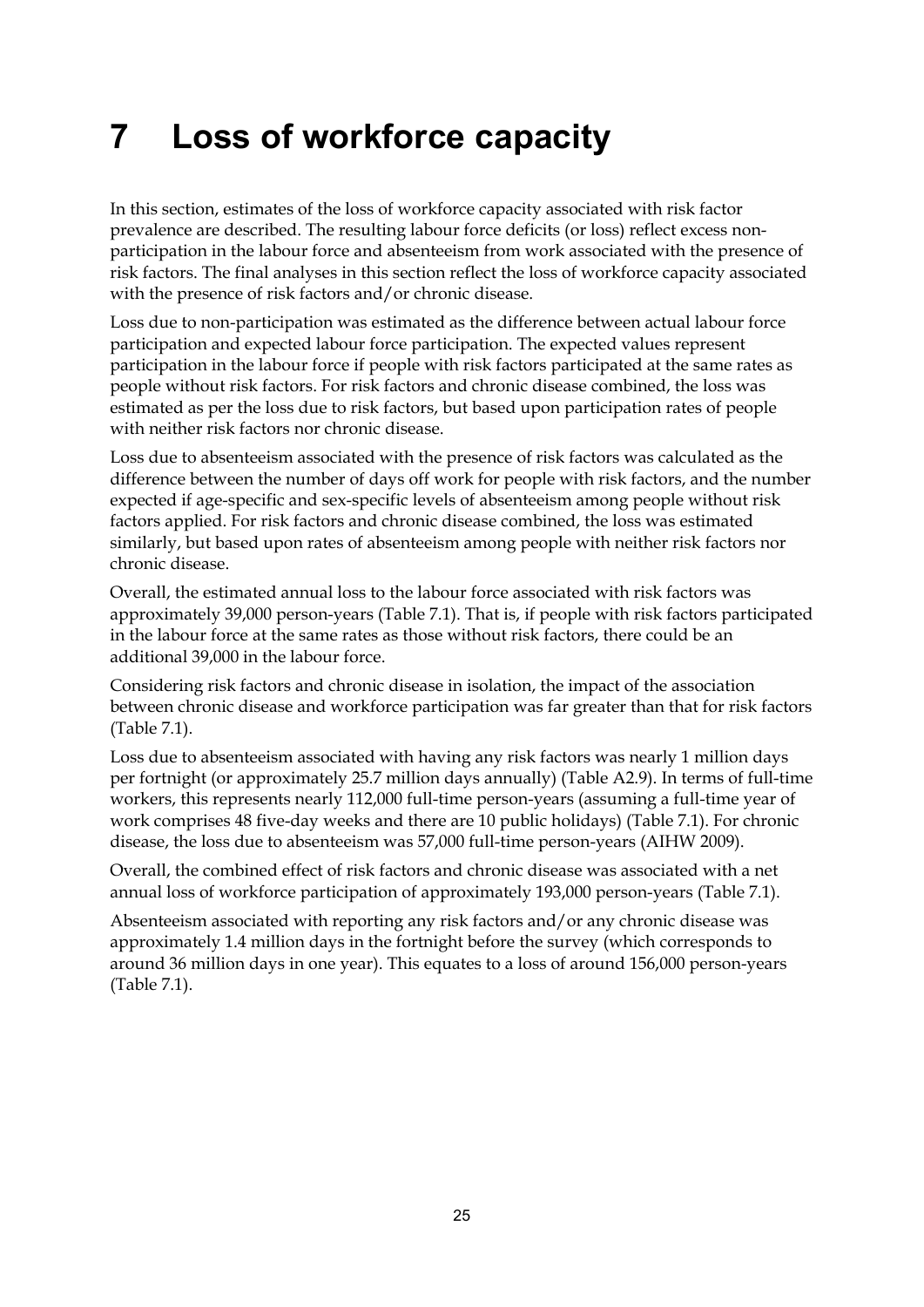**Table 7.1: Summary of net annual loss ('000 person-years) due to non-participation and absenteeism, associated with risk factors, chronic disease and risk factors and/or chronic disease, by cause and sex, people aged 25–64 years, 2004–05** 

| Nature of loss                                                | <b>Males</b> | <b>Females</b> | <b>Persons</b> |
|---------------------------------------------------------------|--------------|----------------|----------------|
| Associated with risk factors due to:                          |              |                |                |
| Non-participation                                             | $-32.0$      | 71.4           | 39.4           |
| Absenteeism                                                   | 76.4         | 35.2           | 111.6          |
| (Minimum) Total loss                                          | 44.4         | 106.6          | 151.0          |
| Associated with <b>chronic disease</b> <sup>(a)</sup> due to: |              |                |                |
| Non-participation                                             | 191.8        | 156.8          | 348.6          |
| Absenteeism                                                   | 37.8         | 19.4           | 57.3           |
| (Minimum) Total loss                                          | 229.6        | 176.2          | 405.9          |
| Associated with risk factors and/or chronic disease due to:   |              |                |                |
| Non-participation                                             | 63.3         | 129.9          | 193.2          |
| Absenteeism                                                   | 106.2        | 49.7           | 155.9          |
| (Minimum) Total loss                                          | 169.5        | 179.6          | 349.1          |

(a) AIHW (2009).

*Notes* 

1. People aged 25–64 years, excluding full-time students not in the labour force.

2. Risk factors refer to the eight risk factors assessed in this report; chronic disease refers to those specified under Definitions (see Section 2).

3. Loss refers to loss of workforce capacity in person-years. This is expressed as the difference between observed participation and expected participation if labour force participation rates for people with risk factors were the same as those for people without risk factors. For absenteeism, it is the difference between observed days away and expected days away if absenteeism rates for people with risk factors were the same as those for people without risk factors.

4. Positive numbers indicate there were more people than expected if the participation or absentee rates of people without risk factors applied.

5. Excludes loss of labour force participation among the unpaid labour force (for example, parents, carers and volunteers).

6. Excludes loss due to absenteeism (sick leave), and due to reduced performance while at work (presenteeism).

*Source:* AIHW analysis of the 2004–05 National Health Survey.

Loss of workforce capacity by sex, age group and specific risk factors, is presented in Appendix 2. Tables A2.7 to A2.11 summarise losses associated with risk factors. For summaries relating to risk factors and chronic disease combined, refer to Tables A2.11 to A2.13.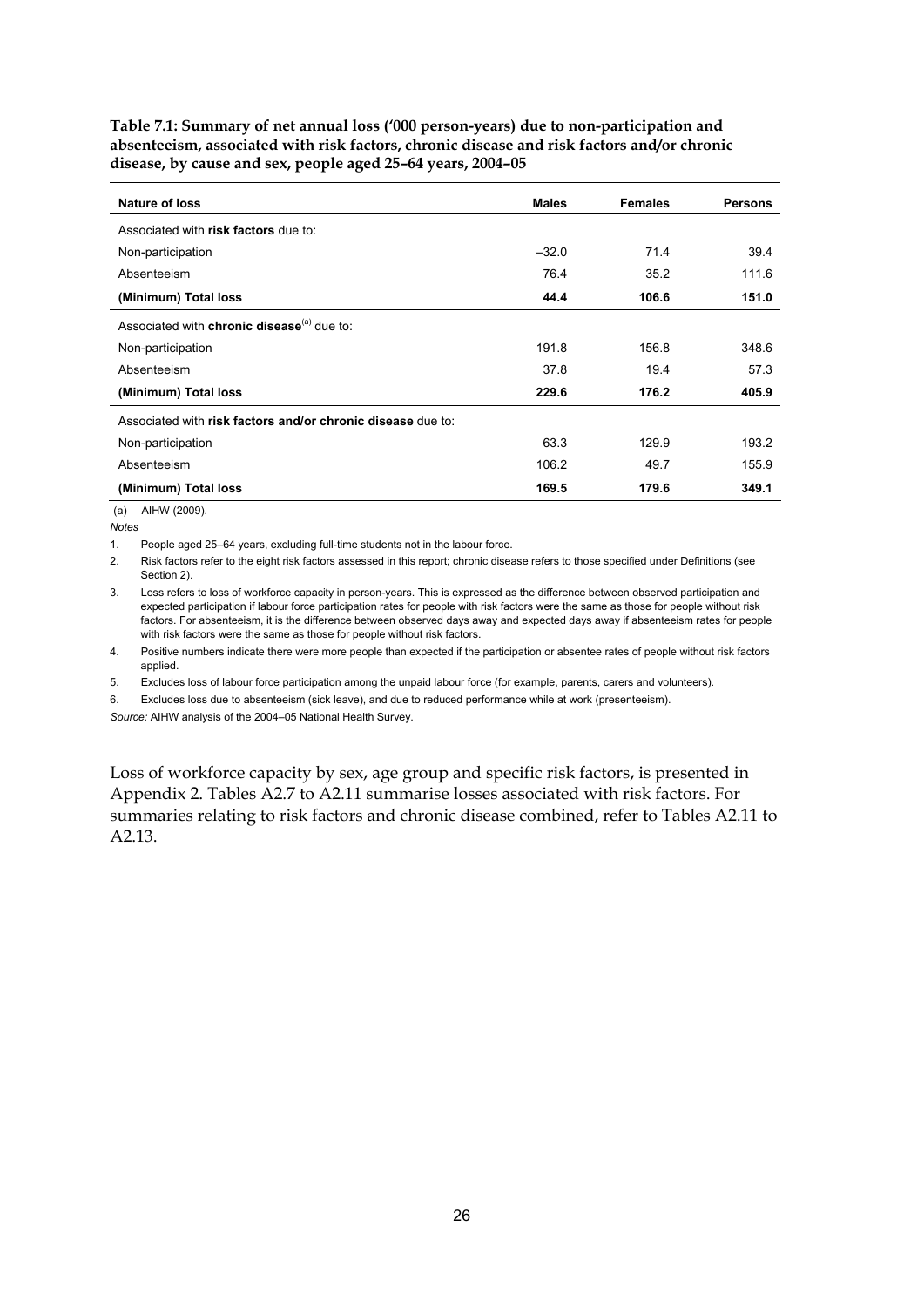# <span id="page-32-0"></span>**8 Discussion**

The analysis presented in this report showed that the difference in labour force participation between people with and without risk factors was small. However, where a person reported three or more risk factors, there were significant differences in labour force participation rates.

The loss due to non-participation associated with the presence of risk factors was smaller than that estimated for the presence of chronic disease. Risk factors were associated with a larger portion of the loss due to absenteeism than chronic disease.

Loss to the workforce, through non-participation and absenteeism, may be due to a variety of factors. Chronic disease, for example, was found to be associated with a 10% loss of the overall workforce (AIHW 2009). In that report, approximately one-third of working-aged Australians reported at least one of eight selected chronic diseases, the development of which is known to be associated with at least one of the risk factors presented in this report.

Although obesity was not found in this analysis to be a major contributor to the loss of workforce participation, previous analysis has shown that obese people were more likely to not be in the labour force than non-obese people (AIHW 2005) and that being overweight or obese reduced participation in the workforce (Zhang et al. 2009).

Alcohol consumption was shown in previous work to be related to absenteeism, specifically associated with 2.7 million days away from work in 2001 (Pidd et al. 2006). The results are not comparable to this research as they were generated using a different data set. Further, the lower risk of absenteeism affiliated with risky alcohol consumption found here may be due, in part, to the method used to classify alcohol intake. As a result, this report very likely underestimates alcohol-related absenteeism because it does not capture absenteeism related to short-term harm—for example, absenteeism from hangovers among infrequent or occasional drinkers (Pidd et al. 2006).

Similarly, this report did not find a strong association between physical inactivity and nonparticipation in the labour force; a result that has been demonstrated elsewhere (Jose et al. 2004; Zhang et al. 2009). Discrepancies of this nature may have arisen due to the definition of low physical activity as a risk factor.

The effect that the current NHS rates of risk factor prevalence will have on the development of chronic disease in future working cohorts is important. This report could not address the impact of risk factors on chronic disease due to the temporal nature of the development of chronic disease some time after exposure to risk factors. However, if current risk factor prevalence rates remain, there may be at least the same considerable loss to the labour force in future generations. Given that an extremely large proportion of the working-aged population have risk factors, prevention efforts to sustain an adequate workforce are paramount. Further to this, given that a large proportion of the total population are in the workforce, the workplace provides a useful setting for health-promoting programs.

The extent to which the estimation of loss of workforce participation is affected by the data limitations is unclear. It is likely that the loss of workforce is underestimated for reasons described under Data limitations (see Section 2). Importantly, very few of these risk factors are showing decline (the exception is for smoking).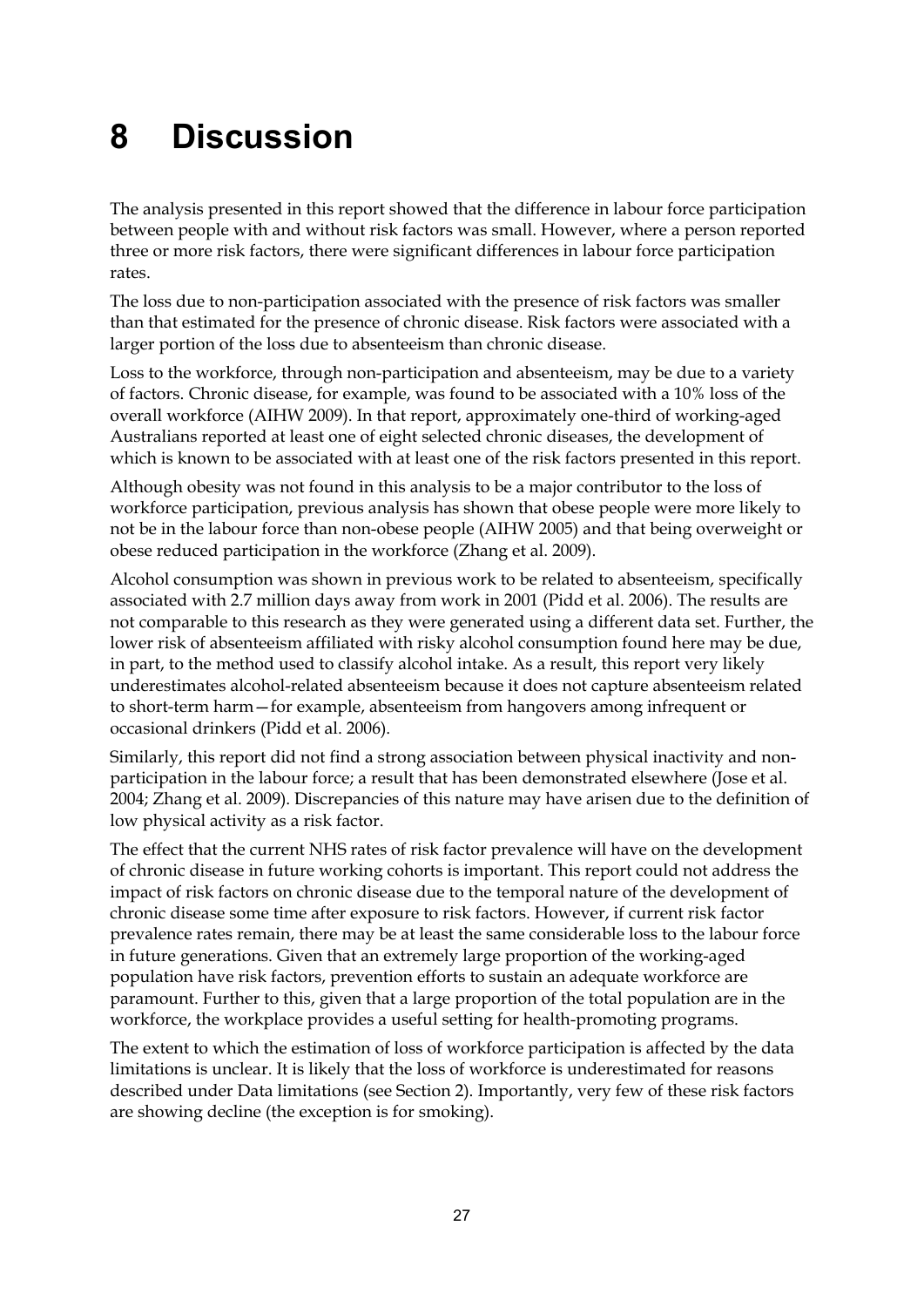If the risk factor prevalence rates remain, there is unlikely to be a decline in the chronic diseases associated with these risk factors. In combination with an ageing population, maintenance of an adequately sized working-aged population will remain a challenge.

Longitudinal research that facilitates analysis of the effects of risk factor exposure and chronic disease in relation to transition between labour force states is essential to monitor progress and plan for future working capacity. In addition, research around the combinations of risk factors and chronic diseases that most affect participation in the workforce, and attendance, is important for effective targeting of programs to enhance the capacity of the Australian workforce.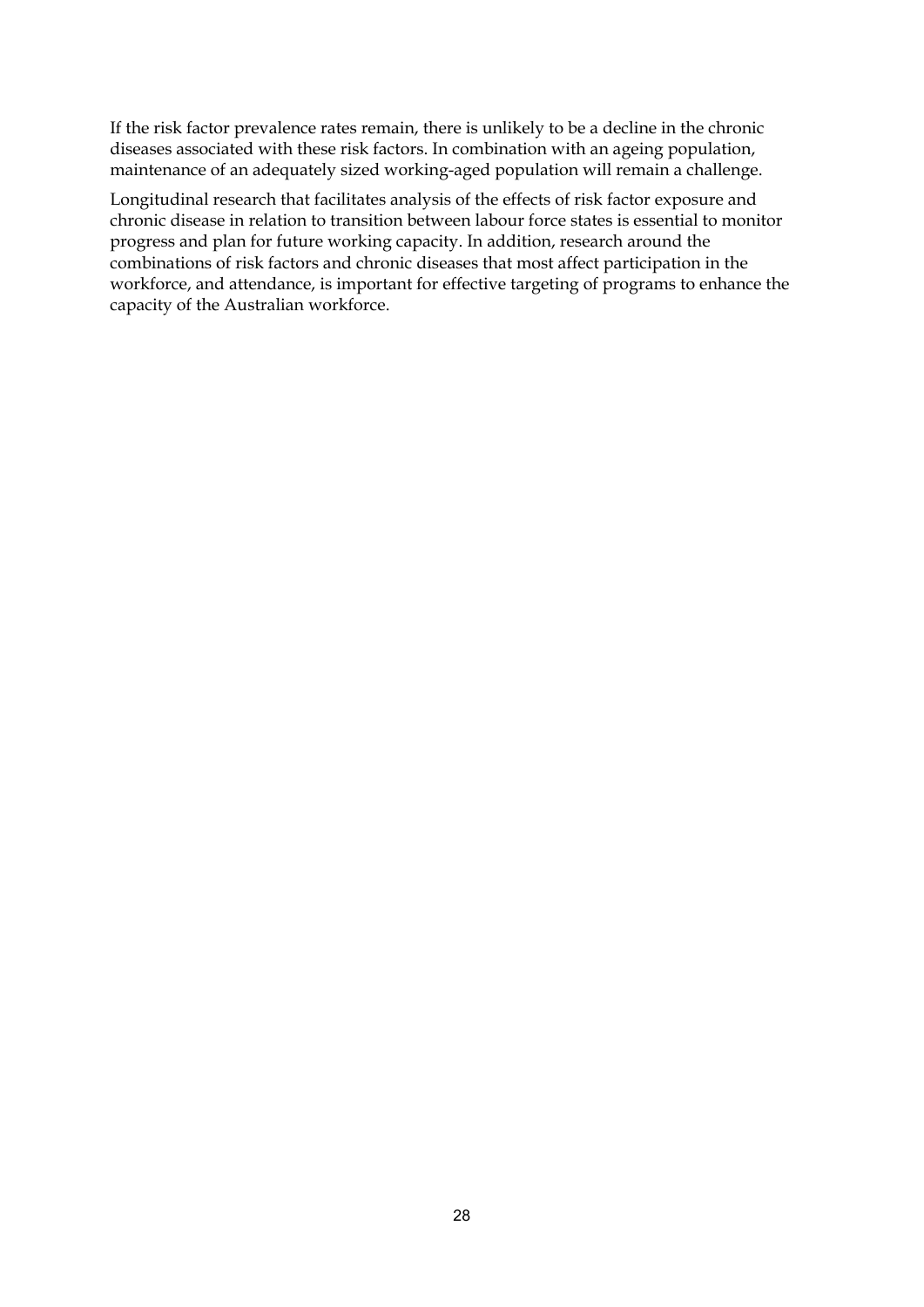# <span id="page-34-0"></span>**Appendix 1: Data and methods**

## <span id="page-34-1"></span>**Data sources**

This report is based on analyses of data from the 2004–05 National Health Survey (NHS). The survey was conducted by the Australian Bureau of Statistics (ABS) using a sample of 25,906 people in 19,501 private dwellings across Australia from August 2004 to July 2005. The sample excluded residents of non-private dwellings such as nursing homes, hostels and hospitals, and remote areas. The NHS is the only national survey that collects detailed data on both health-related conditions and labour force participation.

All data in these analyses were weighted to the Australian population. Details regarding the derivation and application of weights are published elsewhere (ABS 2006b).

## <span id="page-34-2"></span>**Statistical methods**

Apart from the regression analyses, standard errors were based on the published standard error tables for the 2004–05 NHS (ABS 2006c).

### **Confidence intervals for age-standardised rates (Table A2.1)**

2

Standard errors for NHS were calculated as per ABS 2006c.

Confidence limit =  $1.96 \times SE(ASR)$ , where

$$
SE(ASR) = \sqrt{\frac{\sum Var(X/Y)\% \times Stdpop}{Augpop^2}}
$$

SE = standard error; ASR = age-standardised rate

 $Var(X/Y)\%$  = age-specific SE squared

Stdpop = age-specific Australian standard population, 2001

Auspop = total Australian standard population, 2001 (for ages 25–64 years).

### **Rate ratios**

A rate ratio was defined as the ratio of two rates, that is, 'rate A' divided by 'rate B'.

For example, in calculating the rate ratio for reporting 'not in the labour force':

- 'rate A' was the age-standardised rate of having a risk factor and not being in the labour force, while
- 'rate B' was the age-standardised rate of not reporting any risk factor and not being in the labour force.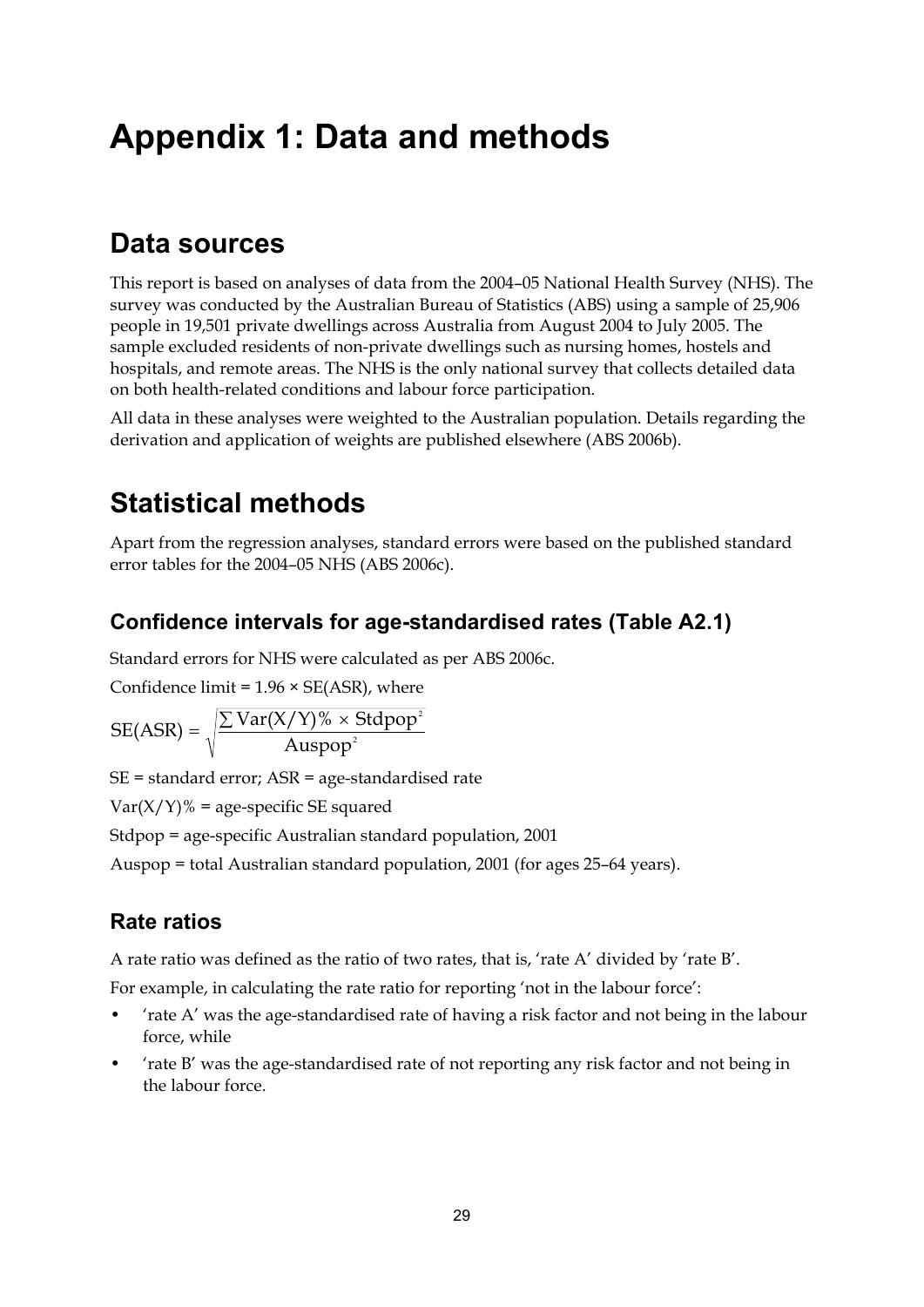### **Confidence intervals for rate ratios (Table A2.4)**

An approximate 95% confidence interval (CI) for the ratio for two age-standardised rates, ASR<sub>1</sub> and ASR<sub>2</sub>, was calculated as, where  $($   $\text{ASR}_1/\text{ASR}_2$   $)^{1\pm1.96/\chi}$ 

$$
\chi = \frac{\text{ASR}_1 - \text{ASR}_2}{\sqrt{\text{SE}(\text{ASR}_1)^2 + \text{SE}(\text{ASR}_2)^2}}
$$

### **Regression models**

Logistic and Poisson regression models were used to describe the relationship between workforce participation and absenteeism, respectively, and risk factor and chronic disease status. Workforce participation is associated with age and sex. Therefore, all models were stratified by sex and adjusted by age group to eliminate the effects of potential confounding.

For all regression analyses, the odds ratios, rate ratios and 95% confidence intervals are those produced by SAS data analysis software as part of the standard output. The confidence intervals were not adjusted for the design effect.

### **Logistic regression model**

The following describes the form, for example, of the logistic regression model used to describe the association between workforce participation and the combined risk factor status.

 $logit(p) = \beta_0 + \beta_1 \times I(AGE35) + \beta_2 \times I(AGE45) + \beta_3 \times I(AGE55) + \beta_4 \times I(RF)$ where  $\logit(p) = \ln(p/(1-p))$  $p =$  probability of reporting not being in the labour force  $I(AGE35) = 1$  for age 35–44, 0 otherwise  $I(AGE45) = 1$  for age 45–54, 0 otherwise  $I(AGE55) = 1$  for age 55–64, 0 otherwise  $I(RF) = 1$  for no risk factors, 0 otherwise

When estimating the associations for different levels of combined risk factor and chronic disease status, categorical variables representing no risk factors and any chronic disease (*I(RF1)*), any risk factors and no chronic disease (*I(RF2)*), and any risk factors and any chronic disease (*I(RF3)*) were compared with no risk factors and no chronic disease.

All models were stratified by sex to control for potential confounding and also to enable description of the association separately for each sex.

Note that the prevalence of not being in the labour force is not low (i.e. less than 10%) and therefore the odds ratios should not be interpreted as relative risks.

### **Poisson regression model**

The following describes the form, for example, of the Poisson model used to describe the association between absenteeism from work and the presence of risk factors

 $\log(rate\ ratio) = \beta_0 + \beta_1 \times I(AGE35) + \beta_2 \times I(AGE45) + \beta_3 \times I(AGE55) + \beta_4 \times I(RF)$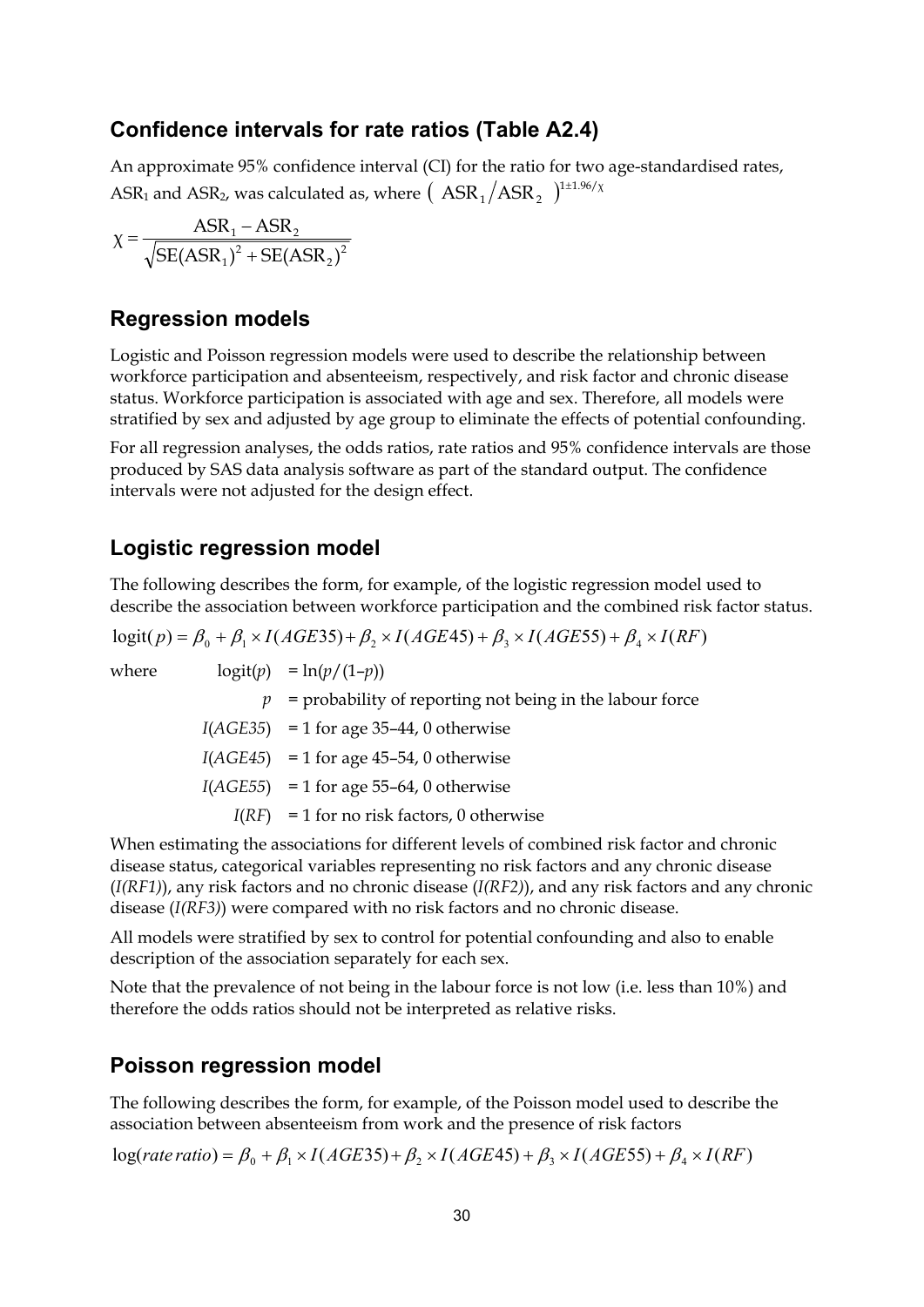where  $log(*rate ratio*) = ln(*rate in the exposed/rate in the unexposed*)$  and the model terms are as per the logistic regression.

The resulting rate ratios and standard errors used in the report were those produced by the standard SAS output.

### **Regression analysis issues and limitations**

A large number of people reported that they had been absent from work for zero days in the fortnight before the survey. This is a common problem in count data and is referred to as 'overdispersion'. If the data are analysed without adjusting for overdispersion, the resulting standard errors will be underestimated.

There are simple and complex methods for adjusting for overdispersion. In this analysis, the simple approach was taken and involved using a 'scale' factor option in the SAS procedure for Poisson regression. (The alternative or more complex approaches require a negative binomial model and/or 'zero-inflation' methods, the latter not being available in SAS until version 9.2.) For comparative purposes, the results using a Poisson model and an unweighted negative binomial model were used for testing. There was very little difference in the substantive conclusions and therefore the Poisson models (incorporating NHS personweights and a scale factor) were used to report the rate ratios and confidence intervals.

A survey design effect was not incorporated into the model and therefore not accounted for in the estimation of the standard errors.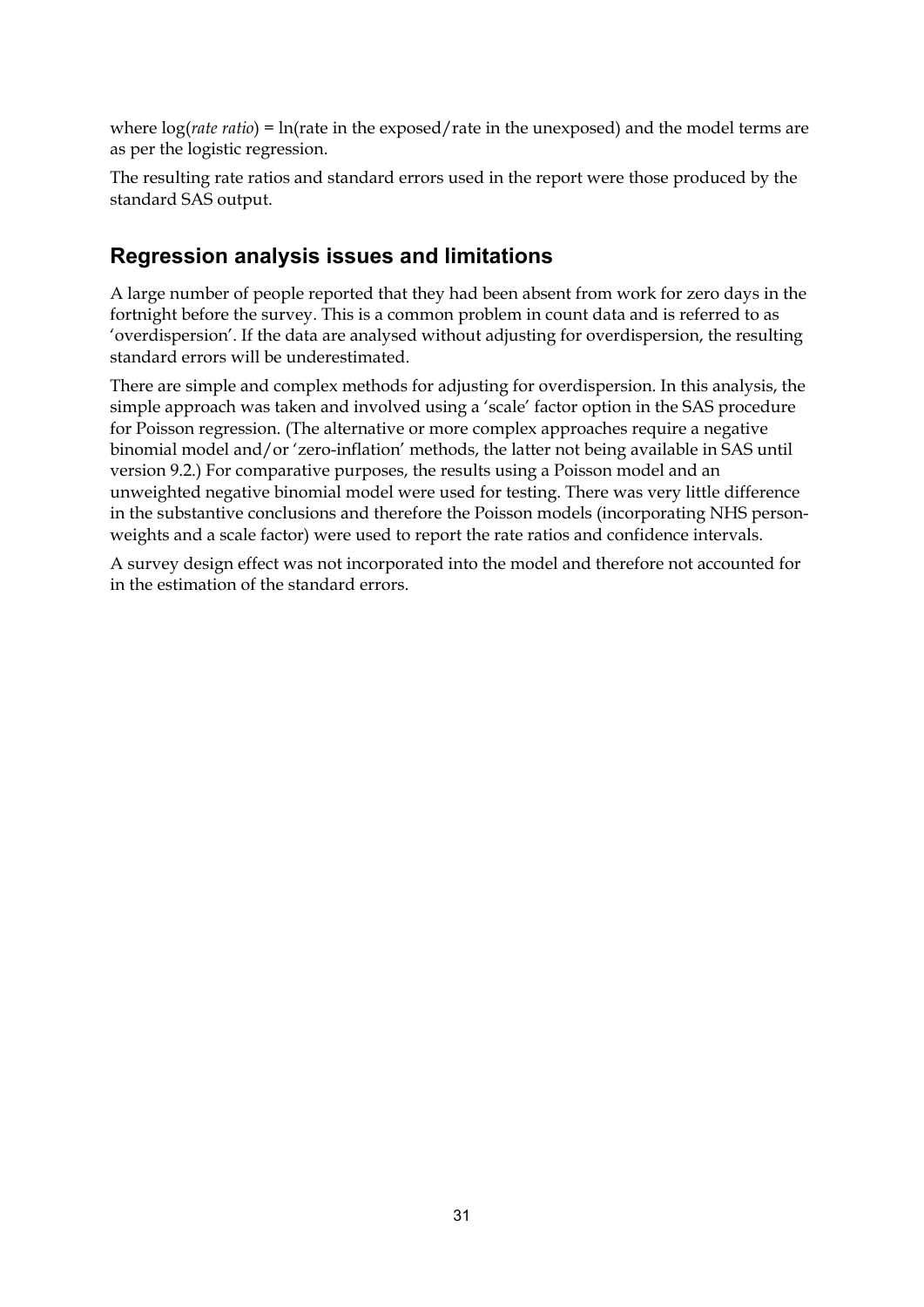# <span id="page-37-0"></span>**Appendix 2: Detailed statistical tables**

| Table A2.1: Risk factor prevalence by type of risk factor and age group, people aged 25-64 |  |  |  |
|--------------------------------------------------------------------------------------------|--|--|--|
| vears, 2004–05                                                                             |  |  |  |

| <b>Risk factor</b>        | $25 - 34$     | $35 - 44$     | 45-54         | 55-64         |
|---------------------------|---------------|---------------|---------------|---------------|
|                           |               | <b>Number</b> |               |               |
| Low vegetable consumption | 2,477,200     | 2,550,800     | 2,276,100     | 1,701,600     |
| Low fruit consumption     | 1,491,100     | 1,487,300     | 1,200,800     | 779,100       |
| Physical inactivity       | 769,500       | 970,400       | 944,500       | 742,200       |
| Smoking                   | 829,000       | 839,300       | 652,700       | 364,300       |
| Obesity                   | 422,700       | 530,100       | 563,400       | 467,800       |
| Risky alcohol consumption | 369,500       | 428,700       | 425,600       | 328,600       |
| High blood pressure       | 63,000        | 150,000       | 380,200       | 573,200       |
| High cholesterol          | 39,300        | 122,300       | 261,500       | 387,400       |
|                           |               | Per cent      |               |               |
| Low vegetable consumption | 89.4          | 86.9          | 83.6          | 80.4          |
| Low fruit consumption     | 53.8          | 50.7          | 44.1          | 36.8          |
| Physical inactivity       | 27.8          | 33.1          | 34.7          | 35.1          |
| Smoking                   | 29.9          | 28.6          | 24.0          | 17.2          |
| Obesity                   | 15.3          | 18.1          | 20.7          | 22.1          |
| Risky alcohol consumption | 13.3          | 14.6          | 15.6          | 15.5          |
| High blood pressure       | 2.3           | 5.1           | 14.0          | 27.1          |
| High cholesterol          | 1.4           | 4.2           | 9.6           | 18.3          |
|                           | 95% CI        |               |               |               |
| Low vegetable consumption | 88.3-90.4     | 85.8-88.1     | 82.4-84.8     | 78.4-82.4     |
| Low fruit consumption     | $51.8 - 55.8$ | 48.8-52.6     | 42.2-46.0     | $34.5 - 39.1$ |
| Physical inactivity       | $26.0 - 29.6$ | $31.3 - 34.8$ | $32.9 - 36.5$ | $32.8 - 37.3$ |
| Smoking                   | $28.1 - 31.7$ | $26.9 - 30.3$ | $22.2 - 25.7$ | $15.5 - 18.9$ |
| Obesity                   | $13.8 - 16.7$ | $16.6 - 19.5$ | $19.1 - 22.3$ | $20.2 - 24.0$ |
| Risky alcohol consumption | $12.0 - 14.7$ | $13.3 - 16$   | $14.2 - 17.1$ | 13.9-17.2     |
| High blood pressure       | $1.7 - 2.9$   | $4.3 - 6.0$   | $12.6 - 15.4$ | $25.0 - 29.1$ |
| High cholesterol          | $1.0 - 1.9$   | $3.4 - 4.9$   | $8.4 - 10.8$  | $16.5 - 20.1$ |

*Notes* 

1. People aged 25–64 years (excluding full-time students not in the labour force).

2. People could report more than one risk factor.

3. Numbers are rounded to the nearest 100.

4. Percentages are age-standardised to the 2001 Australian population.

5. Confidence intervals (CIs) are based on standard errors derived from published standard error tables (ABS 2006c). *Source:* AIHW analysis of the 2004–05 National Health Survey.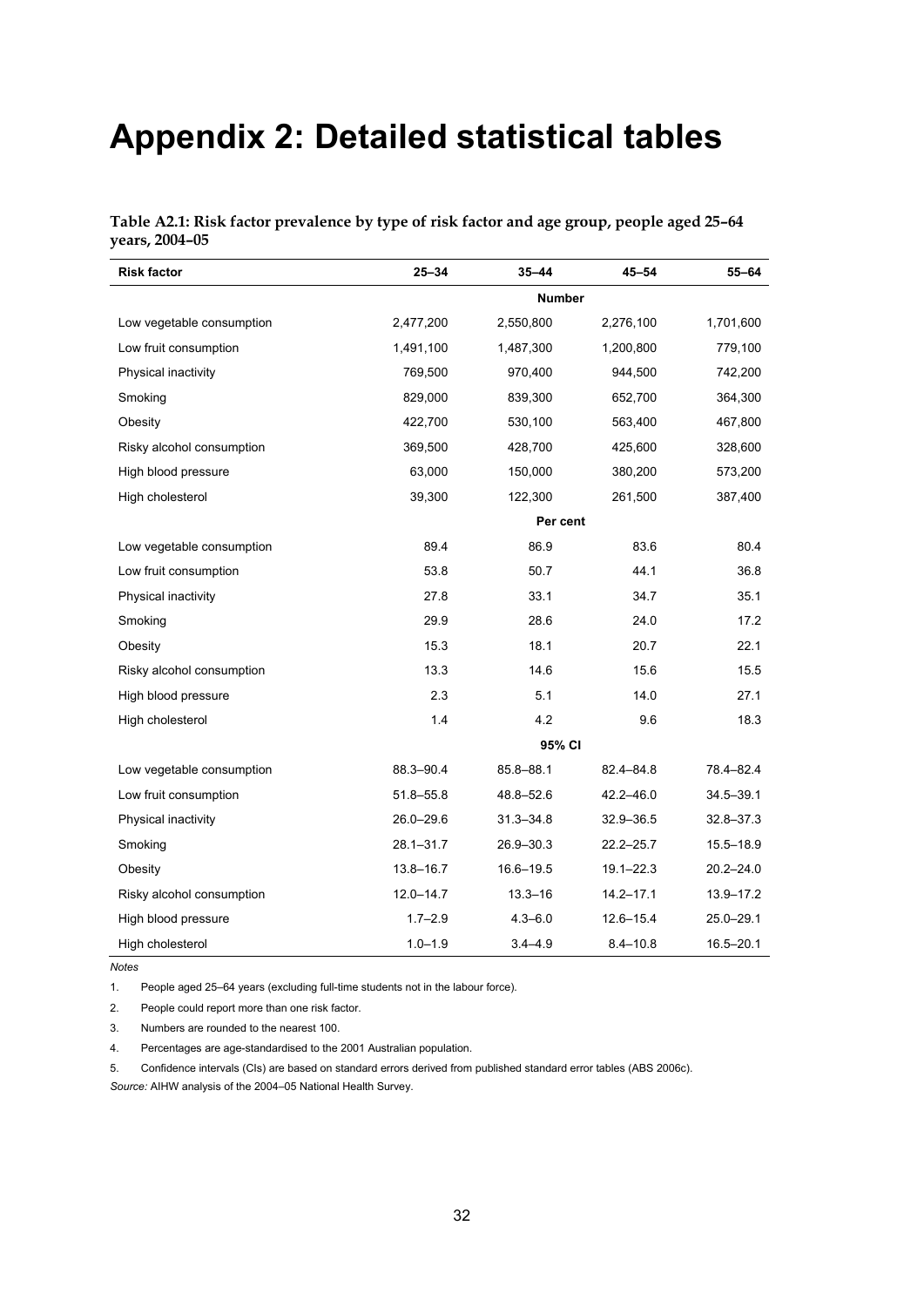| <b>Number of risk factors</b> | <b>Males</b> | <b>Females</b> | <b>Persons</b> |
|-------------------------------|--------------|----------------|----------------|
|                               |              | <b>Number</b>  |                |
| None                          | 152,900      | 276,700        | 429,600        |
| One                           | 929,100      | 1,324,100      | 2,253,200      |
| Two                           | 1,505,800    | 1,664,200      | 3,170,100      |
| Three or more                 | 2,659,900    | 2,033,100      | 4,693,000      |
|                               |              | Per cent       |                |
| None                          | 2.9          | 5.2            | 4.0            |
| One                           | 17.8         | 25.1           | 21.4           |
| Two                           | 28.9         | 31.5           | 30.2           |
| Three or more                 | 50.5         | 38.2           | 44.4           |

#### **Table A2.2: Multiple risk factor prevalence by sex, people aged 25–64 years, 2004–05**

*Notes* 

1. People aged 25–64 years (excluding full-time students not in the labour force).

2. Risk factors refer to one or more of the eight risk factors included in this report.

3. Numbers are rounded to the nearest 100.

4. Percentages are age-standardised to the 2001 Australian population.

*Source:* AIHW analysis of the 2004–05 National Health Survey.

#### **Table A2.3: Labour force status by sex and age group, 2004–05**

|                    |               | <b>Employed full-time</b> |               | <b>Employed part-time</b> |               | Unemployed |               | <b>NILF</b> |
|--------------------|---------------|---------------------------|---------------|---------------------------|---------------|------------|---------------|-------------|
| Age group          | <b>Number</b> | Per cent                  | <b>Number</b> | Per cent                  | <b>Number</b> | Per cent   | <b>Number</b> | Per cent    |
|                    |               |                           |               | <b>Males</b>              |               |            |               |             |
| $25 - 34$          | 1,148,800     | 83.2                      | 117,600       | 8.5                       | 123,100       | 4.0        | 58,400        | 4.2         |
| $35 - 44$          | 1,217,100     | 83.4                      | 117,500       | 8.1                       | 55,900        | 2.5        | 88,900        | 6.1         |
| $45 - 54$          | 1,092,700     | 81.2                      | 95,900        | 7.1                       | 36,400        | 2.1        | 128,700       | 9.6         |
| $55 - 64$          | 560,500       | 52.8                      | 127,100       | 12.0                      | 27,900        | 2.2        | 351,500       | 33.1        |
| <b>Total 25-64</b> | 4,019,100     | 77.4                      | 458,100       | 8.6                       | 243,300       | 2.8        | 627,500       | 11.2        |
|                    |               |                           |               | <b>Females</b>            |               |            |               |             |
| $25 - 34$          | 631,300       | 45.4                      | 379,400       | 27.3                      | 46,100        | 3.3        | 333,900       | 24.0        |
| $35 - 44$          | 479,400       | 32.5                      | 587,700       | 39.8                      | 37,900        | 2.6        | 370,300       | 25.1        |
| $45 - 54$          | 555,800       | 40.3                      | 450,100       | 32.7                      | 30,100        | 2.2        | 341,500       | 24.8        |
| $55 - 64$          | 206,200       | 19.6                      | 260,500       | 24.7                      | 9,000         | 0.9        | 578,900       | 54.9        |
| <b>Total 25-64</b> | 1,872,700     | 35.8                      | 1,677,700     | 31.8                      | 123,100       | 2.4        | 1,624,600     | 30.0        |

*Notes* 

1. NILF—Not in the labour force.

2. People aged 25–64 years, excluding full-time students not in the labour force.

3. Numbers are rounded to the nearest 100.

4. Per cent refers to row totals; total percentages are age-standardised to the 2001 Australian population.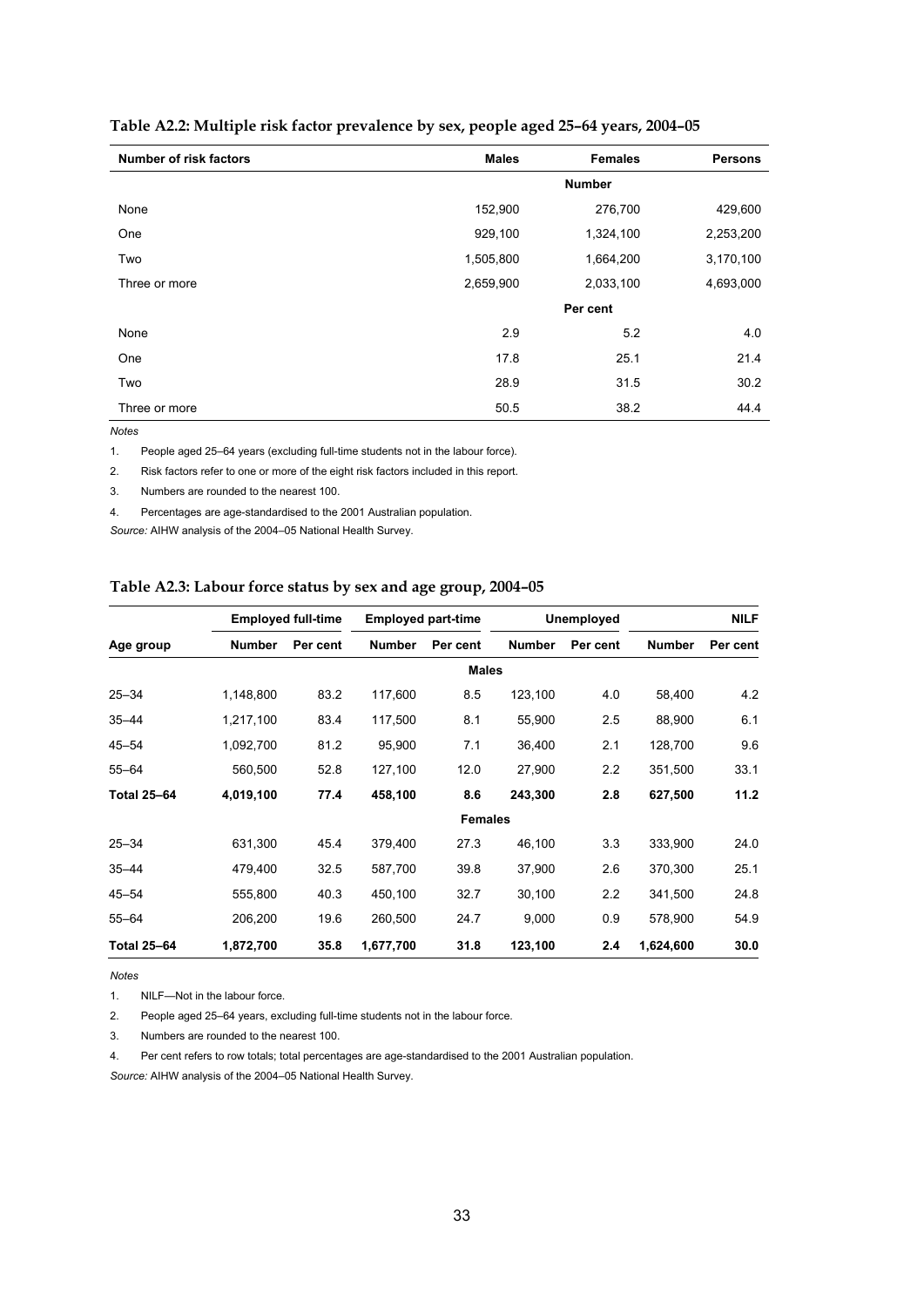| <b>Risk factor</b>        | Proportion NILF (%) | Rate ratio     | 95% CI      |
|---------------------------|---------------------|----------------|-------------|
|                           |                     | <b>Males</b>   |             |
| No risk factors           | 12.1                | 1.0            | $\sim$      |
| Low vegetable consumption | 11.3                | 0.9            | $0.6 - 1.4$ |
| Low fruit consumption     | 11.9                | 1.0            | $0.6 - 1.5$ |
| Physical inactivity       | 12.5                | 1.0            | $0.7 - 1.6$ |
| Smoking                   | 15.8                | 1.3            | $0.9 - 1.9$ |
| Obesity                   | 13.5                | 1.1            | $0.7 - 1.7$ |
| Risky alcohol consumption | 10.7                | 0.9            | $0.6 - 1.4$ |
| High blood pressure       | 14.8                | 1.2            | $0.8 - 1.9$ |
| High cholesterol          | 17.1                | 1.4            | $0.9 - 2.3$ |
| Any risk factor           | 11.3                | 0.9            | $0.6 - 1.4$ |
|                           |                     | <b>Females</b> |             |
| No risk factors           | 28.9                | 1.0            |             |
| Low vegetable consumption | 30.1                | 1.0            | $0.9 - 1.3$ |
| Low fruit consumption     | 31.8                | 1.1            | $0.9 - 1.3$ |
| Physical inactivity       | 37.6                | 1.3            | $1.1 - 1.6$ |
| Smoking                   | 33.6                | 1.2            | $1 - 1.4$   |
| Obesity                   | 33.4                | 1.2            | $0.9 - 1.4$ |
| Risky alcohol consumption | 21.7                | 0.8            | $0.6 - 1$   |
| High blood pressure       | 37.6                | 1.3            | $1 - 1.7$   |
| High cholesterol          | 34.1                | 1.2            | $0.9 - 1.5$ |
| Any risk factor           | 30.1                | 1.0            | $0.9 - 1.3$ |
|                           |                     | <b>Persons</b> |             |
| No risk factors           | 23.0                | 1.0            |             |
| Low vegetable consumption | 20.4                | 0.9            | $0.7 - 1.1$ |
| Low fruit consumption     | 20.5                | 0.9            | $0.7 - 1.1$ |
| Physical inactivity       | 24.8                | 1.1            | $0.9 - 1.3$ |
| Smoking                   | 23.7                | $1.0$          | $0.9 - 1.2$ |
| Obesity                   | 22.3                | $1.0$          | $0.8 - 1.2$ |
| Risky alcohol consumption | 15.4                | 0.7            | $0.5 - 0.9$ |
| High blood pressure       | 25.2                | 1.1            | $0.9 - 1.4$ |
| High cholesterol          | 24.5                | 1.1            | $0.8 - 1.4$ |
| Any risk factor           | 20.6                | 0.9            | $0.7 - 1.1$ |

#### **Table A2.4: Rate ratios for reporting not in the labour force, by sex and risk factor, people aged 25–64 years, 2004–05**

. . Not applicable.

*Notes*

1. NILF—Not in the labour force.

2. People aged 25–64 years, excluding full-time students not in the labour force.

3. Any risk factor refers to all reports of the eight selected risk factors.

4. Proportions are age-standardised to the 2001 Australian population.

5. Confidence intervals (CIs) are based on standard errors derived from published standard error tables (ABS 2006c).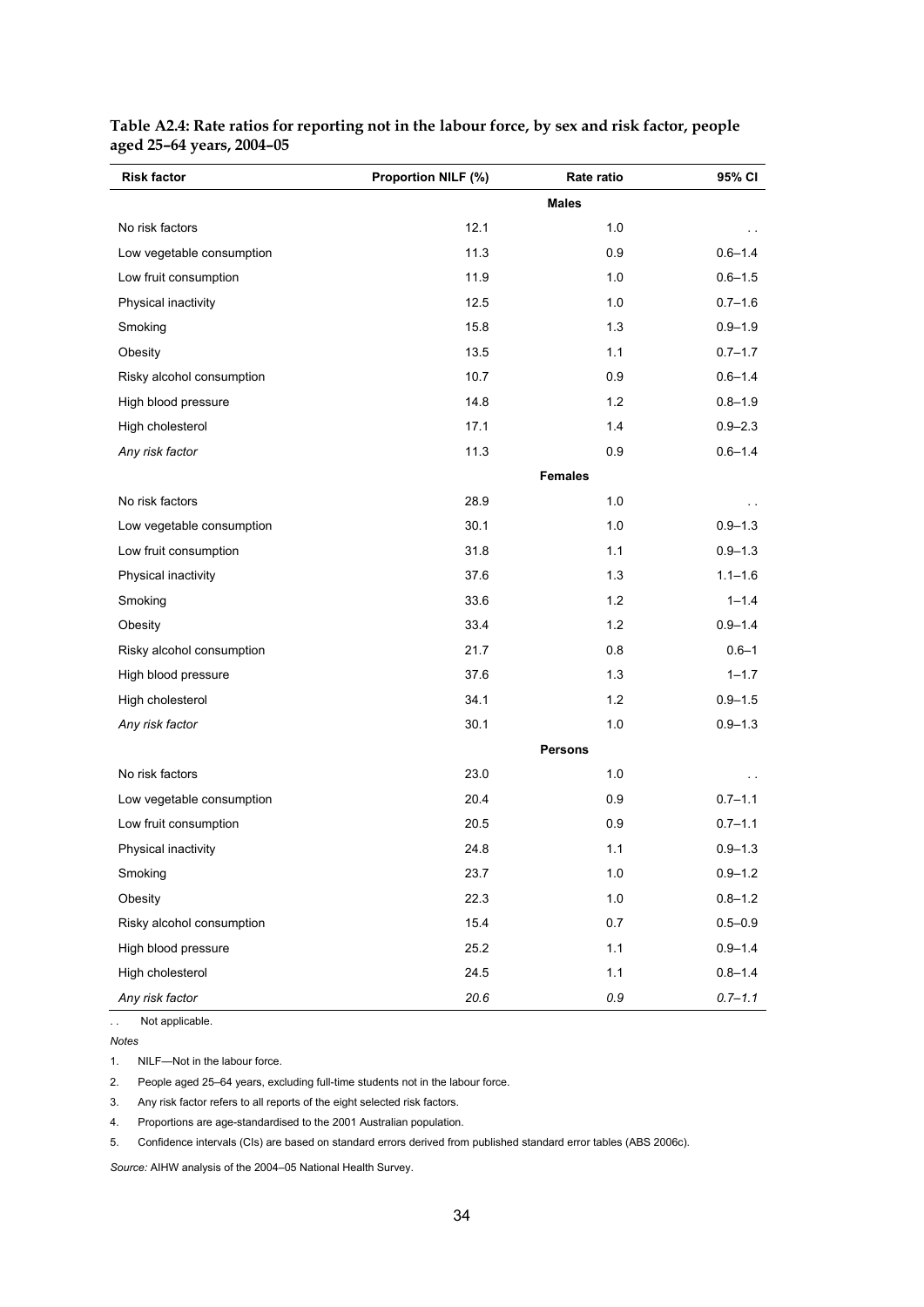| <b>Risk factor</b>        | <b>Males</b> | <b>Females</b> | <b>Persons</b> |
|---------------------------|--------------|----------------|----------------|
| Low vegetable consumption | 0.38         | 0.28           | 0.35           |
| Low fruit consumption     | 0.36         | 0.28           | 0.34           |
| Physical inactivity       | 0.37         | 0.41           | 0.39           |
| Smoking                   | 0.41         | 0.47           | 0.43           |
| Obesity                   | 0.34         | 0.46           | 0.39           |
| Risky alcohol consumption | 0.30         | 0.21           | 0.26           |
| High blood pressure       | 0.58         | 0.59           | 0.59           |
| High cholesterol          | 0.40         | 0.44           | 0.44           |
| Any risk factor           | 0.33         | 0.30           | 0.32           |
| No risk factors           | 0.17         | 0.22           | 0.32           |

**Table A2.5: Average days away from work in the previous fortnight, by risk factor and sex, people aged 25–64 years, 2004–05** 

*Notes*

1. People aged 25–64 years, excluding full-time students not in the labour force.

2. Any risk factor refers to all reports of the eight selected risk factors.

3. Averages are age-standardised to the 2001 Australian population.

*Source:* AIHW analysis of the 2004–05 National Health Survey.

#### **Table A2.6: Average days away from work in the previous fortnight, by risk factor/chronic disease status and sex, people aged 25–64 years, 2004–05**

| <b>Risk factor</b>                      | Males | <b>Females</b> | <b>Persons</b> |
|-----------------------------------------|-------|----------------|----------------|
| No risk factor and no chronic disease   | 0.12  | 0.21           | 0.15           |
| No risk factor and any chronic disease  | 0.50  | 0.45           | 0.46           |
| Any risk factor and no chronic disease  | 0.26  | 0.25           | 0.26           |
| Any risk factor and any chronic disease | 0.55  | 0.41           | 0.49           |

*Notes* 

1. People aged 25–64 years, excluding full-time students not in the labour force.

2. Numbers are rounded to the nearest 100.

3. Averages are age-standardised to the 2001 Australian population.

4. Risk factors refer to the eight risk factors assessed in this report.

5. Chronic disease refers to those specified under Definitions (see Section 2).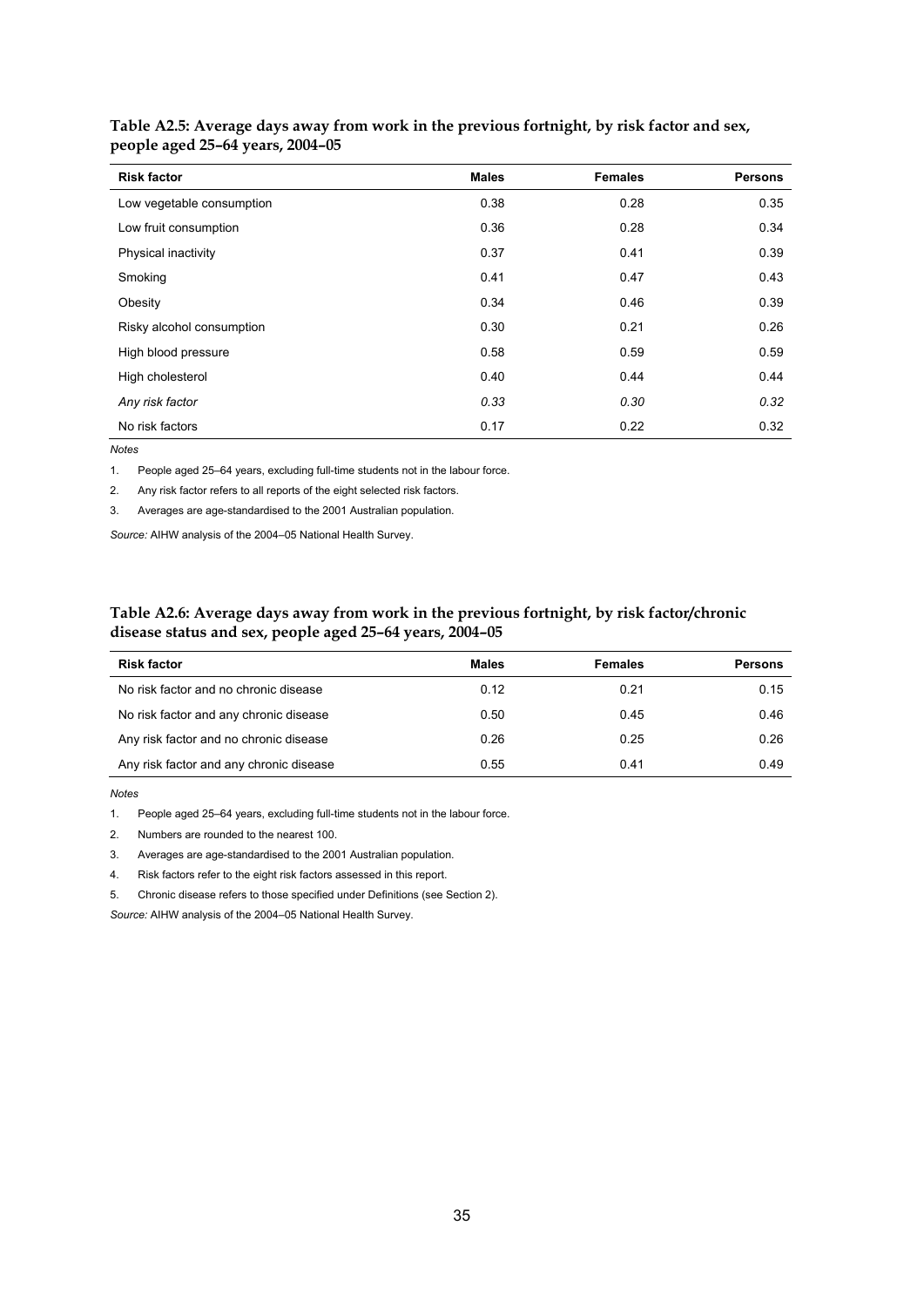| Age group       | <b>Males</b> | <b>Females</b> | <b>Persons</b> |
|-----------------|--------------|----------------|----------------|
| $25 - 34$       | $-85.4$      | 33.1           | $-52.3$        |
| $35 - 44$       | $-73.3$      | $-80.4$        | $-153.7$       |
| $45 - 54$       | 78.5         | $-12.9$        | 65.6           |
| $55 - 64$       | 48.2         | 131.6          | 179.8          |
| <b>Net loss</b> | $-32.0$      | 71.4           | 39.4           |

**Table A2.7: Loss ('000 person-years) in workforce participation associated with the presence of risk factors, by sex and age group, 2004–05** 

*Notes* 

1. People aged 25–64 years, excluding full-time students not in the labour force.

2. Risk factors refer to the eight risk factors assessed in this report.

3. Loss refers to the loss (in person-years) due to non-participation in the workforce. It is the difference between observed participation and expected participation if labour force participation rates for people with risk factors were the same as those for people without risk factors.

4. Positive numbers indicate fewer persons were observed than expected if the labour force participation rates of people without risk factors applied. Negative numbers indicate there were more people than expected.

5. Excludes loss of labour force participation among the unpaid labour force (for example, parents, carers and volunteers).

6. Excludes loss due to absenteeism (sick leave), and due to reduced performance while at work (presenteeism).

*Source:* AIHW analysis of the 2004–05 National Health Survey.

#### **Table A2.8: Loss ('000 person-years) due to non-participation associated with specific risk factors, by sex, people aged 25–64 years, 2004–05**

| <b>Risk factor</b>        | <b>Males</b>  | <b>Females</b> | <b>Persons</b> |
|---------------------------|---------------|----------------|----------------|
|                           | <b>Number</b> |                |                |
| Low vegetable consumption | $-6.0$        | 20.5           | 14.6           |
| Low fruit consumption     | 36.4          | 63.4           | 99.8           |
| Physical inactivity       | 23.7          | 178.6          | 202.2          |
| Smoking                   | 97.8          | 61.3           | 159.1          |
| Obesity                   | 36.4          | 33.4           | 69.8           |
| Risky alcohol consumption | $-7.5$        | $-62.2$        | $-69.7$        |
| High blood pressure       | 45.9          | 53.9           | 99.8           |
| High cholesterol          | 37.0          | 34.0           | 71.1           |
|                           | Per cent      |                |                |
| Low vegetable consumption | $-2.3$        | 5.4            | 2.2            |
| Low fruit consumption     | 13.8          | 16.6           | 15.4           |
| Physical inactivity       | 9.0           | 46.6           | 31.3           |
| Smoking                   | 37.1          | 16.0           | 24.6           |
| Obesity                   | 13.8          | 8.7            | 10.8           |
| Risky alcohol consumption | $-2.9$        | $-16.2$        | $-10.8$        |
| High blood pressure       | 17.4          | 14.1           | 15.4           |
| High cholesterol          | 14.0          | 8.9            | 11.0           |

*Notes* 

1. People aged 25–64 years, excluding full-time students not in the labour force.

2. Loss refers to the loss (in person-years) due to non-participation in the workforce. It is the difference between observed participation and expected participation if labour force participation rates for people with risk factors were the same as those for people without risk factors. 3. Positive numbers indicate fewer persons were observed than expected if the labour force participation rates of people without risk factors applied. Negative numbers indicate there were more people than expected.

4. Excludes loss of labour force participation among the unpaid labour force (for example, parents, carers and volunteers).

5. Excludes loss due to absenteeism (sick leave), and due to reduced performance while at work (presenteeism).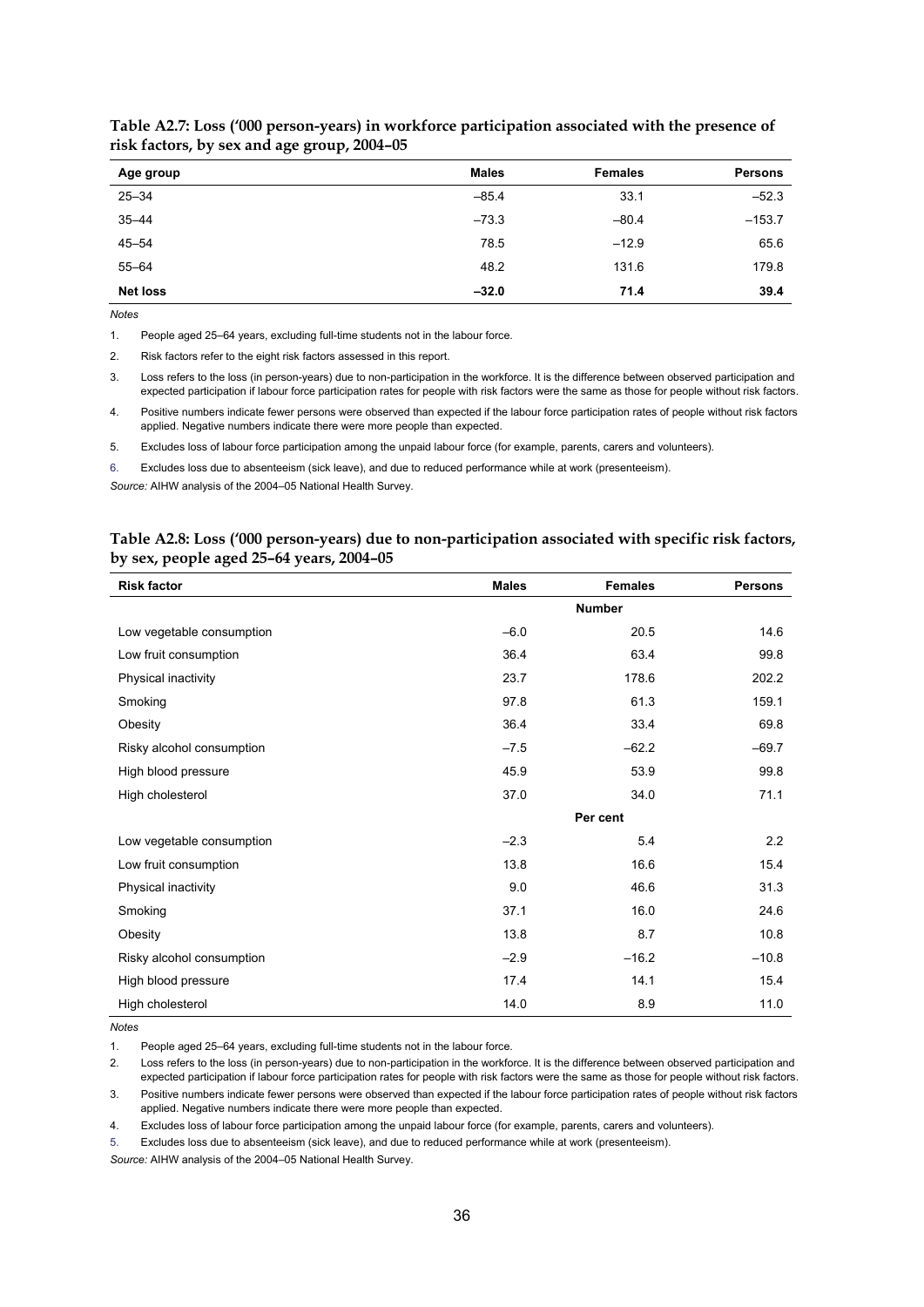| Age group          | <b>Males</b>  | <b>Females</b> | <b>Persons</b> |
|--------------------|---------------|----------------|----------------|
|                    | <b>Number</b> |                |                |
| $25 - 34$          | 364.6         | 132.9          | 497.5          |
| $35 - 44$          | 257.9         | 5.1            | 263.0          |
| $45 - 54$          | $-158.0$      | 234.0          | 76.0           |
| $55 - 64$          | 209.5         | $-61.1$        | 148.4          |
| <b>Total 25-64</b> | 674.0         | 310.9          | 984.9          |
|                    |               | Per cent       |                |
| $25 - 34$          | 54.1          | 42.7           | 50.5           |
| $35 - 44$          | 38.3          | 1.6            | 26.7           |
| $45 - 54$          | $-23.4$       | 75.3           | 7.7            |
| $55 - 64$          | 31.1          | $-19.6$        | 15.1           |
| <b>Total 25-64</b> | 100.0         | 100.0          | 100.0          |

**Table A2.9: Loss ('000 days) per fortnight due to absenteeism associated with risk factors, by sex, 2004–05** 

*Notes* 

1. People aged 25–64 years, excluding full-time students not in the labour force.

2. Risk factors refer to the eight risk factors assessed in this report.

3. Numbers may not total due to rounding.

4. Loss refers to the loss (in person-years) due to non-participation in the workforce. It is the difference between observed participation and expected participation if labour force participation rates for people with risk factors were the same as those for people without risk factors.

5. Positive numbers indicate fewer persons were observed than expected if the labour force participation rates of people without risk factors applied. Negative numbers indicate there were more people than expected.

6. Excludes loss of labour force participation among the unpaid labour force (for example, parents, carers and volunteers).

7. Excludes loss due to absenteeism (sick leave), and due to reduced performance while at work (presenteeism).

*Source:* AIHW analysis of the 2004–05 National Health Survey.

#### **Table A2.10: Distribution of loss (per cent) due to absenteeism associated with specific risk factors, by sex, people aged 25–64 years, 2004–05**

| <b>Risk factor</b>        | <b>Males</b> | <b>Females</b> | <b>Persons</b> |
|---------------------------|--------------|----------------|----------------|
| Low vegetable consumption | 10.5         | $-3.5$         | 4.4            |
| Low fruit consumption     | 40.8         | 2.5            | 24.0           |
| Physical inactivity       | 13.8         | 30.2           | 21.0           |
| Smoking                   | 19.6         | 33.2           | 25.6           |
| Obesity                   | 3.4          | 21.4           | 11.3           |
| Risky alcohol consumption | $-4.7$       | $-10.1$        | $-7.1$         |
| High blood pressure       | 15.6         | 14.9           | 15.3           |
| High cholesterol          | 1.0          | 11.3           | 5.5            |
| <b>Total</b>              | 100.0        | 100.0          | 100.0          |

*Notes* 

1. People aged 25–64 years, excluding full-time students not in the labour force.

2. Excludes loss of labour force participation among the unpaid labour force (for example, parents, carers and volunteers).

3. Excludes loss due to absenteeism (sick leave), and due to reduced performance while at work (presenteeism).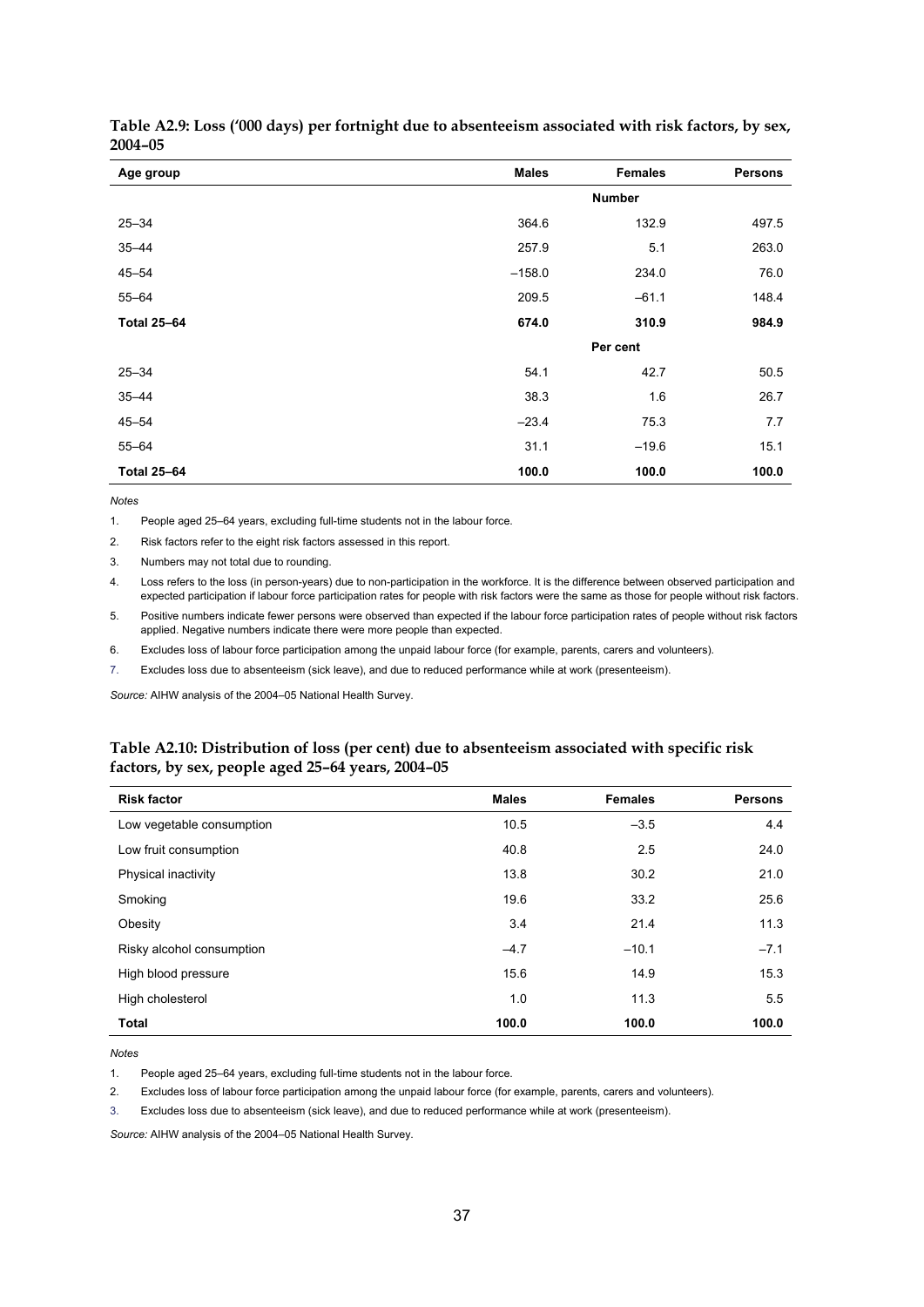| <b>Nature of loss</b>                                                         | <b>Males</b> | <b>Females</b> | <b>Persons</b> |
|-------------------------------------------------------------------------------|--------------|----------------|----------------|
| Associated with risk factors due to:                                          |              |                |                |
| Non-participation                                                             |              |                |                |
| Full-time                                                                     | 279.8        | $-162.4$       | 117.4          |
| Part-time                                                                     | $-263.0$     | 289.1          | 26.2           |
| Unemployed                                                                    | $-48.8$      | $-55.3$        | $-104.1$       |
| Total                                                                         | $-32.0$      | 71.4           | 39.4           |
| <b>Absenteeism</b>                                                            | 76.4         | 35.2           | 111.6          |
| Associated with chronic disease due to:                                       |              |                |                |
| Non-participation                                                             |              |                |                |
| Full-time                                                                     | 236.2        | 130.8          | 367.0          |
| Part-time                                                                     | $-39.2$      | 53.1           | 14.0           |
| Unemployed                                                                    | $-5.3$       | $-27.0$        | $-32.4$        |
| Total                                                                         | 191.8        | 156.8          | 348.6          |
| <b>Absenteeism</b>                                                            | 37.8         | 19.4           | 57.3           |
| Associated with risk factors and/or chronic disease <sup>(a)</sup><br>due to: |              |                |                |
| Non-participation                                                             |              |                |                |
| Full-time                                                                     | 394.4        | 30.0           | 424.4          |
| Part-time                                                                     | $-271.4$     | 167.1          | $-104.4$       |
| Unemployed                                                                    | $-59.6$      | $-67.2$        | $-126.9$       |
| Total                                                                         | 63.3         | 129.9          | 193.2          |
| <b>Absenteeism</b>                                                            | 106.2        | 49.7           | 155.9          |

**Table A2.11: Net annual loss ('000 person-years) due to non-participation and absenteeism, associated with risk factors, chronic disease and risk factors and/or chronic disease, by cause, employment status and sex, people aged 25–64 years, 2004–05** 

(a) AIHW (2009).

*Notes* 

1. People aged 25–64 years, excluding full-time students not in the labour force.

2. Risk factors refer to the eight risk factors assessed in this report; chronic disease refers to those specified under Definitions (see Section 2).

3. Loss refers to the loss of workforce measured in person-years. For non-participation, this is the difference between observed participation and expected participation if labour force participation rates for people with risk factors were the same as those for people without risk factors. For absenteeism, it is the difference between observed days away and expected days away if absenteeism rates for people with risk factors were the same as those for people without risk factors.

4. Positive numbers indicate there were more people than expected if the participation or absentee rates of people without risk factors applied.

5. Excludes loss of labour force participation among the unpaid labour force (for example, parents, carers and volunteers).

6. Excludes loss due to absenteeism (sick leave), and due to reduced performance while at work (presenteeism).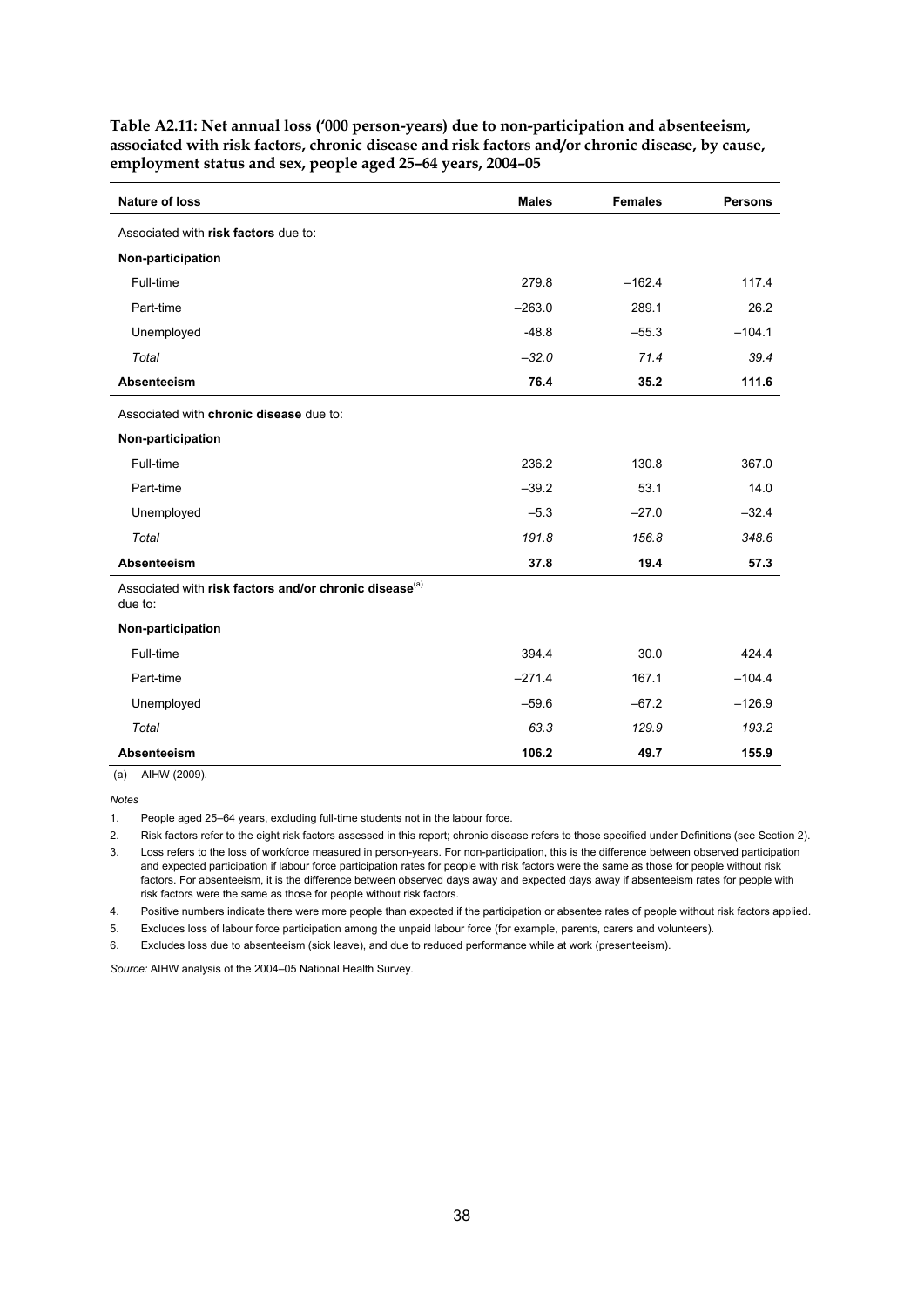| Age group          | <b>Males</b>  | <b>Females</b> | <b>Persons</b> |
|--------------------|---------------|----------------|----------------|
|                    | <b>Number</b> |                |                |
| $25 - 34$          | $-113.7$      | 16.2           | $-97.5$        |
| $35 - 44$          | $-18.0$       | $-108.7$       | $-126.7$       |
| $45 - 54$          | 92.0          | 94.1           | 186.0          |
| $55 - 64$          | 102.9         | 128.3          | 231.3          |
| <b>Total 25-64</b> | 63.3          | 129.9          | 193.2          |
|                    | Per cent      |                |                |
| $25 - 34$          | $-179.6$      | 12.5           | $-50.5$        |
| $35 - 44$          | $-28.4$       | $-83.7$        | $-65.6$        |
| $45 - 54$          | 145.3         | 72.4           | 96.3           |
| $55 - 64$          | 162.6         | 98.8           | 119.7          |
| <b>Total 25-64</b> | 100.0         | 100.0          | 100.0          |

#### **Table A2.12: Loss ('000 person-years) due to non-participation associated with any risk factor and/or any chronic disease, by sex, 2004–05**

*Notes* 

1. People aged 25–64 years, excluding full-time students not in the labour force.

2. Risk factors refer to the eight risk factors assessed in this report.

3. Chronic disease refers to those specified under Definitions (see Section 2).

4. Numbers may not total due to rounding.

5. Loss refers to the loss (in person-years) due to non-participation in the workforce. It is the difference between observed participation and expected participation if labour force participation rates for people with risk factors were the same as those for people without risk factors.

6. Positive numbers indicate fewer persons were observed than expected if the labour force participation rates of people without risk factors applied. Negative numbers indicate there were more people than expected.

7. Excludes loss of labour force participation among the unpaid labour force (for example, parents, carers and volunteers).

8. Excludes loss due to absenteeism (sick leave), and due to reduced performance while at work (presenteeism).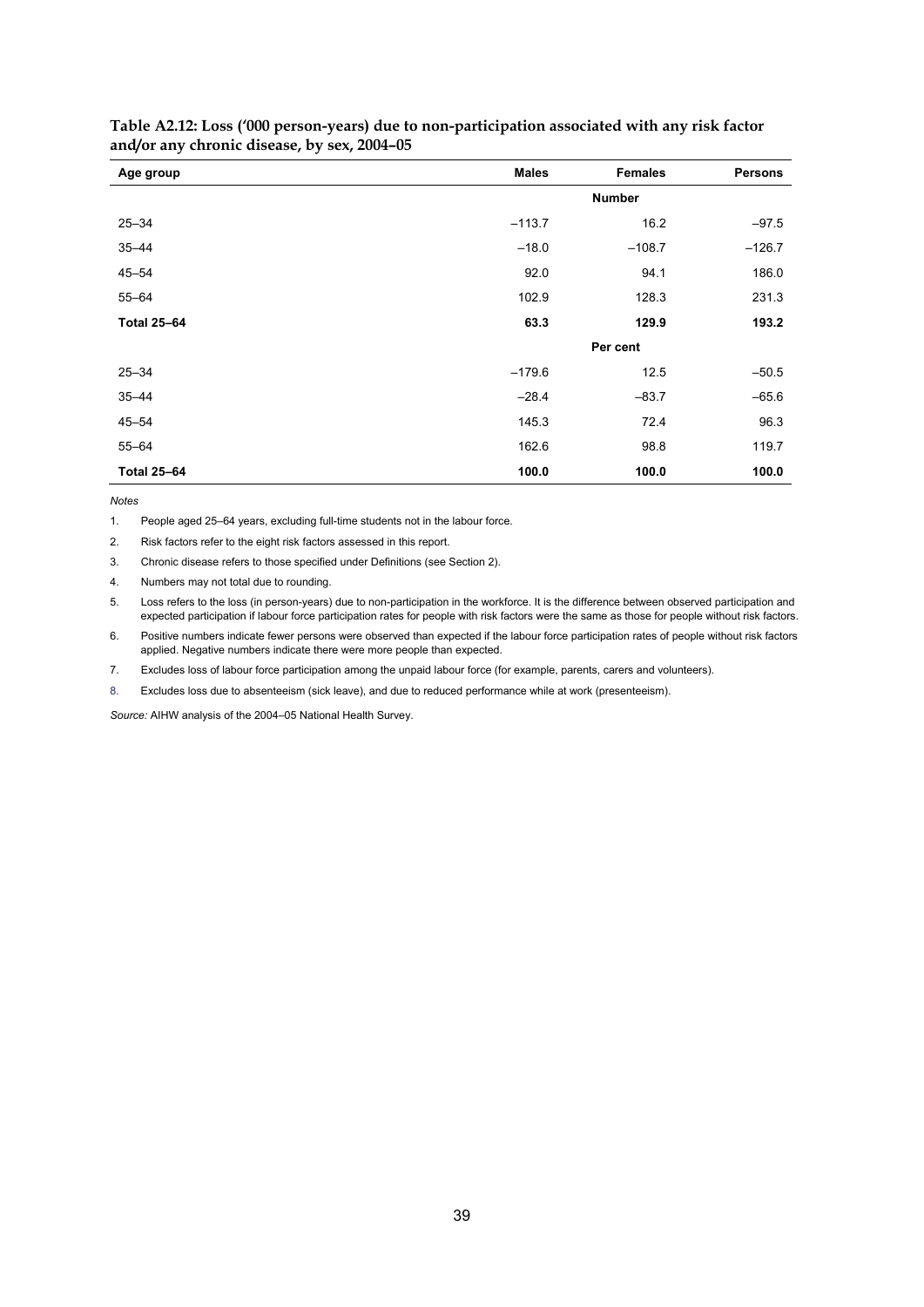| Age group          | <b>Males</b>  | <b>Females</b> | <b>Persons</b> |
|--------------------|---------------|----------------|----------------|
|                    | <b>Number</b> |                |                |
| $25 - 34$          | 47.1          | 19.4           | 66.5           |
| $35 - 44$          | 39.8          | 23.0           | 62.8           |
| $45 - 54$          | $-3.6$        | 32.9           | 29.3           |
| $55 - 64$          | 22.9          | $-25.6$        | $-2.7$         |
| <b>Total 25-64</b> | 106.2         | 49.7           | 155.9          |
|                    | Per cent      |                |                |
| $25 - 34$          | 44.3          | 39.0           | 42.6           |
| $35 - 44$          | 37.5          | 46.3           | 40.3           |
| $45 - 54$          | $-3.4$        | 66.2           | 18.8           |
| $55 - 64$          | 21.6          | $-51.5$        | $-1.7$         |
| <b>Total 25-64</b> | 100.0         | 100.0          | 100.0          |

#### **Table A2.13: Loss ('000 days) per fortnight due to absenteeism associated with any risk factor and/or any chronic disease, by sex, 2004–05**

*Notes* 

1. People aged 25–64 years, excluding full-time students not in the labour force.

2. Risk factors refer to the eight risk factors assessed in this report.

3. Chronic disease refers to those specified under Definitions (see Section 2).

4. Numbers may not total due to rounding.

5. Loss refers to the loss (in person-years) due to non-participation in the workforce. It is the difference between observed participation and expected participation if labour force participation rates for people with risk factors were the same as those for people without risk factors.

6. Positive numbers indicate fewer persons were observed than expected if the labour force participation rates of people without risk factors applied. Negative numbers indicate there were more people than expected.

7. Excludes loss of labour force participation among the unpaid labour force (for example, parents, carers and volunteers).

8. Excludes loss due to absenteeism (sick leave), and due to reduced performance while at work (presenteeism).